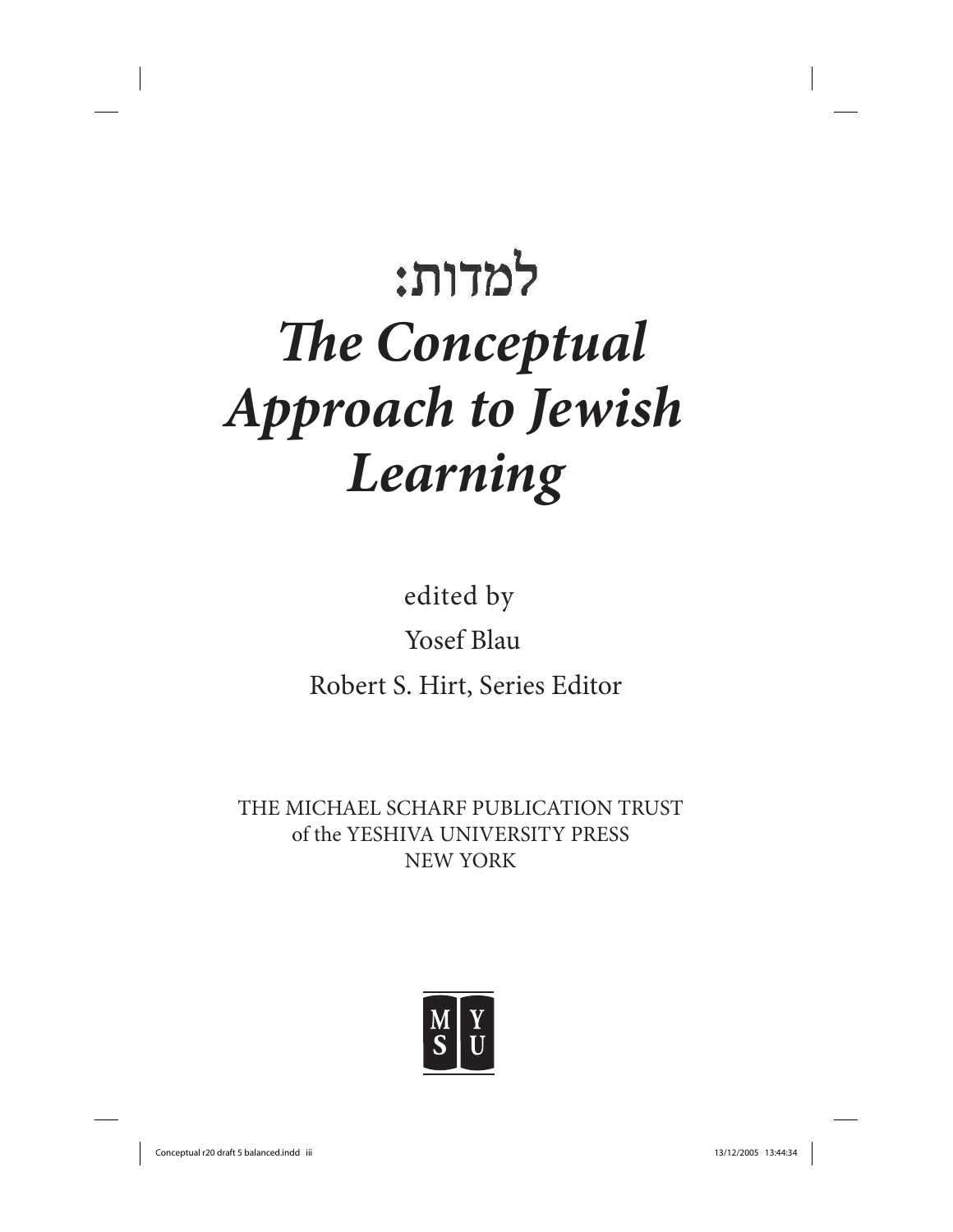### **THE ORTHODOX FORUM**

The Orthodox Forum, convened by Dr. Norman Lamm, Chancellor of Yeshiva University, meets each year to consider major issues of concern to the Jewish community. Forum participants from throughout the world, including academicians in both Jewish and secular fields, rabbis, *rashei yeshiva*, Jewish educators, and Jewish communal professionals, gather in conference as a think tank to discuss and critique each other's original papers, examining different aspects of a central theme. The purpose of the Forum is to create and disseminate a new and vibrant Torah literature addressing the critical issues facing Jewry today.

> The Orthodox Forum gratefully acknowledges the support of the Joseph J. and Bertha K. Green Memorial Fund at the Rabbi Isaac Elchanan Theological Seminary.

The Orthodox Forum Series is a project of the Rabbi Isaac Elchanan Theological Seminary, an affiliate of Yeshiva University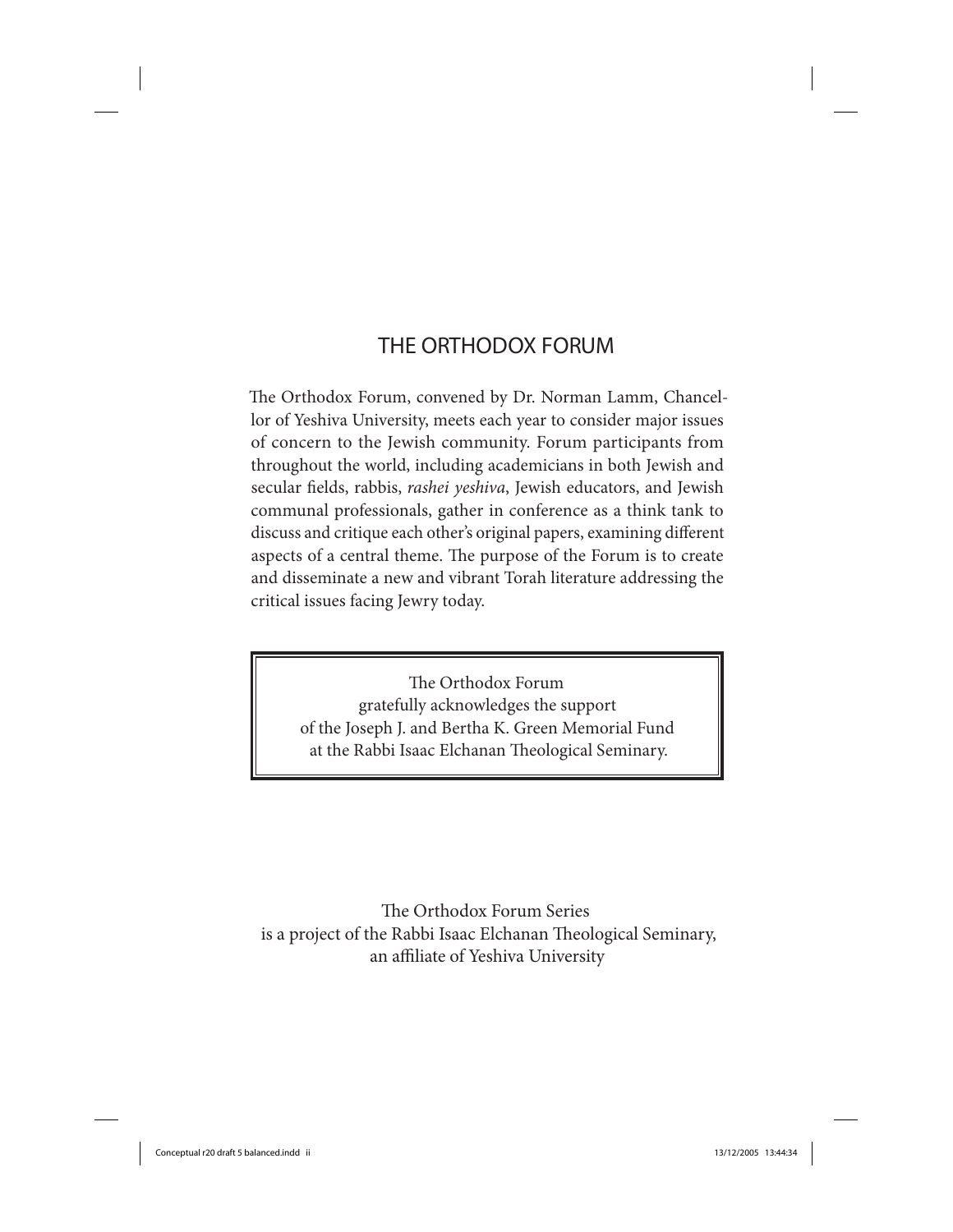### Copyright © 2006 Yeshiva University Press

Library of Congress Cataloging-in-Publication Data

Orthodox Forum (11th: 1999 : Congregation Shearith Israel, New York, NY) The conceptual approach to Jewish learning / edited by Yosef Blau. p. cm. – (The Orthodox Forum series) Proceedings of a conference held at Congregation Shearith Israel, New York, N.Y., March 14–15, 1999. Includes bibliographical references and index. ISBN 0-88125-907-1 1. Judaism – Study and teaching – Congresses. 2. Jewish religious education – Teaching methods – Congresses. 3. Jews – Education – Congresses. 4. Jewish learning and scholarship – Congresses. I. Blau, Yosef. II. Title. III. Series. BM71.O78 2005 296.6'8 – dc22 2005027025

This book was typeset by Jerusalem Typesetting, www.jerusalemtype.com

Manufactured in the United States of America

Published by KTAV Publishing House, Inc. 930 Newark Avenue Jersey City, NJ 07306 Email: orders@ktav.com www.ktav.com (201) 963-9524 FAX (201) 963-0102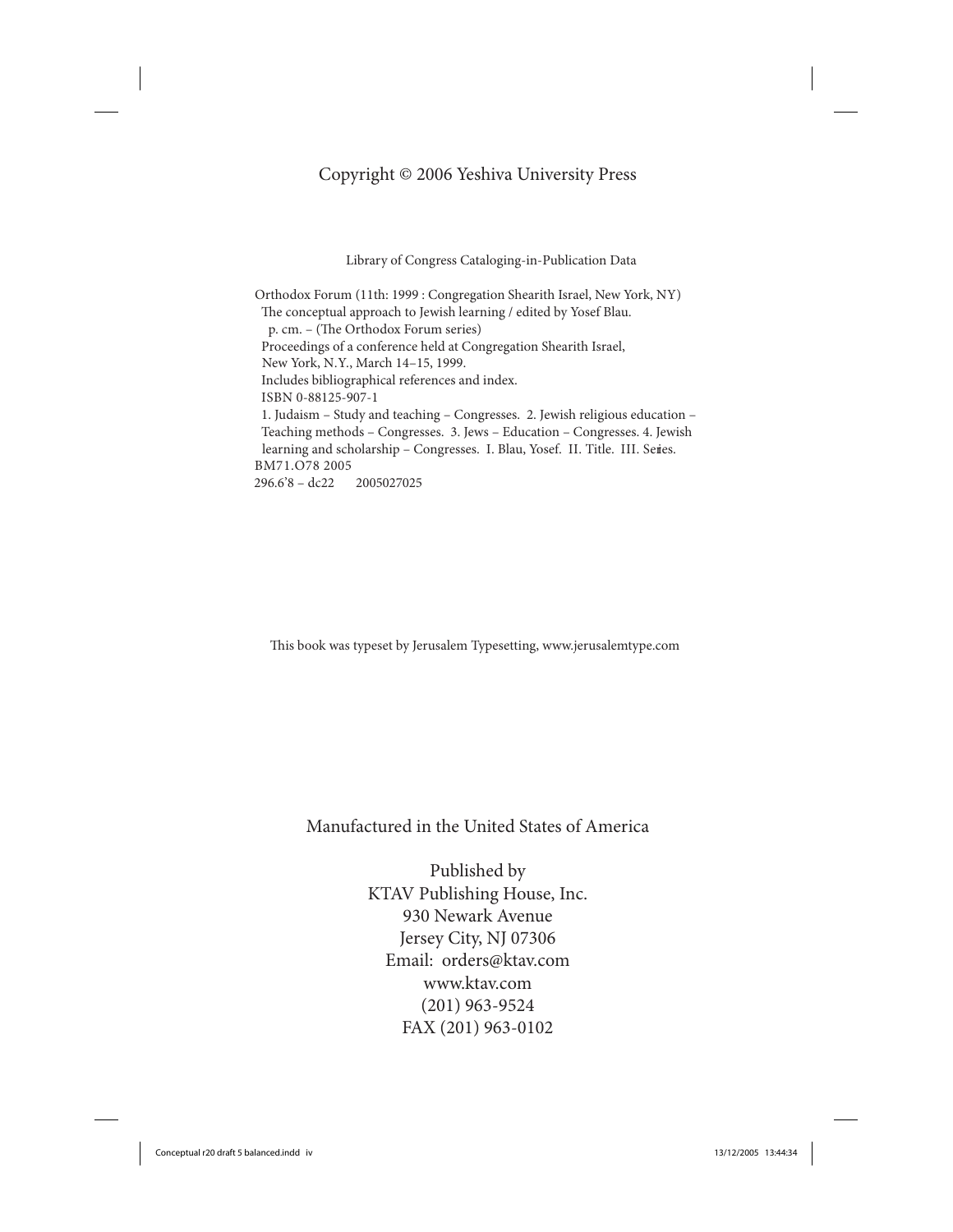### Contents

| Contributors                                                                                        | viii         |
|-----------------------------------------------------------------------------------------------------|--------------|
| Series Editor's Introduction                                                                        | xi           |
| Preface<br>Yosef Blau                                                                               | xiii         |
| 1 The Conceptual Approach to Torah Learning: The Method<br>and Its Prospects<br>Aharon Lichtenstein | $\mathbf{1}$ |
| 2 The Impact of <i>Lomdut</i> and Its Partial Reversal<br>Yosef Blau                                | 45           |
| 3 Polyphonic Diversity and Military Music<br>Shalom Carmy                                           | 55           |
| 4 Lomdut and Pesak: Theoretical Analysis and Halakhic<br>Decision-Making<br>J. David Bleich         | 87           |
| 5 The Brisker Derekh and Pesak Halakhah<br>Mordechai Willig                                         | 115          |
| 6 Conceptual Approach to Learning and Hinnukh<br>Yosef Adler                                        | 131          |
| 7 The Role of <i>Lomdut</i> in Jewish Education<br>Jeremy Wieder                                    | 145          |
|                                                                                                     |              |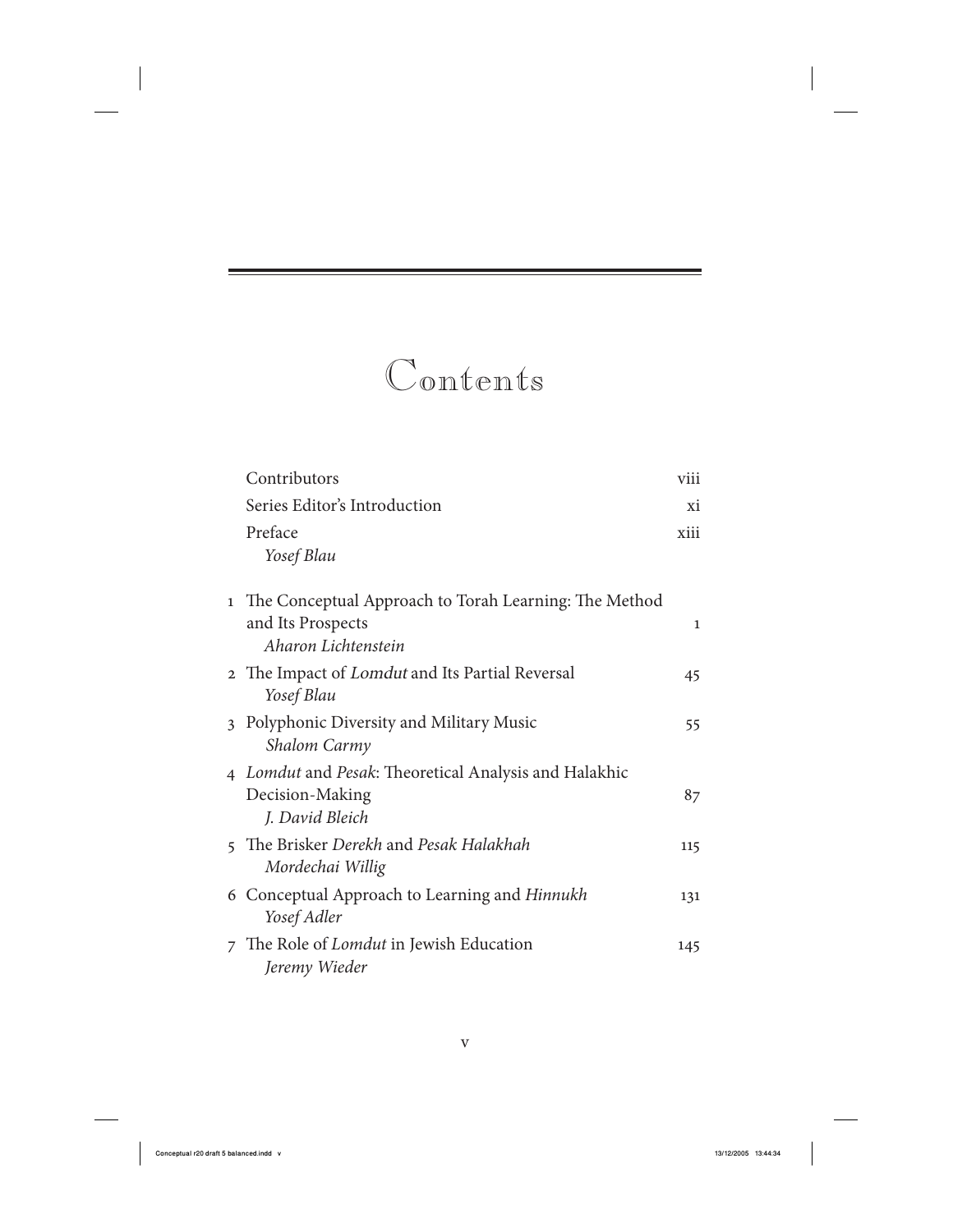| 8 "What" Hath Brisk Wrought: The Brisker Derekh Revisited<br>Mosheh Lichtenstein                                                        | 167 |
|-----------------------------------------------------------------------------------------------------------------------------------------|-----|
| 9 Reflections on the Conceptual Approach to Talmud Torah<br>Michael Rosensweig                                                          | 189 |
| 10 From Reb Hayyim and the Rav to Shi'urei ha-Rav Aharon<br>Lichtenstein – The Evolution of a Tradition of Learning<br>Elyakim Krumbein | 229 |
| 11 The Brisker Method and Close Reading – Response to Rav<br>Elyakim Krumbein<br>Avraham Walfish                                        | 299 |
| 12 Beyond Complexity – Response to Rav Avraham Walfish<br>Elyakim Krumbein                                                              | 323 |
| The Orthodox Forum Eleventh Conference                                                                                                  |     |
| List of Participants                                                                                                                    | 333 |
| Index                                                                                                                                   | 337 |

Editor's Note: At times, we have used the term Lomdus rather than Lamdanot to describe erudition, as it is popular common usage.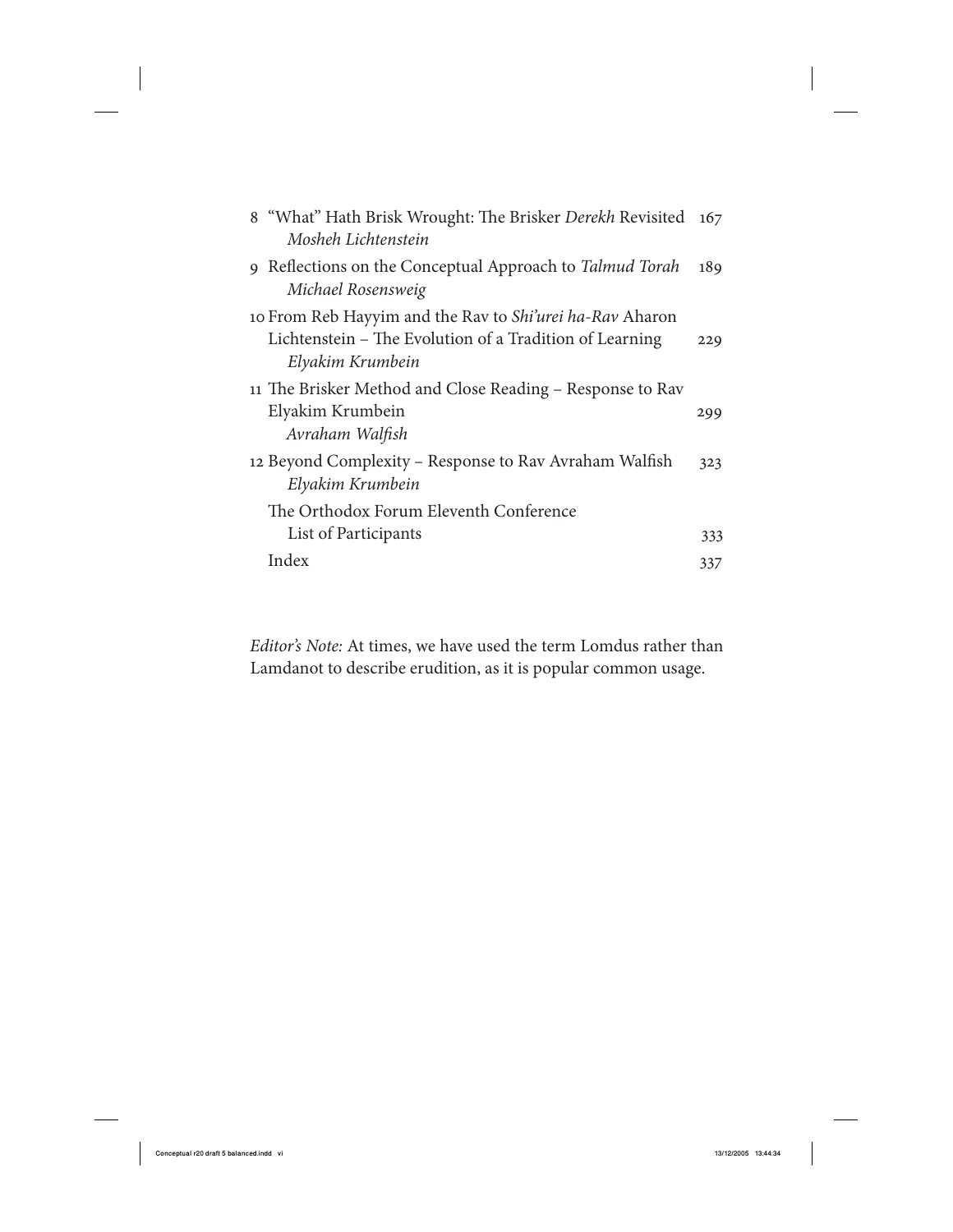### **Other Volumes in the Orthodox Forum Series**

**Rabbinic Authority and Personal Autonomy** *edited by* Moshe Z. Sokol

**Jewish Tradition and the Non-Traditional Jew** *edited by* Jacob J. Schacter

> **Israel as a Religious Reality** *edited by* Chaim I. Waxman

**Modern Scholarship in the Study of Torah:** Contributions and Limitations *edited by* Shalom Carmy

### **Tikkun Olam:**

Social Responsibility in Jewish Thought and Law *edited by* David Shatz, Chaim I. Waxman, and Nathan J. Diament

### **Engaging Modernity:**

Rabbinic Leaders and the Challenge of the Twentieth Century *edited by* Moshe Z. Sokol

**Jewish Perspectives on the Experience of Suffering** *edited by* Shalom Carmy

> **Jewish Business Ethics:** The Firm and Its Stockholders *edited by* Aaron Levine and Moses Pava

### **Tolerance, Dissent and Democracy:**

Philosophical, Historical and Halakhic Perspectives *edited by* Moshe Z. Sokol

**Jewish Spirituality and Divine Law** *edited by* Adam Mintz and Lawrence Schiffman

**Formulating Responses in an Egalitarian Age** *edited by* Marc D. Stern

**Judaism, Science And Moral Responsibility** *edited by* Yitzhak Berger and David Shatz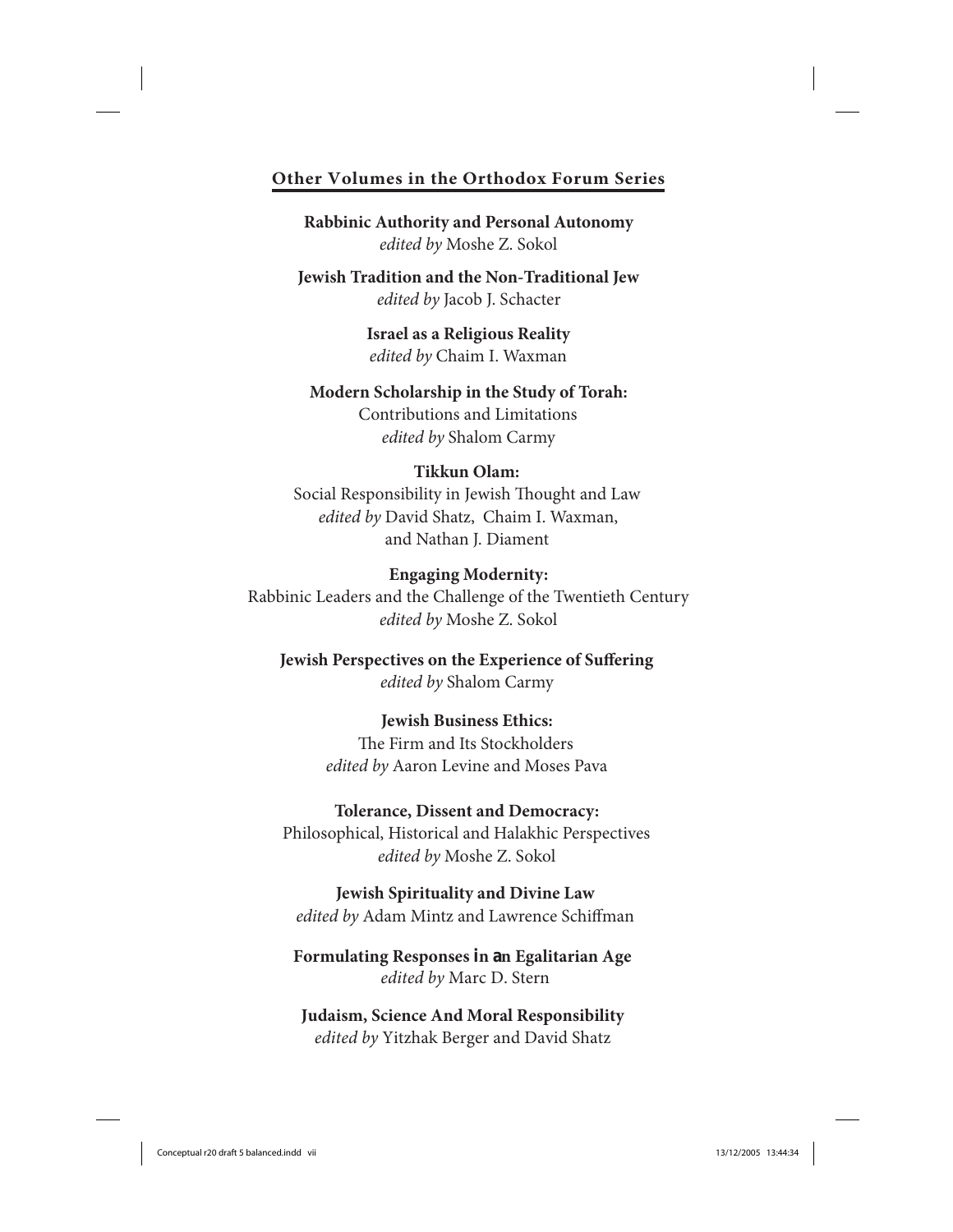## 10

From Reb Hayyim and the Rav to Shi'urei ha-Rav Aharon Lichtenstein – The Evolution of a Tradition of Learning

*Elyakim Krumbein*

### **Introduction**

In recent years, Yeshivat Har Etzion has published the shi'urim of its Rosh Yeshiva, my revered teacher Rav Aharon Lichtenstein, shlit"a, in three areas of Halakhah – Taharot (purities), Zevahim (sacrifices) and Dina de-Garmi (indirect damages).<sup>1</sup> Rav Lichtenstein's oral lectures were transcribed and edited by his students in order to make them available to the wider public, it being felt that their singular quality would benefit the Torah-studying community at large.<sup>2</sup>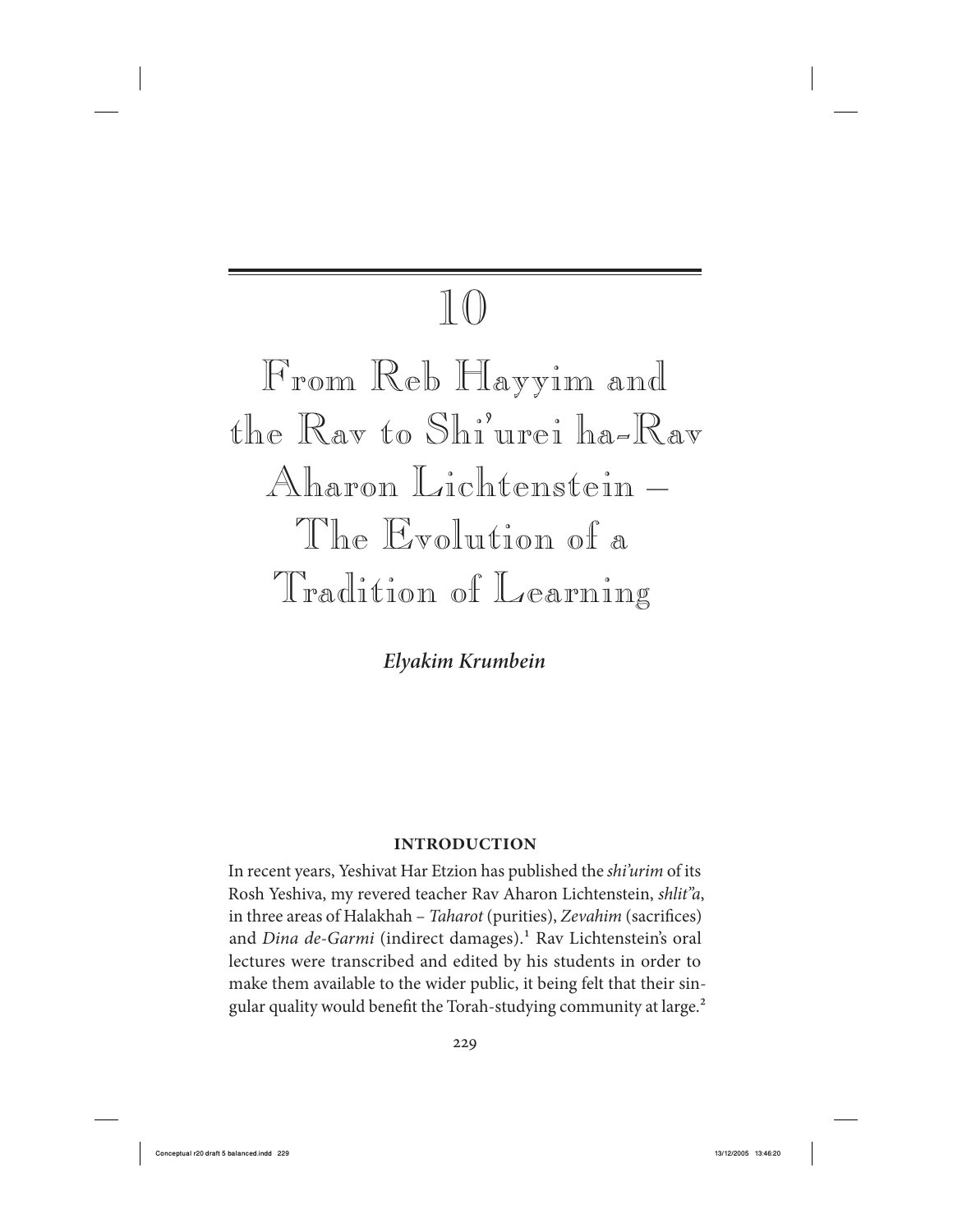Nobody familiar with Rav Lichtenstein's derekh in learning has any doubts about its uniqueness, the exceptional qualities of which I have characterized elsewhere.<sup>3</sup> To a certain degree I will once again be dealing with the same issue, but my present aim is to examine Rav Lichtenstein's approach in relation to its breeding grounds, the classic Brisker method.

Anyone having experienced Rav Lichtenstein's teaching knows that he has at the same time entered the sanctuary of the Torah of Brisk, that school of learning that conquered the world of the Lithuanian yeshivot.<sup>4</sup> Rav Lichtenstein is an outstanding disciple of the greatest representative of that school in the last generation, Rav Yosef Dov ha-Levi Soloveitchik, zt"l (henceforth: the Rav) and his Torah is the clear continuation of this tradition of Torah study. In the aforementioned articles,<sup>5</sup> however, I have argued that Rav Lichtenstein's discourses constitute an expansion of the method founded by the Rav's grandfather, Reb Hayyim Brisker. I further argued that, in effect, Rav Lichtenstein combines the Brisker conceptual systems with forms of halakhic inquiry that have no parallel in Torah literature, this being true even in comparison to the classic expressions of Brisker Torah itself.

Until now, however, as I put forward these arguments, I intentionally ignored examining the Rav 's approach to learning and its influence on Rav Lichtenstein's shi'urim. This is a complicated matter, requiring separate clarification. But the time has come to attempt to make good on this demanding debt within the constraints of my abilities. This requires that we examine the development of the Brisker method from its beginning down to our generation. I will be satisfied if I succeed in making a modest contribution to this difficult task, with the hope of stirring up additional interest in the issue. As is natural with regard to such a complex matter, I will focus on a number of points that I deem most important and relate to others in brief.

Before entering the thick of things, I feel obligated to express a personal reservation. When Rav Lichtenstein was asked to describe his teacher's derekh in learning, he introduced his words with the following: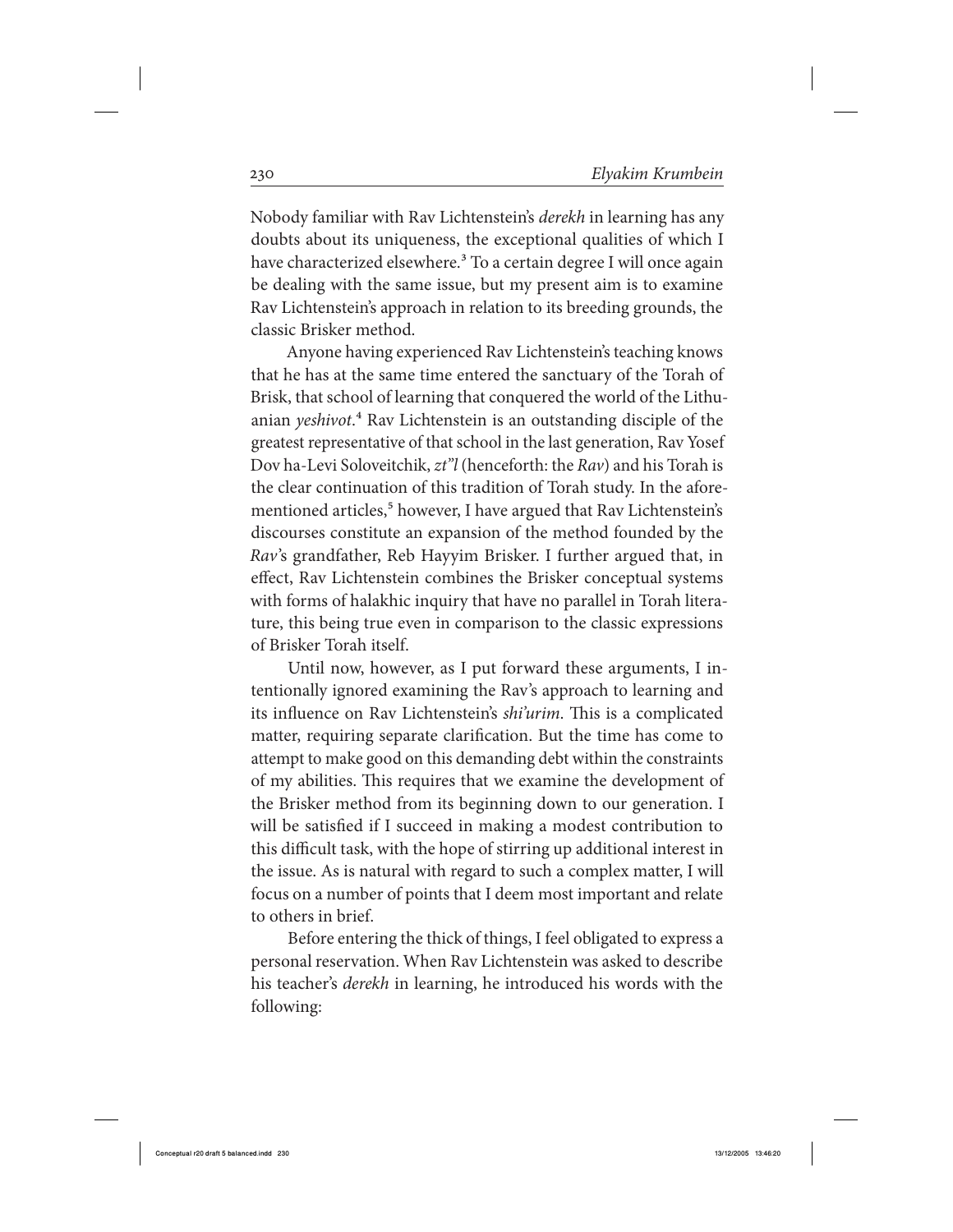I have not lightly accepted upon myself the task of confronting this issue. First, because even if I declare at the outset my emotional attachment to it and attempt to avoid personal interest, it will be difficult to cut myself off entirely from them. Second, I doubt that I possess the resources, when the issue is so complicated and delicate, to analyze and formulate it in the proper manner.

Indeed, I feel and see myself deeply immersed in this world, the Rav's world of learning. It is difficult for me – and I am not sure that it is desirable or appropriate – to try and raise myself above it, to define his derekh with the required precision and how exactly it differs from the approaches of his predecessors. All the more so when the concern exists that a small amount of my own approach will creep in.<sup>6</sup>

I have not merited the measure of "immersion" and personal attachment referred to here. But the rest of what is stated here is essentially correct in the present case, much more so than in the original context. I applied myself to the topic only because I recognized its importance. It is clear that I will not exhaust the topic in this framework. Others will judge the accuracy of my presentation and fill in what is missing.

We will start with an initial examination of one of the characteristic qualities of Rav Lichtenstein's derekh.

### **I**

A fundamental principle in Rav Lichtenstein's approach to learning is reflected in what he says regarding the Ramban's treatise Dina de-Garmi. He argues that the treatise presents the student with two objectives:

**The first objective** – studying the Ramban's text in and of itself.

**The second objective** – studying the laws of dina de-garmi as an independent topic.<sup>7</sup>

Introducing his entire study with this assertion reflects Rav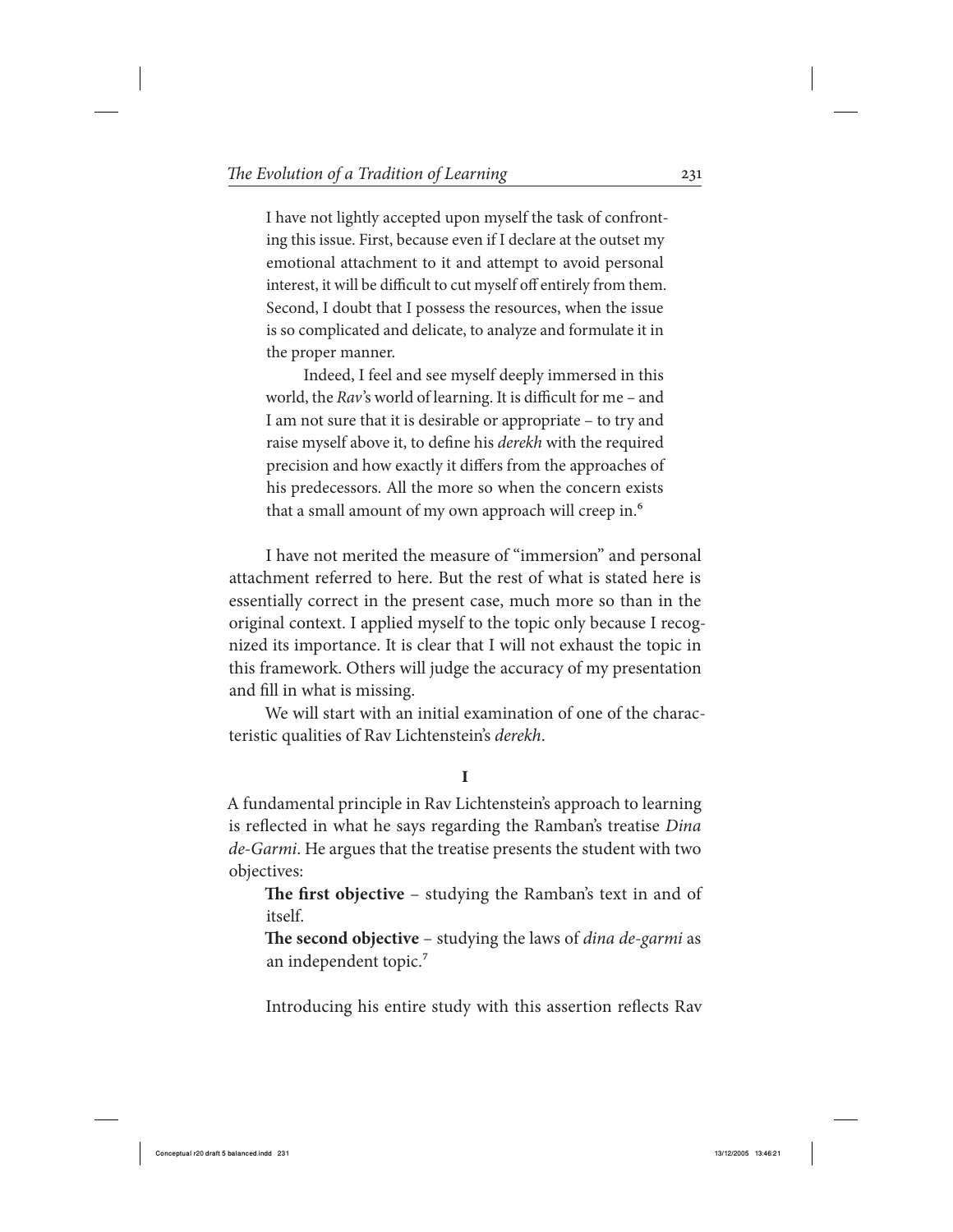Lichtenstein's point of view that it is the student's duty to persevere in constructing a wide and comprehensive picture of the topic under study. He should not content himself with a narrow understanding of the passage in question. He should strive to see it in the context of the totality of passages, to assign it to its proper place in relation to them, and to examine the connections between them.

The centrality of this matter was internalized by Rav Lichtenstein's students, who wrote:

 …These shi'urim emphasize looking at the wide world of the Halakhah as a integrated whole, each detail enmeshed in others. We are not dealing with a collection of "*vorts*" or a compilation of brilliant local insights, but with a well-formed and shaped construction, which can guide the confused student through the unknown paths of the laws of Purities.<sup>8</sup>

Adhering consistently to this aim requires considerable effort, due to the nature of the sources upon which the integrated halakhic system is to be built. As is well known, neither the Mishnah nor the Gemara follows a rational, self-explanatory order. The principles according to which the details of the halakhot may be organized into conceptual structures are not spelled out. Therefore, even after one understands the source material in and of itself, additional work is still needed in two areas: 1) scrutinizing analysis directed at drawing general conclusions that transcend the narrow confines of the isolated sugya; 2) constant reexamination of the isolated sugya in light of knowledge accumulated from the outside.

All that we have said, however, still does not explain why we should regard the series of *shi'urim* before us as unique in any way. The need to impose logical order on the scattered material of the Halakhah was already felt in the days of the Rishonim. It brought forth, among other things, the most ambitious attempt on this objective – the Rambam's Yad ha-Hazakah. Other ge'onim and Rishonim contributed to this task as well, each in his own way. With Rav Lichtenstein, however, the challenge assumes a new form; one might say that it has become imbued with new meaning. The reason for this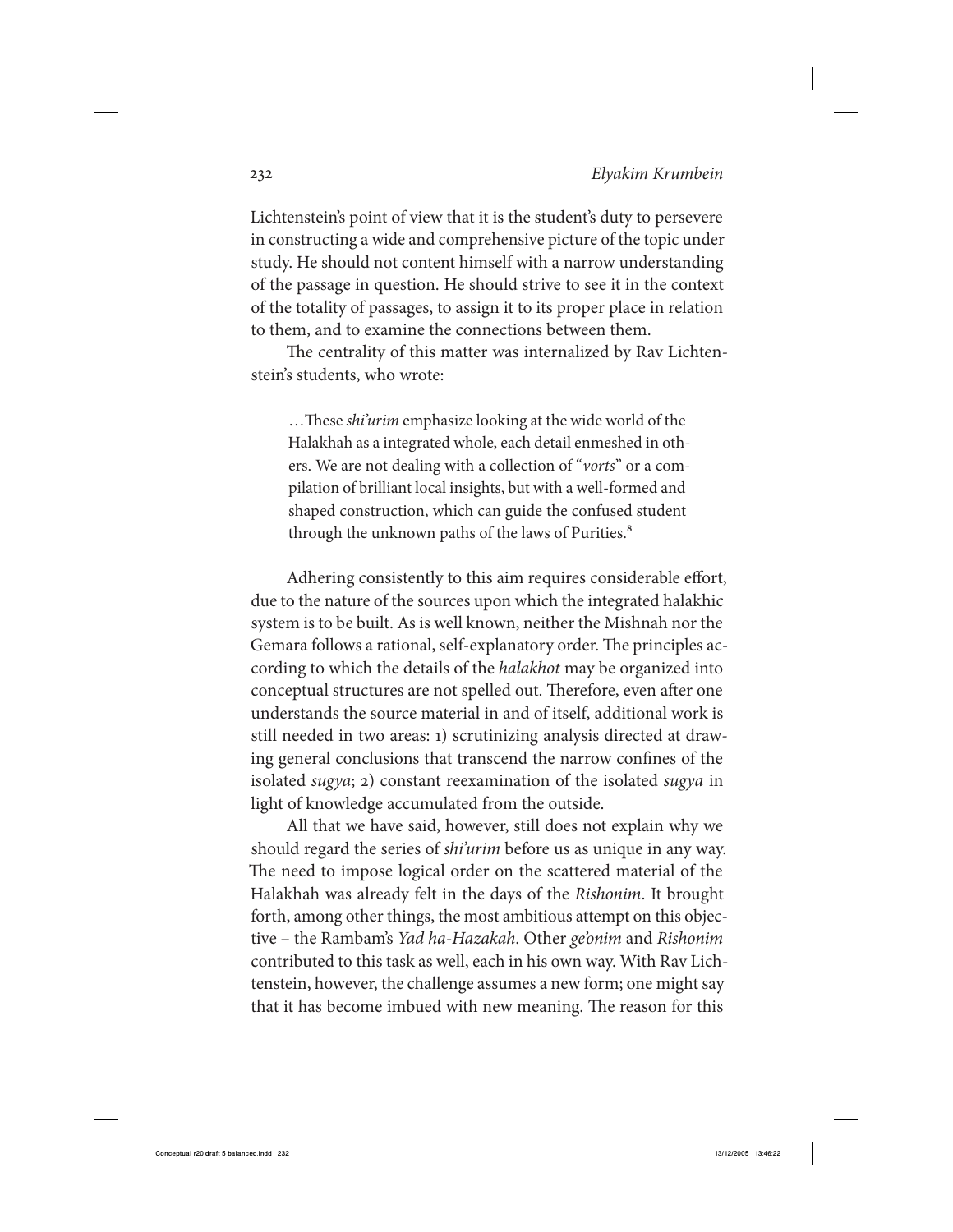is that Rav Lichtenstein undertook the task against the backdrop of the Torah of Brisk.

The essence of Reb Hayyim Brisker's revolution, as formulated by Rav Shelomo Yosef Zevin zt"l, was his attempt to find "wholeness" in every area of the Torah – wholeness that may be defined as follows:

Not wholeness in breadth and comprehensiveness, but rather wholeness that penetrates the innermost aspects of a topic, grasping its essence and uniqueness. As long as we have not comprehended the hidden depths of a matter, it is not entirely in our possession.<sup>9</sup>

Rav Lichtenstein, in his aforementioned article, describes the two elements that were emphasized by the adherents of the Torah of Brisk for the purpose of realizing this goal.<sup>10</sup> First, in contrast to the practice of "ordinary lamdanim" who are primarily occupied with "the collection, ordering, and arrangement of data," the Briskers maintain that "one must inquire after their essence and strive to understand it. Not only is the 'what' central, but also the 'why.'" And second, with respect to the "what" as well – the halakhic phenomena themselves – the Brisker approach invented a type of description unlike anything that preceded it: "Not only understanding and recognizing a particular phenomenon, but also defining and categorizing it…For that purpose emphasis was placed on the creation of legal instruments through which it would be possible to describe, define, and categorize the various elements."<sup>11</sup>

These legal instruments are abstract concepts and categories of thought. The creation of abstract concepts is perhaps the most distinctive identifying mark of Reb Hayyim's approach. His grandson, the Rav, described the halakhic scholar as one "who begins with a spontaneous act of creation that does not explain the concrete datum, but rather invents abstract constructions…Reb Hayyim who was gifted with blessed halakhic intuition invented conceptualization in the field of Halakhah."12

This concise description of the Brisker approach emphasizes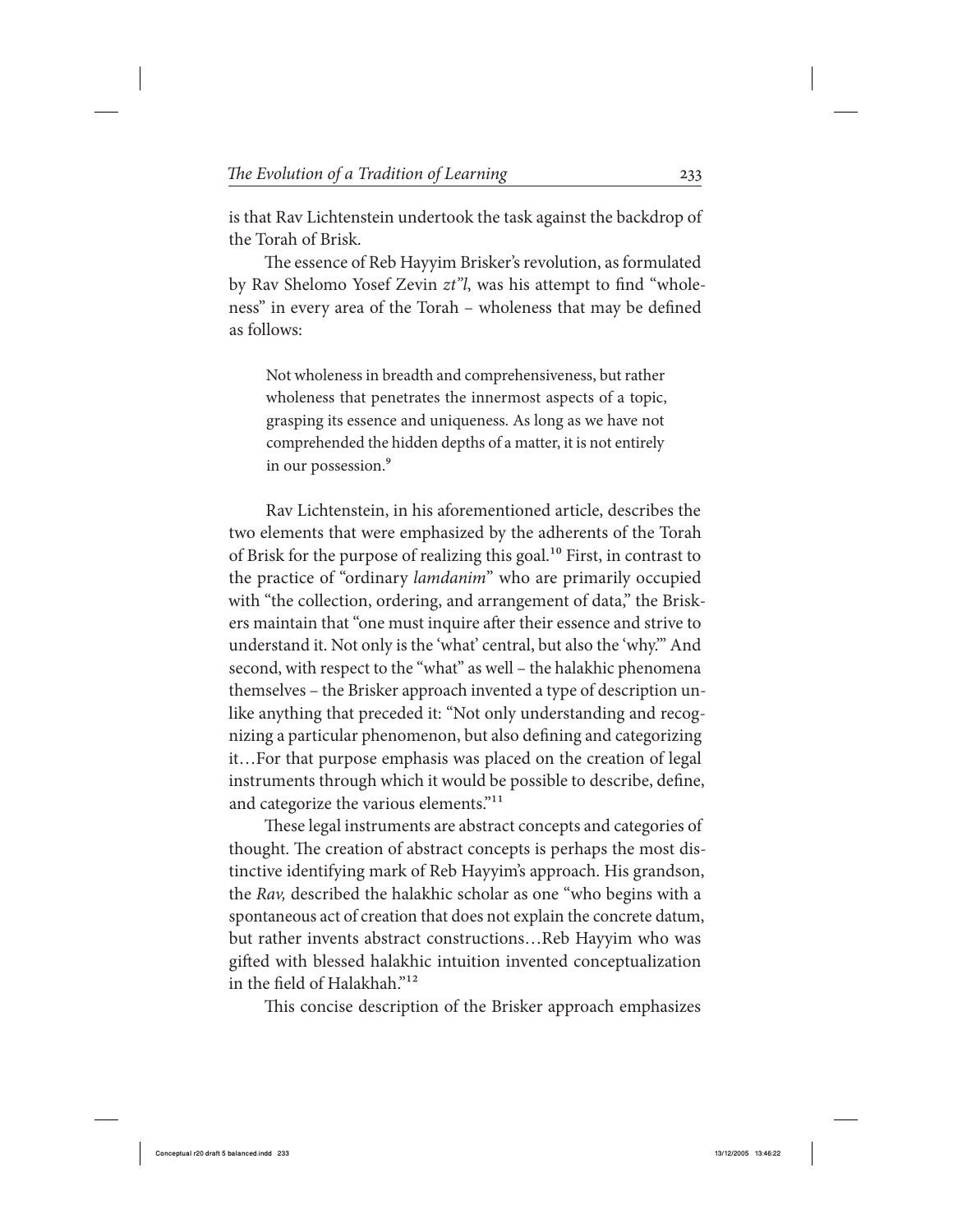the complexity of Rav Lichtenstein's task as he comes to construct a topic through the study of Talmudic texts. The "topic" embraces not only the data of the halakhic sugyot, arranged and classified, but also – and perhaps primarily – the concepts that stand at the heart of that data. These abstract concepts must also be constructed as a ramified system of generalizations and particulars, each in its appropriate place and in proper relation to the rest of the components. All this must be done through the study of a text that does not openly deal with these concepts whatsoever.

Rav Lichtenstein's published *shi'urim* demonstrate in detail how he deals with this complex task. We will illustrate this below through citations from these discourses. But in order to facilitate proper understanding, let us preface the discussion with Rav Lichtenstein own words recorded elsewhere, from which we may gain a more fundamental and comprehensive perspective.

### **II**

In a lecture dealing with the methodological clarification of the "conceptual" approach to Torah study which he himself advocates, Rav Lichtenstein defined the task of the Torah student: to ask questions and seek answers. The conceptual approach is distinguished by the type of questions that it raises:

From Hazal down, the Torah world has concerned itself with two kinds of questions that, for our purposes, I will designate as primary and secondary. The first category consists of points to be determined as part of any attempt to acquire the relevant data, raw and sophisticated, requisite for knowing a given phenomenon. These include issues of source (מנלן ,מילי הני מנא ;(of scope as regards persons, objects, or circumstances; of rationale in light of general principles (מאי טעמא); or of definition, not simply lexicographic but jurisprudential. And it includes, further, their interaction – source, scope, and character often being closely and fundamentally related. Such questions are sometimes difficult to answer, but fundamentally they do not constitute difficulties. They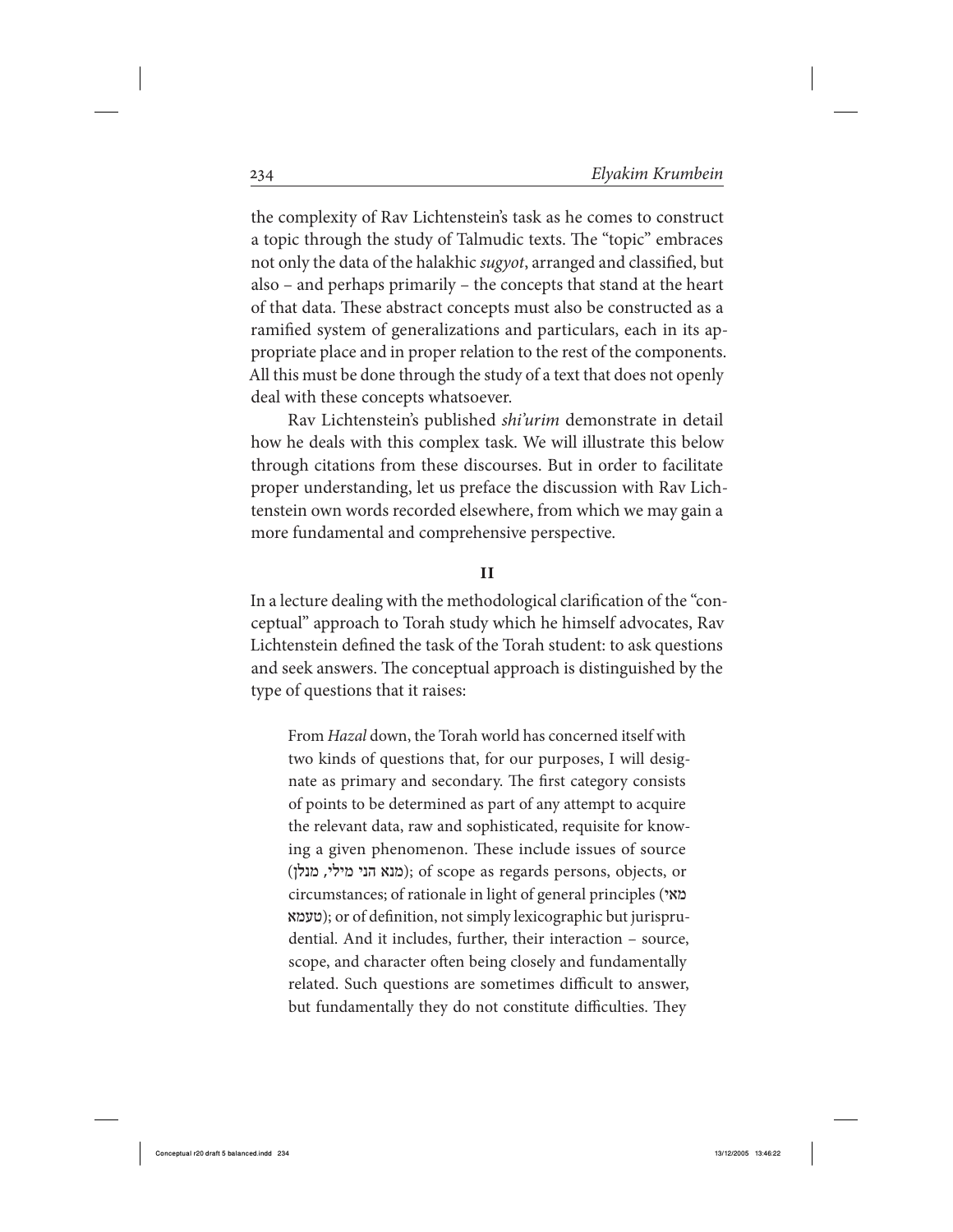are not considered as problematic, nor are they generated by accident or crisis. They are intrinsic, an immanent aspect of any serious learning endeavor and neglecting them reflects superficiality and sloth.

Concurrently, the student of Torah expends much energy upon a second set of questions, which do arise as a matter of accident. These revolve around contradictions and they occupy a prominent place – far greater than in most comparable disciplines, in the world of Talmud Torah.…

The contradiction may vary. It may be between two equal authoritative texts, as between two beraitot or two pesakim of the Rambam. Alternatively, it may pit unequal dicta – an amora against a Mishnah, a Rishon against a Gemara…. In all these cases, however, one is not dealing with intrinsic tasks, but with accidents; more with clearing a minefield than with erecting a structure

Precisely for this reason, the conceptual approach to learning is relatively less concerned with secondary questions than more textually or technically oriented approaches. Its thrust is overwhelmingly tilted toward fundamentals – above all, to the most basic of intellectual chores: definition. Armed with sets of categories, the conceptualist strives, first and foremost, to grasp the essential character of a particular element and, hence, to classify it. He seeks both to map a given subject and to probe it. The mapping is itself dual, both local and general. On one plane, he surveys the specifications of an object or an action, determining which are essential and which accidental. Is neveilah that becomes unfit for human consumption no longer denominated as neveilah, or does it retain its identity but is no longer prohibited?…On a second plane, the conceptualist will place a datum within a broader ambience, thus fleshing out the general category and sharpening understanding of a specific element by precise comparison with related phenomena...<sup>13</sup>

For our purposes, the important point is Rav Lichtenstein's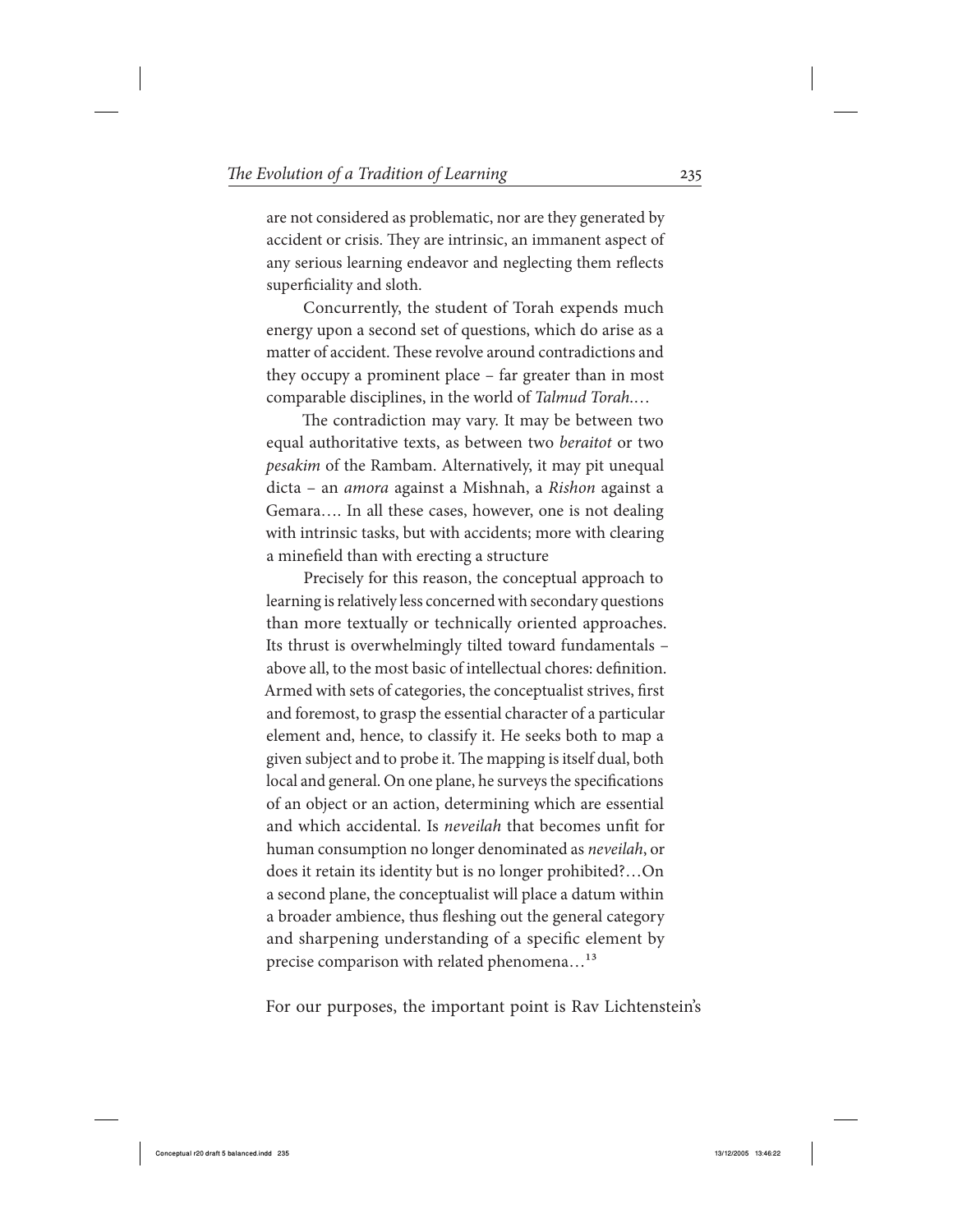conclusion emphasizing the primary questions, those questions which are not "difficulties" and which establish the structure of a topic. The overweighing effort is aimed not at removing obstacles or settling difficulties, but at definition and mapping. Rav Lichtenstein clarifies the significance of this "mapping" by outlining the learner's foci of interest in relation to the first Mishnah in tractate Sukkah. The Mishnah disqualifies a sukkah in four situations – when it is more than twenty cubits high, when it is lower than ten handbreadths, when it has less than three walls and when its sunny portion is greater than its shade:

Upon learning this Mishnah, we shall obviously want to know the source and reason for these halakhot; and we shall duly find them in the Gemara. But we shall not be content to do so. We shall compare the disqualifications cited and ask, with reference to each, what is its character and level? Does the preponderance of sun over shade negate the very definition of a sukkah, it being, quintessentially, a shady nook? Is it only rendered an invalid *sukkah*; or perhaps neither, with the *pesul* only precluding the resident's performance of the mitzvah, even though the *sukkah* itself is kosher? And perhaps all of these are correct, but with regard to different levels of light? Analogously, how radical is the concern about excessive height? And might this be a function of the source? If the Halakhah is derived from דורותיכם ידעו למען, the problem being that awareness of presence in a sukkah is obviated by the distance from sekhakh, that is presumably a narrowly technical issue. If it is grounded in the fact that so high a structure constitutes a permanent edifice more than a temporary shelter – and if it is assumed that transitoriness is indeed essential – the very definition of a sukkah may hang in the balance, permanence being characteristic of a house, to which the sukkah is antithetical. At the other end, what is the requirement of ten *tefahim*? Is it an application of the general Halakhah that this is the minimal height for all mehitzot or a local specification for livable space – and again, possibly both, but with respect to different situations?<sup>14</sup>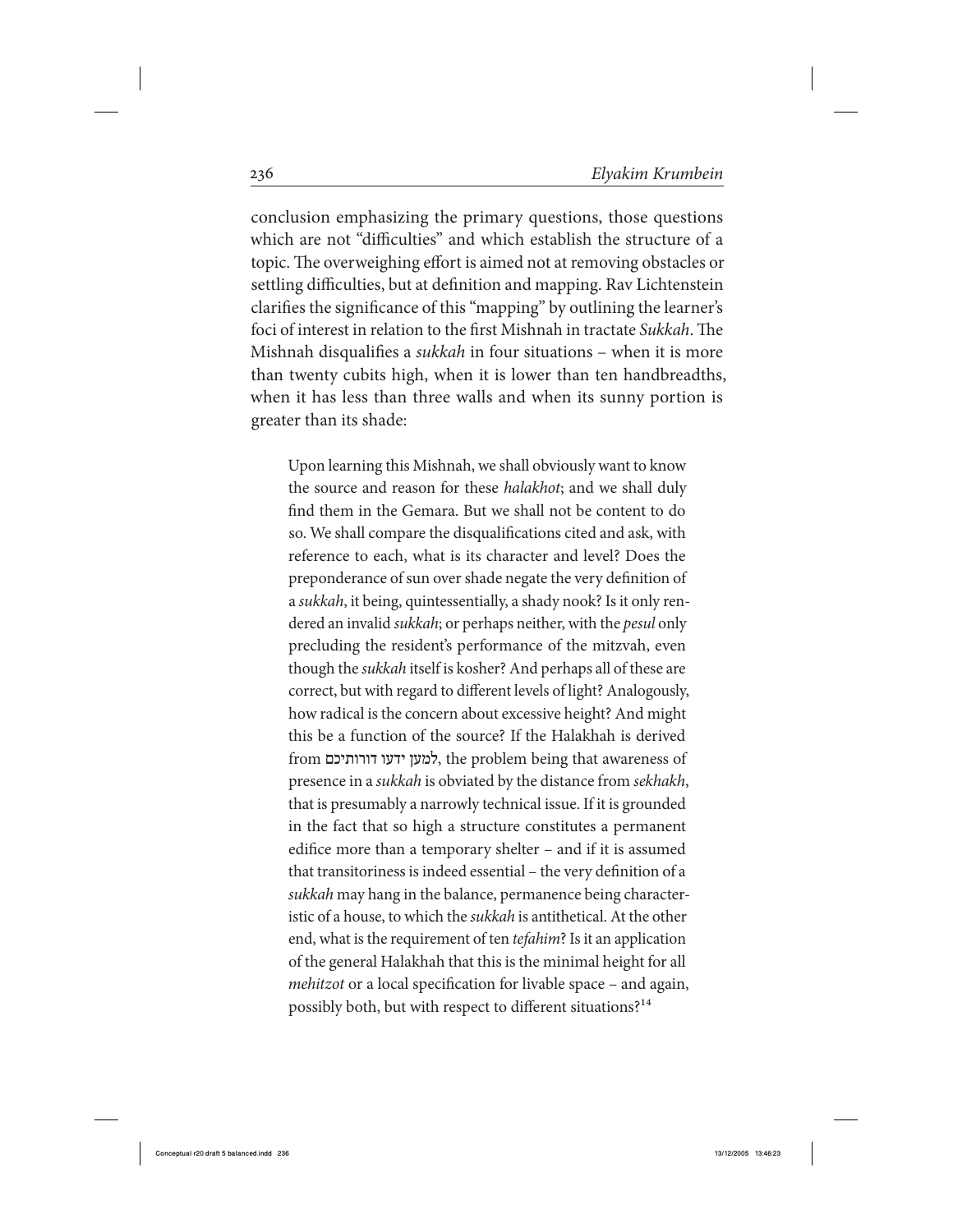If, after examining the example from tractate Sukkah, we go back to the collections of Rav Lichtensteins's published shi'urim, we will clearly discern that the aim of mapping the topic, primarily from a fundamental and conceptual perspective, is dominant and explicit. We shall suffice with a number of examples that give expression to the method and the methodicalness.

The learner who opens any one of Rav Lichtenstein's books will see that the volume opens with one or two shi'urim that serve as an introduction to the entire topic. In light of the principle mentioned above, we will not be surprised by the concerted effort to place the topic (or topics) of the entire series of shi'urim within a wider halakhic context. The opening discussion in Taharot exemplifies this approach, leaving no room for ambiguity:

We shall open with a basic question that relates to the very status of the laws of purity and impurity.

It is possible to understand that all the laws of purity and impurity are only relevant to matters connected to sanctity. If a person wishes to enter the Temple or to eat of sacrifices or the like, he must be ritually pure. If, however, he has no interest in the Temple or the sacrifices, there is also no reason for him to achieve ritual purity. Alternatively, it is possible to understand the matter independently, that a person should not remain in a state of ritual impurity even when there are no ritual ramifications with respect to the Temple or sacrifices (Taharot, 9).

Similarly, in the introductory shi'ur to Zevahim:

We shall attempt in this *shi'ur* to present a general overview of the world of the sacrifices. It should be noted at the outset that the world of the Temple and the sacrifices contains additional components that will not be of primary interest to us.

First, there is the occupation with the Temple with which the Rambam opens his Sefer ha-Avodah. This divides into the laws relating to the Mishkan and the Mikdash on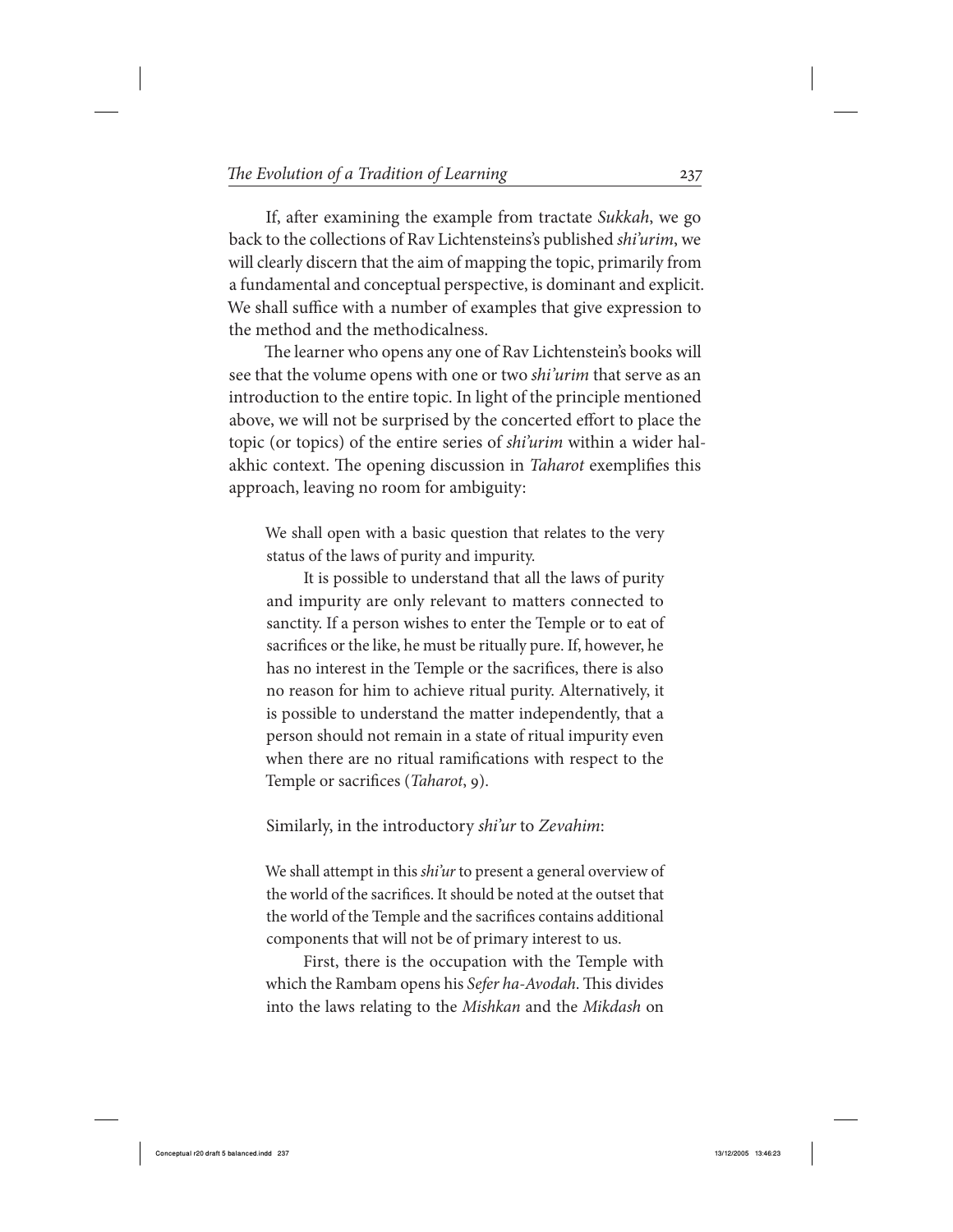the one hand, and the sacred vessels and their accessories on the other…

Alongside these matters, the Rambam deals with the Temple functionaries. Here too we can point to two principle areas…(Zevahim, 9).

In between the lines lies the assumption that in order to understand the material before us, we must, first of all, see it as a **topic**. And second, we must examine the relationship between this topic and other topics that touch upon it. The question whether the state of ritual purity is halakhically preferable independent of the Temple was already discussed in the earlier halakhic literature, as it becomes clear in the continuation of the discussion in Taharot. What is characteristic of Rav Lichtenstein's approach is the priority given to the matter. The particular halakhic question is not the main issue. The importance of the discussion lies in the fact that through it we may understand the nature of the laws of purity and impurity, as well as the halakhic context to which they belong.

This quality is prominent even in those *shi'urim* that are not "introductory." The intention of lishmah comprises a central topic in the shi'urim in Zevahim. At the beginning of the discussion, Rav Lichtenstein asserts:

In general we may say that the law of *lishmah* as it pertains to sacrifices should be examined as part of a succession of stages, primarily in two contexts:

**The one context** – in comparison with other areas in which lishmah is required. **The second context** – as part of an examination of other concepts relating to the nature of man's actions, concepts like intent, mit'asek, and the like (Zevahim, 33–34).

We shall turn now to another example involving the matter of lishmah. This time we shall compare Rav Lichtenstein's treatment to the approach of one of the leading aharonim. Rav Lichtenstein notes that the law of lishmah also applies in the area of divorce. There it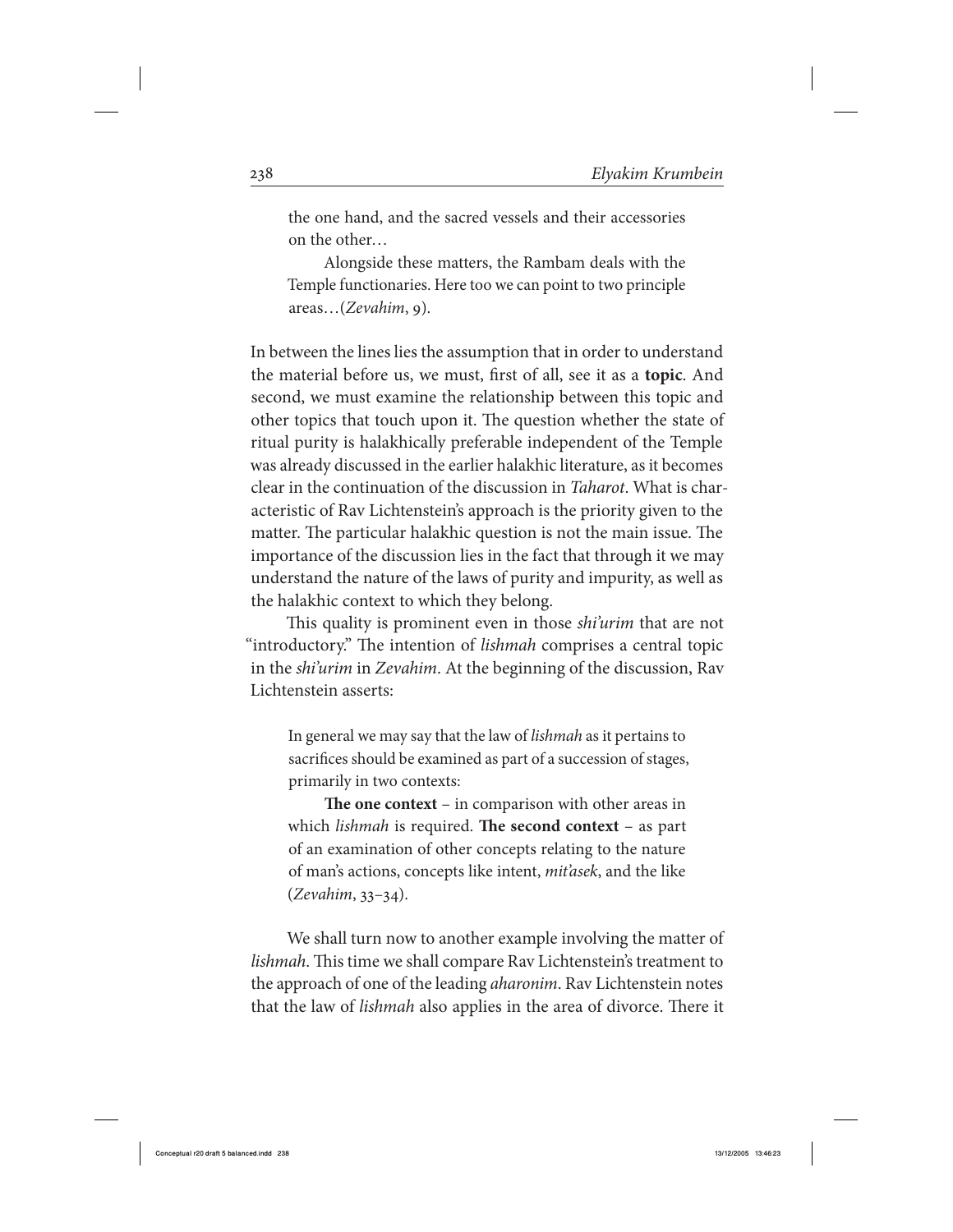is mentioned not only with regard to the writing of the *get*, but also to the manner in which the get is handed over to the woman. Are the two instances of lishmah similar?

It is possible to point to an essential difference between the writing and the giving [of a *get*]. When a *get* is written, something is being created and it is possible to speak of the final goal to which [the intent of] lishmah is directed. The goal is the creation of the *get* and the *lishmah* is meant to endow the get with a certain halakhic status. This is not true with regard to the giving [of the get], for when the get is given, it already exists and nothing new is being created…

This distinction between an act that creates a certain object and about which it is possible to talk about a law of lishmah and an act that merely gives expression to a process and about which the requirement of lishmah is of a lesser degree…may also be applied to the laws regarding sacrifices (Zevahim pp.42–46).

The question, then, is how to define the law of *lishmah* regarding sacrifices. Are we dealing here with a halakhic status – a halot – that must be created in the object itself by way of the intention? Or are we merely dealing with a requirement that a certain intention must accompany the sacrificial act? This question falls into the category of "primary" questions, according to Rav Lichtenstein's classification. It is posed as an independent starting point of discussion, unconnected to any "difficulty." In the course of his discussion, Rav Lichtenstein examines the various answers that could possibly be offered to this question. It is obviously possible to decide the matter entirely in favor of one of the two alternatives. It is also possible, however, that both answers are correct, each in a different context. For example, it is possible that "for the sake of a burnt-offering" (le-shem olah) defines the object, but not "for the sake of a fire-offering" (le-shem ishim). Perhaps both levels of *lishmah* are necessary at the outset (lekhathilah), but only one of them is indispensable after the fact (bedi'eved). Perhaps the intention of the sacrifice's owner relates to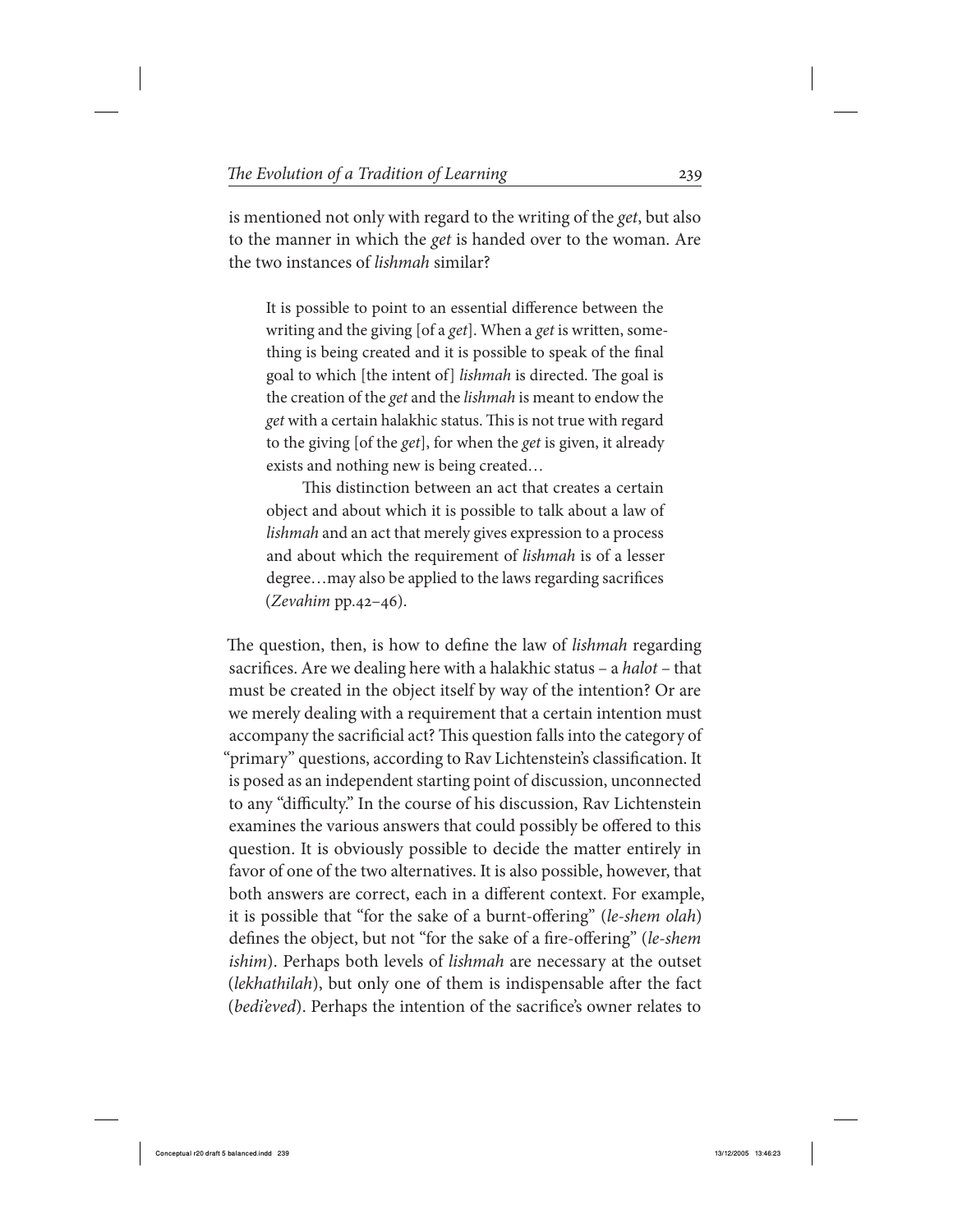the definition of the sacrifice, whereas the intention of the ministering kohen relates only to the sacrificial act. Rav Lichtenstein does not adduce conclusive proofs and there is no need for him to do so, for his question was not prompted by a difficulty that demands resolution. The various possibilities are accepted as part of the picture of the sugya, as a filling in of the "map."

The idea of distinguishing between the lishmah that defines an object and the lishmah that accompanies an act is also cited in the name of Reb Hayyim's son, Rav Yitzchak Zeev Soloveitchik (Reb Velvel). The matter is cited by his disciple, Rav Baruch Dov Puvroski. Tosafot in Zevahim assert that the requirement of lishmah regarding sacrifices may be fulfilled through thought.<sup>15</sup> In contrast, Tosafot in Avodah Zarah maintain that the lishmah regarding a get and a Torah scroll must be expressed verbally.<sup>16</sup> Reb Velvel resolved the contradiction as follows:

The law of *lishmah* that is required regarding a *get* and a Torah scroll is different from the law of lishmah regarding sacrifices. The law requiring lishmah regarding a get and a Torah scroll is not merely a regulation concerning the act of writing, that it must be done *lishmah*. Rather, there the law of lishmah pertains to the object, it being necessary that a certain status be conferred upon it, apart from the act itself. That is, regarding the Torah scroll, it is a law regarding the Torah scroll itself, that in order for the sanctity of a Torah scroll to apply, one must sanctify the letters for the sake of a Torah scroll. Similarly regarding a get, the law of lishmah is not merely a regulation concerning the act of writing…Rather, it is a regulation regarding the get itself, that it must be endowed with the power of effecting divorce…This is not the case with sacrifices…There the law is not one of endowing the sacrifice with some additional halakhic status. Rather, it is a regulation regarding the act of the Temple service, that the service must be done with the intention of lishmah. Accordingly, Reb Velvel explained that even though Tosafot maintain that regarding the *lishmah* of a *get* and a Torah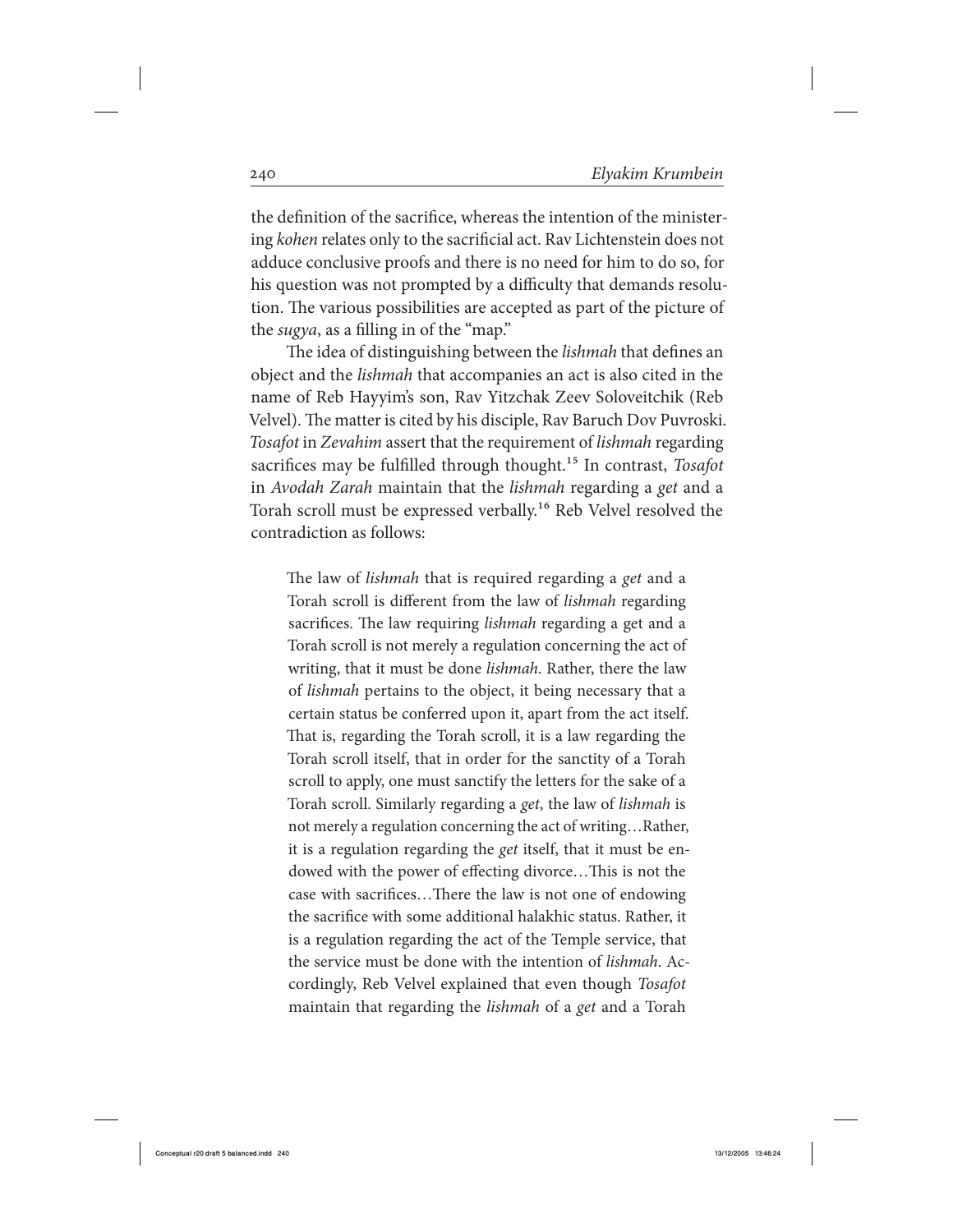scroll, thought alone does not suffice, but rather speech is necessary – that only applies there where a certain halakhic status is created. Speech is therefore required, just as speech is required whenever a halakhic status is created…But regarding sacrifices where the law of lishmah merely pertains to the act of the Temple service...thought alone suffices.<sup>17</sup>

We see, then, that both Rav Lichtenstein and Reb Velvel deal with the same distinction regarding lishmah. But whereas Rav Lichtenstein raises the issue as a "primary" question, for Reb Velvel it plays only a "secondary" role. It is proposed in order to resolve a difficulty. Once it accomplishes this goal, Reb Velvel feels no need to examine the matter further and consider other possible ramifications.

Reb Velvel's approach in this case is very different from that of Rav Lichtenstein and it is far more representative of what is generally accepted and prevalent in the Torah world. In most of the theoretical Torah literature (as opposed to the practical halakhic treatises) and in the vast majority of yeshiva shi'urim, the "difficulty" dominates. Novel Torah insights are almost always proposed, both verbally and in written form, with the aim of resolving and settling difficulties. The tension that characterizes halakhic analysis stems from the anxious anticipation of the removal of the contradictions that disturb the harmony that should prevail among the sources.

Consider the additional example of Rav Lichtenstein's treatment of uncertain *tum'ah* in the public and private domains (*Taha*rot, 143ff.) and contrast it with the classic work, the Shev Shema'ata, which promises the student (at the beginning of the first shema'ata) "that it will explain…the matter of uncertain tum'ah in the private and public domains." Such a declaration is liable to arouse the expectation of a systematic and orderly investigation of the issue, its basic concepts and principles and their manifestation in the halakhic particulars. Rav Lichtenstein, on his part, strives to fulfill this expectation. Regarding the law that in a case of uncertain tum'ah in the public domain the article in question is ritually pure, he opens with the question whether such a law actually exists or whether it is merely an expression of the known principle regarding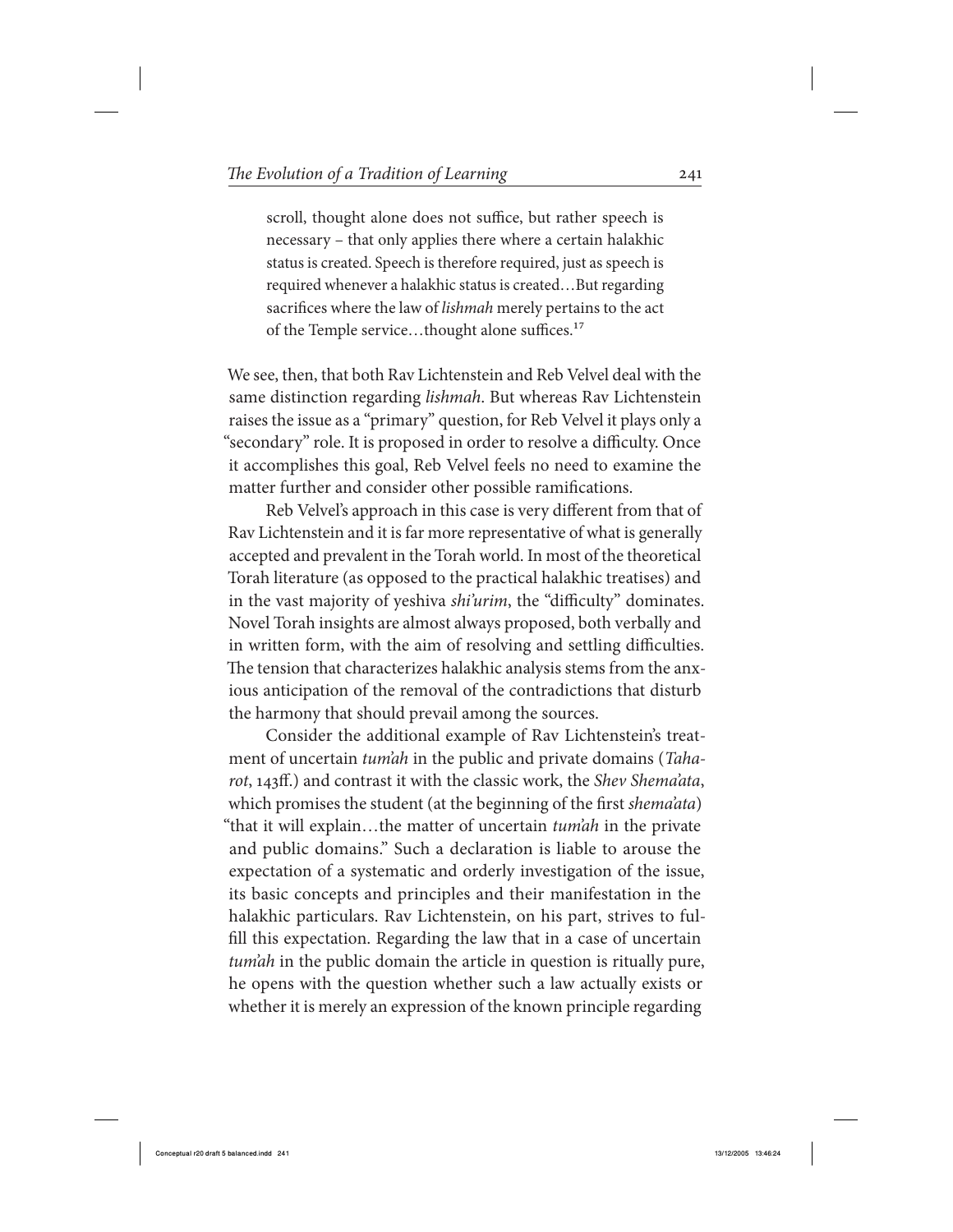presumption – "hazakah" – of ritual purity. He continues with an examination and a classification of the halakhic ramifications of this question. He then turns to the question, which he defines as "basic," whether the ritual purity here is a practical guide to behavior or a fundamental determination. From there he moves to a systematic treatment of the ramifications of this distinction. In the Shev Shema'ata (shema'ata 1,  $7-17$ ), the first question is not explicitly mentioned and the discussion is based upon one opinion (that the ritual impurity is unconnected to a halakhic presumption). The second question is not addressed at all. The entire discussion is a series of what Rav Lichtenstein calls "secondary" questions – resolutions of difficulties and contradictions. Rav Lichtenstein devotes separate chapters to the public and private domains. Shev Shema'ata discusses the two together.

There is no need to extensively demonstrate that the prevalent approach to Torah study is as we have described it here. The case of Reb Velvel, however, arouses interest. Surely Reb Velvel is a prominent representative of the school of Brisk; to what is Rav Lichtenstein referring when he speaks of the "conceptual" approach, if not to this school, of which he himself is a member (and one might add, one of its ideologues)? Is the example that we cited, in which Reb Velvel utilizes a theoretical distinction in an attempt to resolve a contradiction, the exception?

The question that faces us may be formulated as follows: Does Rav Lichtenstein's stated goal of mapping the conceptual contours of the topics comprising the Oral Law play a role in the classical Torah of Brisk and if so, to what extent?

### **iii**

An examination of the two most basic works authored by Brisker luminaries – Hiddushei Rabbeinu Hayyim ha-Levi and Hiddushei Maran Riz ha-Levi, both on the Rambam's Mishneh Torah – reveals that the discussions are almost entirely "secondary" in nature.<sup>18</sup> They start with a contradiction or a difficulty requiring resolution and mobilize theoretical analysis in order to harmonize the sources.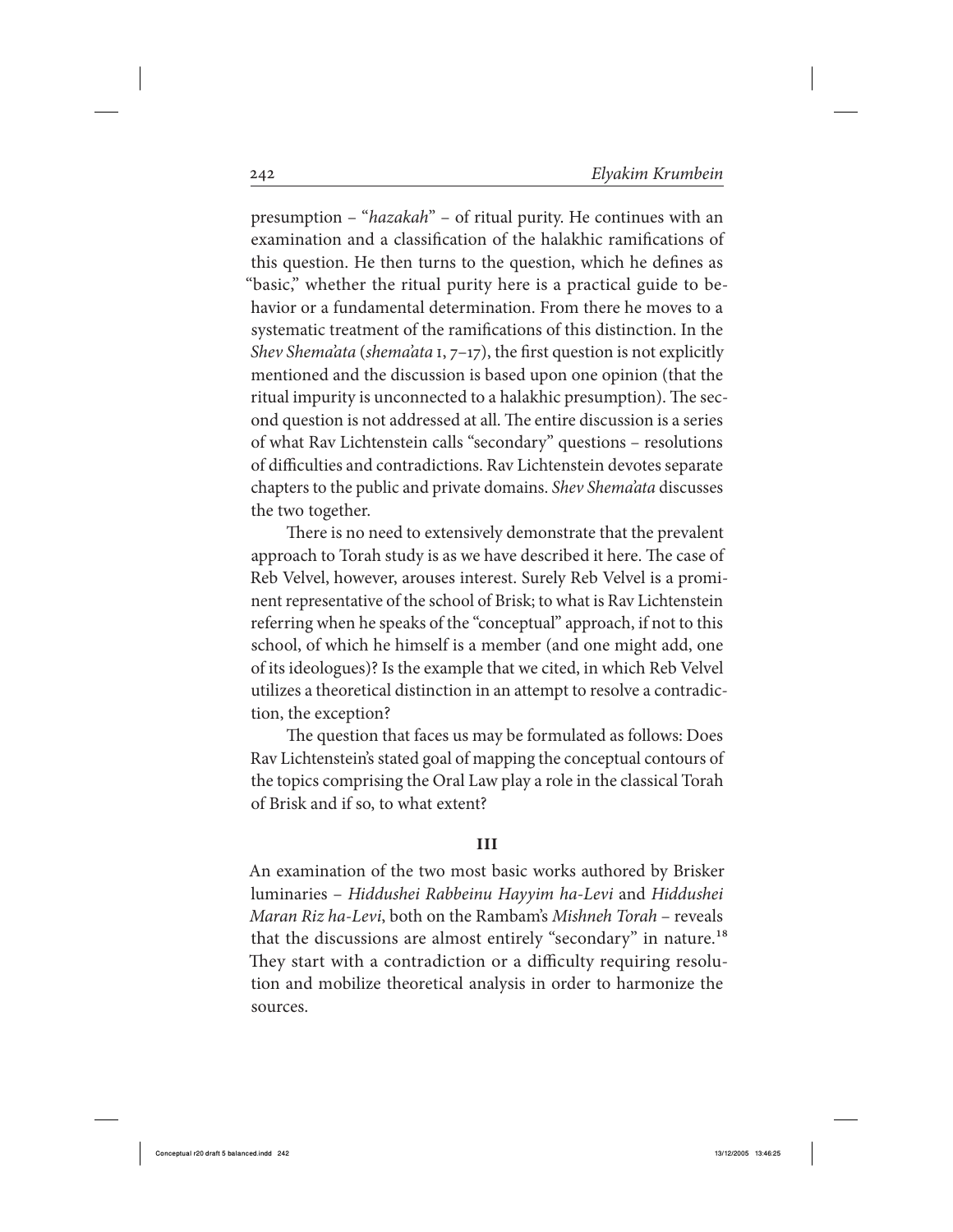Rav Lichtenstein argues that the impression left by Hiddushei Rabbeinu Hayyim ha-Levi is deceptive:

Reb Hayyim's work is liable to mislead us in this context. On the surface, the starting point of each passage is a "local" difficulty, a passing contradiction between the words of the Rambam and a Talmudic passage, or between two different places in his work. In truth, however, the basic focus of Brisker Torah is fixed upon the fundamental problems, the foundations, the most basic questions: recognizing the halakhic phenomenon, analyzing, formulating, defining, classifying and categorizing it. All this, within a world paved with abstract legal and halakhic categories.<sup>19</sup>

This does not explain, however, why Reb Hayyim's work only addresses these fundamental questions within the framework of contradictions and difficulties. Rav Lichtenstein relates to the nature of Reb Hayyim's book elsewhere as well:

In this respect, primary and secondary questions are closely related. The quest for resolution serves as a powerful catalyst for renewed examination and deeper probing of halakhic material; its upshot is frequently a revised and more precise understanding of basic categories. It would, of course, be naive to assume that the whole world of Hiddushei Rabbeinu Hayyim ha-Levi was composed purely in order to defend the Rambam. Unquestionably, many of the seminal ideas had been developed independently, as part of the process of understanding the Gemara and here found application. But it is equally clear that much indeed was stimulated by the quest for reconciliation; and in this, as in many other respects, it typifies the conceptual approach and the benefit that its primary plane – always the prioritized focus of lomdut – derives from the secondary. This is reinforced by the fact that the resolving conceptualist, ideally, is not content with a distinction without a difference. He will seek to buttress his distinction with proof,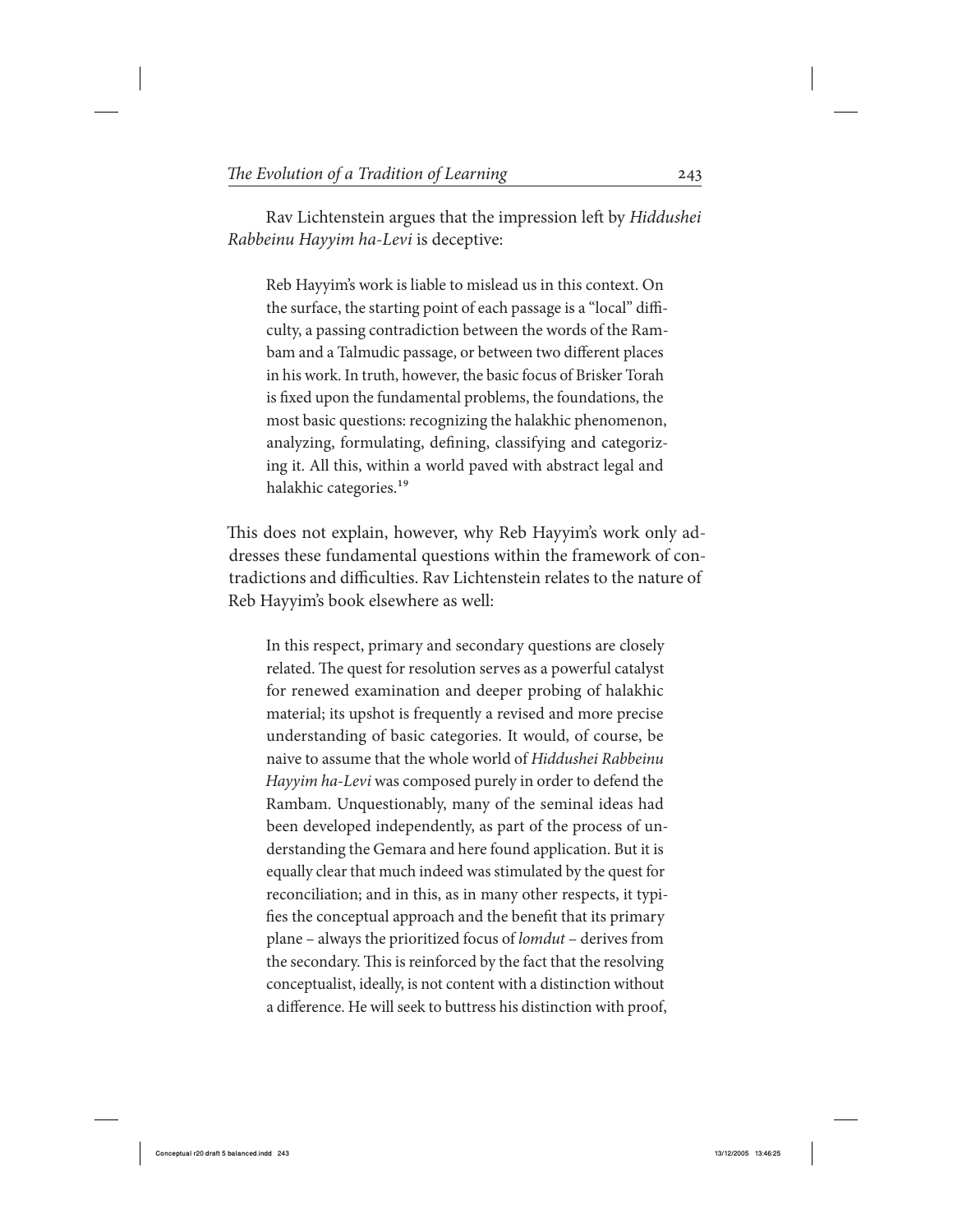much of it in the form of the correspondence and coherence of salient points with the proposed conception…20

It is difficult to know whether the expression "the resolving conceptualist" alludes to a specific type of "conceptualist," who to a great extent is interested in resolving contradictions. In general, Rav Lichtenstein presents the conceptual approach as a single entity, at the bottom of which rests unchallenged the distinction between "primary" and "secondary" questions. In any case, even if we assume that an examination of Hiddushei Rabbeinu Hayyim ha-Levi is liable to "mislead us" – a proposition that I do in fact accept – that does not free us from the need to understand the nature of that "illusion." Rav Lichtenstein's explanation leaves unexplained the fact that Reb Hayyim's fundamental and revolutionary work relates to the "primary" plane almost exclusively within the framework of efforts to resolve contradictions. We do not find there the comprehensive and orderly conceptual mapping that is so characteristic of Rav Lichtenstein's own *shi'urim*. There seems to be a very significant gap between the founder of the approach and one of its leading representatives in our time. Why is Rav Lichtenstein so certain that this chasm is nothing more than an "illusion"?

### **iv**

Before we begin to confront this question, let us first appreciate the full severity of the problem. Even though, personally, I fully agree with Rav Lichtenstein's position, we would be denying the truth were we to ignore the fact that others disagree. Many members of the yeshiva community maintain that Reb Hayyim's work is in no way whatsoever an "illusion."

An interesting pamphlet by Moshe Eliezer Wachtfogel was recently published, in which the author tries to simplify the Brisker approach for Torah students by offering practical explanations and guidance.<sup>21</sup> The main chapters in the pamphlet are the first two. The first chapter teaches the student how "you can create your own 'Brisker' hakirot."<sup>22</sup> The second chapter shows him "how hakirot are to be put to use." The author's attitude toward hakirah is strictly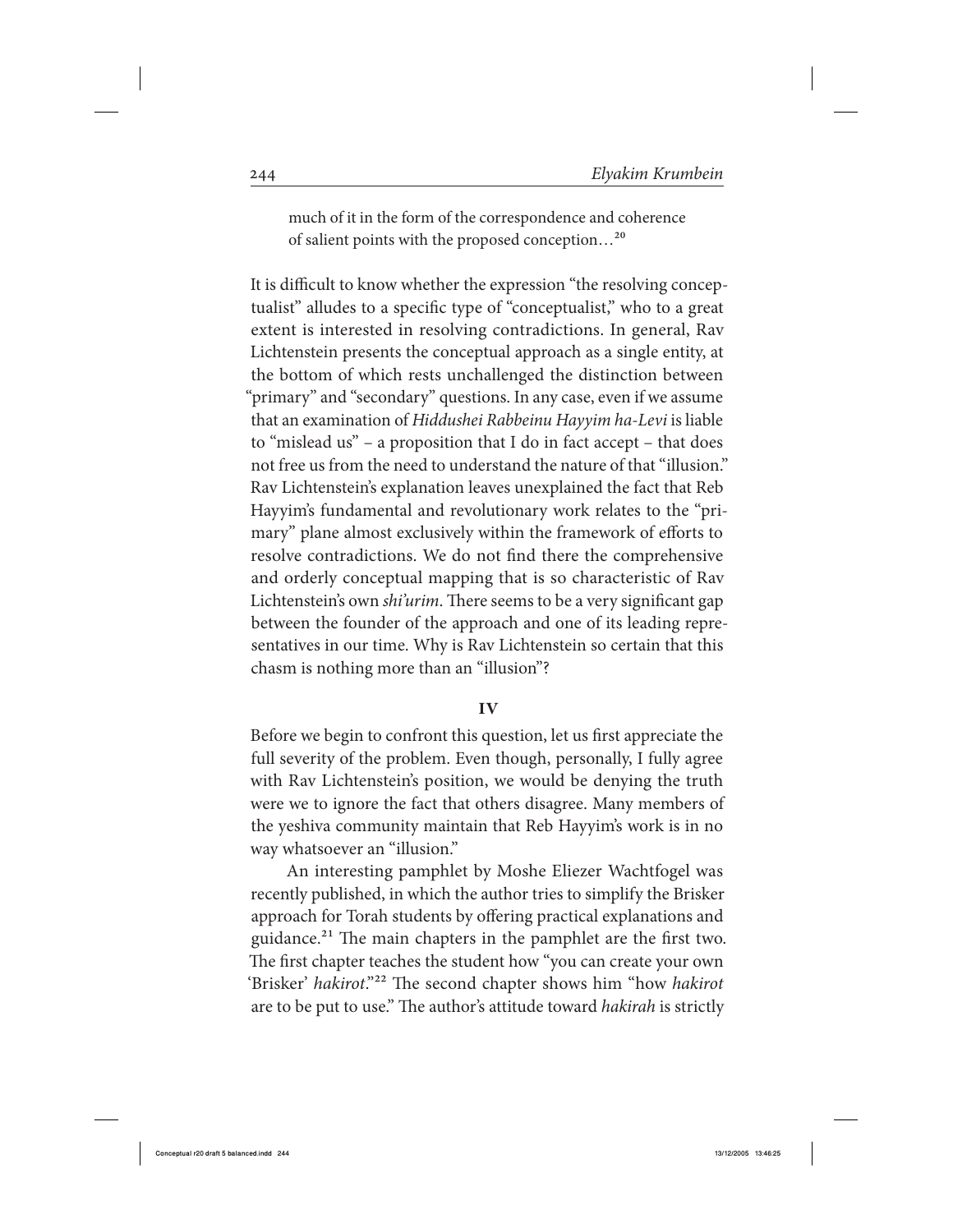utilitarian. In contrast to Rav Lichtenstein, who regards the hakirah as an independent building block in the construction of the sugya, Wachtfogel sees it as a tool for resolving difficulties.

Wachtfogel shows the student how to resolve problems in a well-defined three-step process, which he calls "nitu'ah," analysis.<sup>23</sup> When we are faced with a problematic case or law, we must first remove a number of its elements until it becomes a more basic and recognizable case. The second step involves an analysis of the simple case by way of a hakirah. The final step requires that the elements that had been removed in the first step be restored: "The result: the problem is resolved." For example, the Rambam rules that a person in possession of hametz on Pesah is subject to flogging, even though the prohibition appears to be a prohibition whose violation can be rectified by the fulfillment of a positive commandment (lav ha-nitak le-aseh) – "you shall remove leaven from your house" (Shemot 12:15) – and lashes are not ordinarily administered for the violation of such prohibitions. In order to resolve the difficulty, one should disregard the prohibition and consider the positive commandment of removing leaven in and of itself. A hakirah may be applied to this precept – does the commandment require that one destroy hametz, or that it not be found in his possession? Reb Hayyim proves that the Halakhah is in accordance with the second possibility. Now, we restore the prohibition, only to discover that it can no longer be rectified through the fulfillment of a positive commandment, because the positive commandment is actually a prohibition and not a positive action. The hakirah entered into play only at the second step and was exploited solely for the purpose of resolving a difficulty. Wachtfogel does not offer the slightest hint that there is anything else of importance that should be done with the hakirah, for example, that one should clarify it for its own sake and consider its possible ramifications.

The picture that emerges, according to Wachtfogel, is as follows: 1) Treating "secondary" questions is a dominant element in the Brisker approach. 2) The reason for this is that essentially the approach consists of guidance in confronting the difficulties that present themselves to the learner. Ideas and concepts are meant to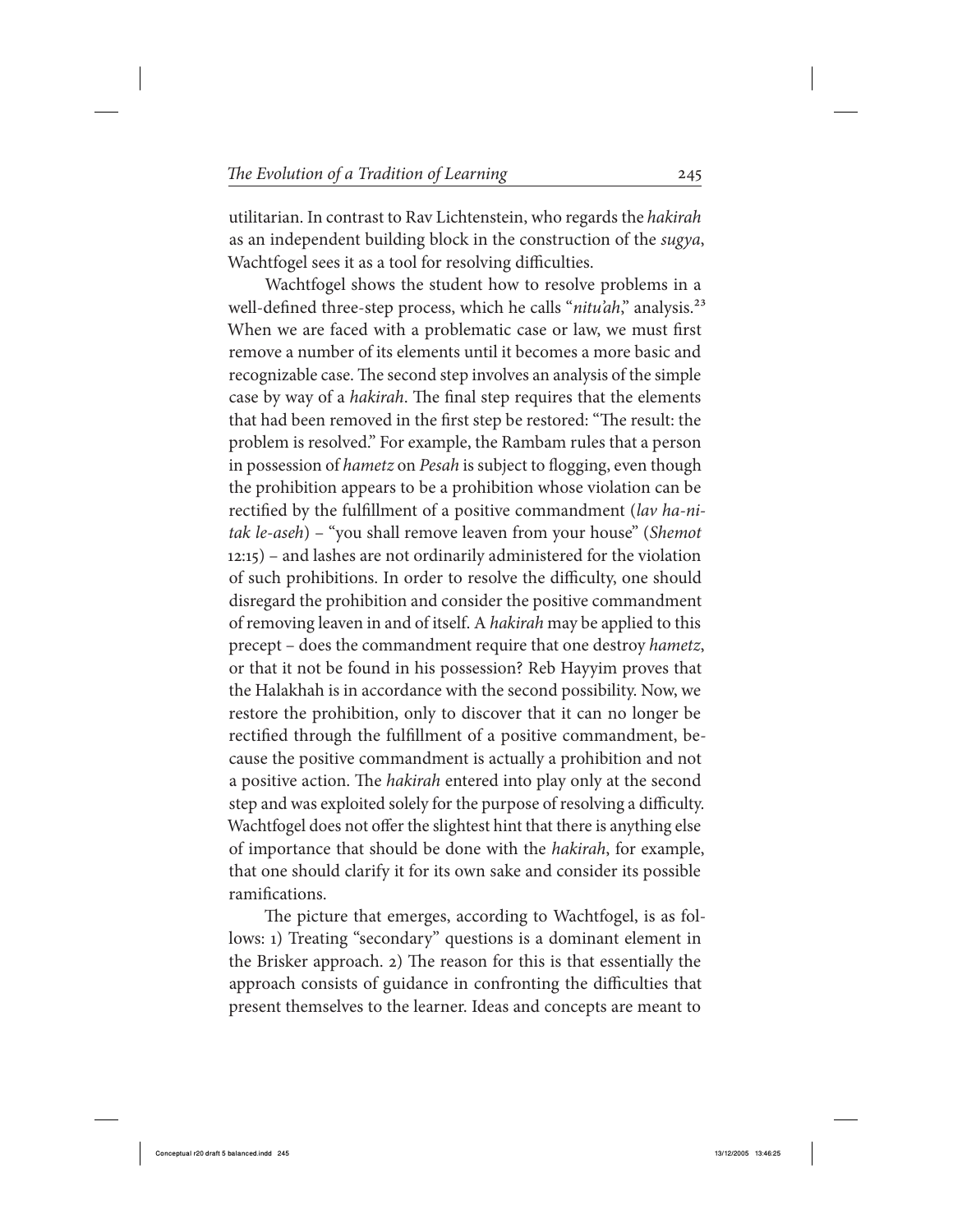serve as a resource for resolving complications in a profound and elegant manner in order to arrive at "a resolution of the problem."

It is my clear impression that this understanding of Reb Hayyim's approach is the one that is most prevalent in the traditional yeshiva world that adheres to it. The same spirit leaves a strong mark on another manual, Ve-Hagitah, by a leading Lithuanian Rosh Yeshiva, Rav Baruch Mordechai Ezrachi.<sup>24</sup> Rav Ezrachi, who is blessed with pedagogical sense and ability, sets before the learner a large collection of passages, accompanied by precise guidance in the way of analysis which aims for clear and decisive conclusions. The starting point is always a textual difficulty, and the role of the sevarah is to offer a resolution. The student is not encouraged to examine sevarot as an independent goal or to raise questions or theoretical possibilities that cannot be proven from the source before him. Needless to say, no conceptual mapping of entire topics is found here. The implication is that such exercises are not part of this approach to learning.

Rav Simha Zissel Broide zt"l, head of the Hevron Yeshiva, authored a book of shi'urim in the standard yeshiva format, but with an explicit didactic purpose. In his introduction, the author employs the concept of "continuity" in describing the Lithuanian lomdut prevalent in our time, towards which he educates his students:

The approach to learning was always one of pilpul and sevarah, by way of difficulties and resolutions. This was the approach of the tannaim and the Amora'im throughout the Babylonian and Jerusalem Talmuds. This method continued in the yeshivot of the Babylonian ge'onim and the Tosafists and all the Rishonim…. This was accepted from the earliest generations down to our generation …25

The "Brisker revolution" does not exist here. According to Rav Broide, the method of clarifying "secondary" questions dominates today as it always has. Presumably, the author would not deny that the method was greatly refined in recent generations. But a sevarah is merely "ammunition" in the war of Torah, and not a goal in its own right.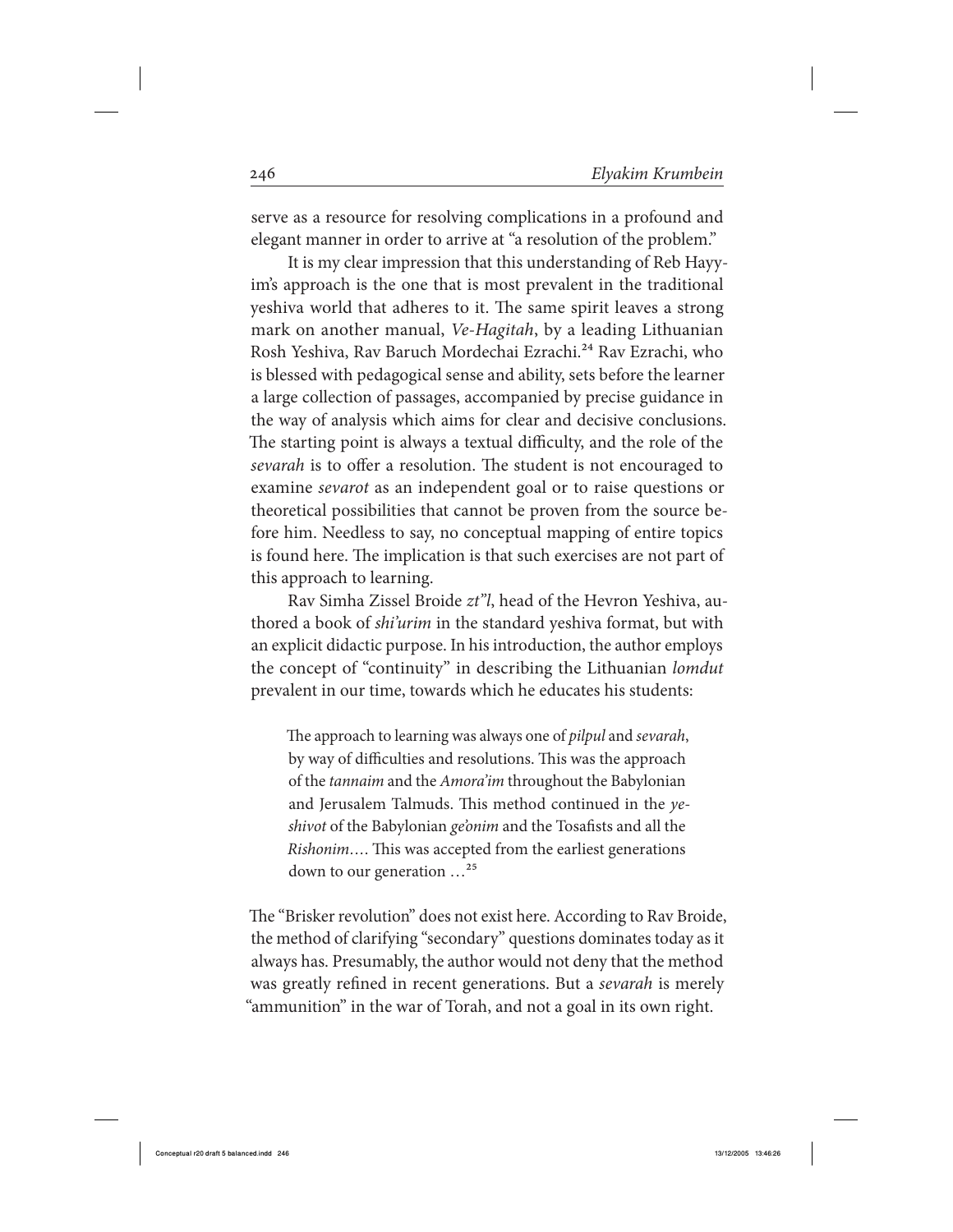**V**

Rav Lichtenstein's comment cited earlier, that Reb Hayyim's fundamental work is liable to "mislead" us, is problematic. Reb Hayyim's book is generally regarded as the guiding light to his entire derekh, which in his day was novel and revolutionary. As such, we would expect that it not hesitate or stammer, that it be formulated in such a way that leaves no room for misunderstanding. We might be ready to accept that a superficial reader may remain prone to misunderstanding. But we would expect, at the very least, that a serious learner who spares no effort to correctly understand the author should be able to understand his precise intentions from the book itself.

Whoever examines the work, however, will see that Reb Hayyim's confrontation with difficult texts is no mere external cover for the discussion and that "secondary" questions are not just the starting point or catalyst of the deliberation. For the most part, the secondary question with which Reb Hayyim opens, is the peg to which he returns at the end of each section with the characteristic expression, "as has been explained" (kemo she-nitba'er). The dominance of the textual difficulty is anchored in the fact that Reb Hayyim never strays far enough away from it to allow it to slip from our minds.

If we dare to simplify the "typical structure" of Reb Hayyim's discussions, we may summarize it as follows: 1) Presentation of a textual difficulty, usually a contradiction between the Rambam and the Gemara, or an internal contradiction in the Rambam himself. 2) Proposal of a way of understanding the subject of the contradiction, one that is sharper and more profound than our initial understanding. This is usually done in a dialectical manner by way of an explicit or implicit hakirah and is often accompanied by decisive proofs from the Gemara for the proposed understanding. 3) Exploiting step no.2 in order to resolve the contradiction. The ensuing paragraphs that conclude with the formula, "as has been explained," mostly confirm and even reinforce the solution proposed in step no.3. This is accomplished when the resolution withstands the test of additional textual difficulties – whether a frontal attack on the resolution, or a new objection that is also answered by the same resolution.

In Reb Hayyim's discussions, the goal of resolving textual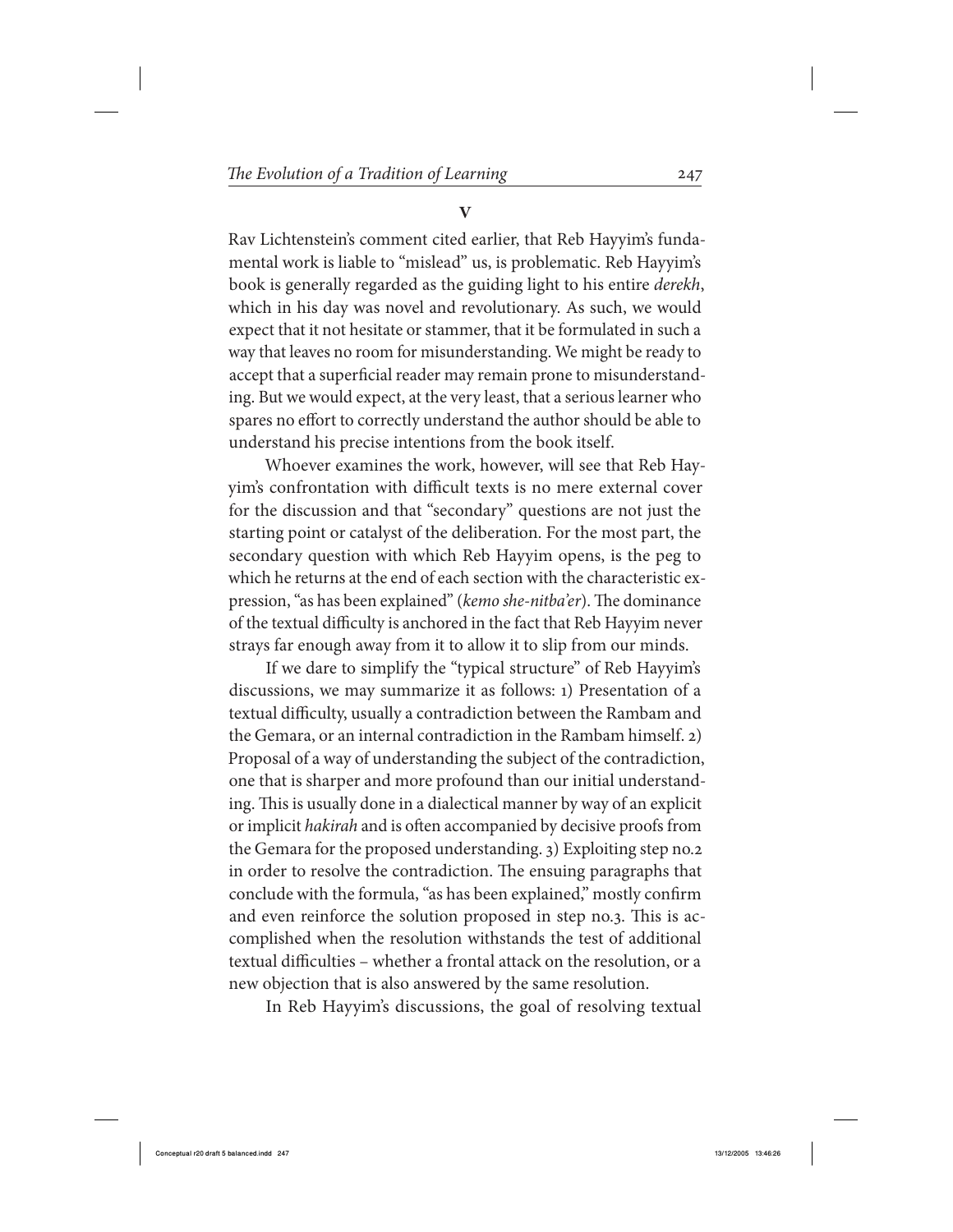difficulties is not subordinated to that of dealing with theoretical principles. It would be correct to describe the relationship between these two components as "two lovers who do not separate," embracing and clinging to each other. Sometimes Reb Hayyim's efforts are directed at proving his conceptual innovation; sometimes they are pointed at applying the new concept to the task of resolving a difficulty and sometimes they are aimed at both goals. The discussion, however, is always very focused, directed at a particular goal and persevering toward its achievement. Wherever we follow Reb Hayyim in his sharp and profound analysis, we know that at the end of the section he will return to the point from which he started. The expression, "as has been explained," serves as his anchor. The textual dilemma and the theoretical concept are inseparably bound to each other in mutual subordination. On the one hand, the idea is subordinated to the resolution of the contradiction between the sources; on the other hand, the textual difficulties prove that the idea is correct by the very fact that it brings to their resolution. This mutual subordination determines the bounds of the discussion, there being no possibility of going beyond them.

This is true despite the fact that the definition of the concept is likely to develop and change over the course of the discussion, because the formulation of the discussion is, nevertheless, always precise, minimalistic and succinct (this succinctness often contributes to a difficulty in understanding).<sup>26</sup> The reader senses that the development of the discussion is not needed in order to clarify, refine, or sharpen the theoretical principle Reb Hayyim is dealing with as an end in itself. Any expansion on the topic is aimed at proving that the principle is correct and removing objections that may be raised from other places, so that we may indeed succeed in our primary goal – resolving the difficulty with which we started. Indeed, Reb Hayyim occasionally proposes an additional course, based on an entirely different rationale. The one thing the two explanations have in common is that both resolve the difficulty. This phenomenon is only possible if we assume that the confrontation with the text serves as the axis of the discussion.

As was stated, Reb Hayyim expresses himself in minimalistic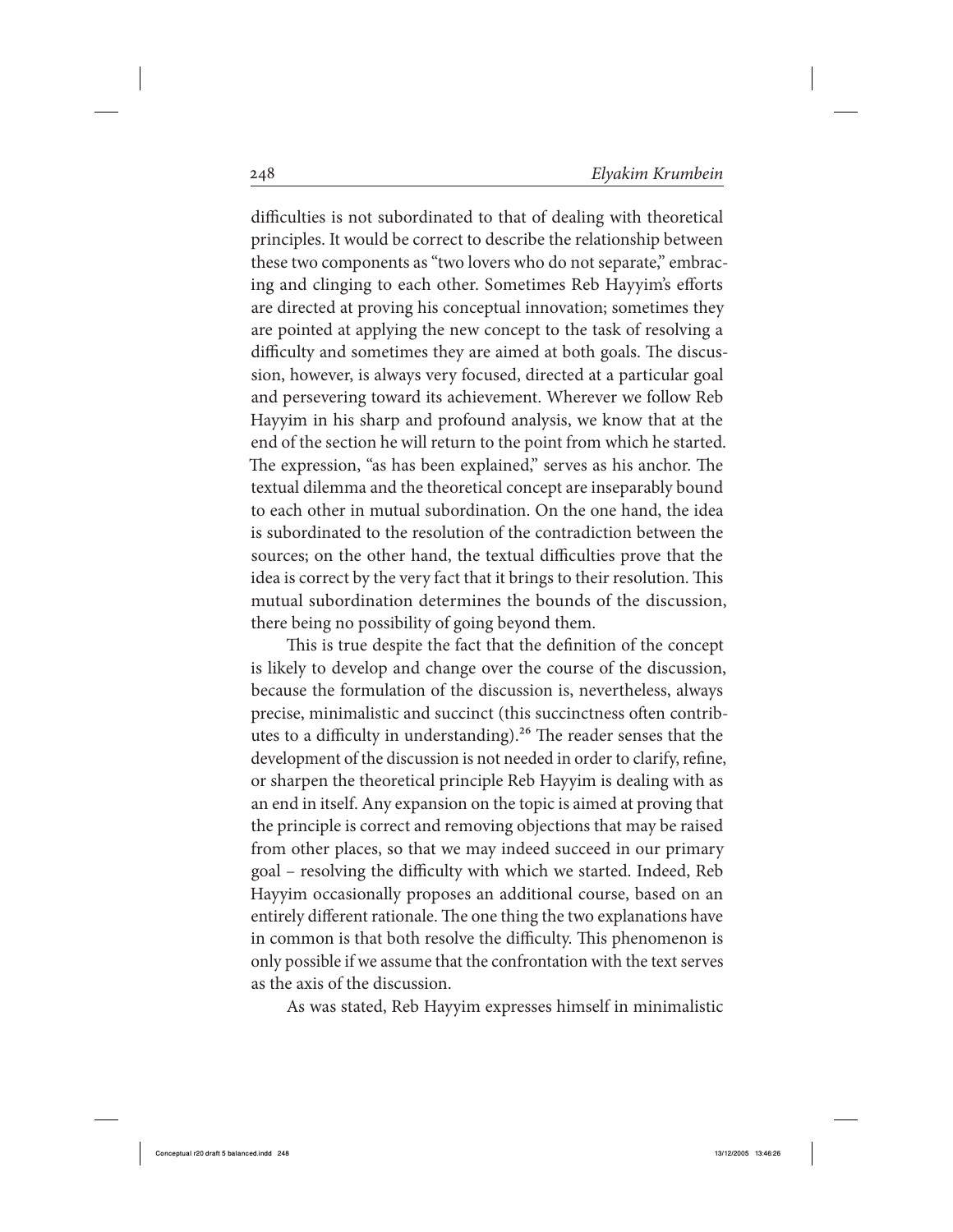fashion. In general, he allows his novel ideas to speak for themselves without embellishing them in any way. One exception stands out in its frequency: When the discussion is crowned with success and it becomes evident that the difficulty has been resolved, Reb Hayyim declares that the Rambam's ruling "has been settled in a fine manner" (meyushav heitev). The frequent use of this expression leaves no room for doubt as to the place of and importance attached to the textual factor in Hiddushei Rabbeinu Hayyim ha-Levi.

Therefore, one who examines Hiddushei Rabbeinu Hayyim ha-Levi in order to uncover the author's *derekh* in learning is certainly likely to arrive at Wachtfogel's conclusion that hakirot are meant "to resolve difficulties."27

The textual utilitarianism in the classical Brisker methodology is almost recognized as a matter of principle in a letter written by Reb Velvel regarding kedushat ha-guf. Reb Velvel's correspondent deals with the question why a meal-offering becomes endowed with kedushat ha-guf only when it is placed in a sacred vessel and not at the moment it is consecrated, as in the case of an animal sacrifice. He explains that since the sacred vessel is necessary for the bringing of the meal-offering, the meal-offering in its present state is still not fit for offering. Reb Velvel adduces proof to reject this understanding and proposes an alternative explanation:

…Rather, they are distinguished one from the other with respect to the very essence of their laws. For in the one case [an animal sacrifice; E.K.] its kedushat ha-guf takes effect through verbal consecration, whereas regarding meal- and other offerings, verbal consecration creates only kedushat damim. They only become consecrated with kedushat ha-guf when they are placed in the sacred vessels by way of the law of "whatever comes into contact with them becomes consecrated." They are truly two different types of kedushat ha-guf in their very objects, kedushat ha-guf by way of consecration and kedushat ha-guf by way of the sanctity of a sacred vessel. They are different in their laws in various ways…. Why would you think to compare meal-offerings to animal sacrifices in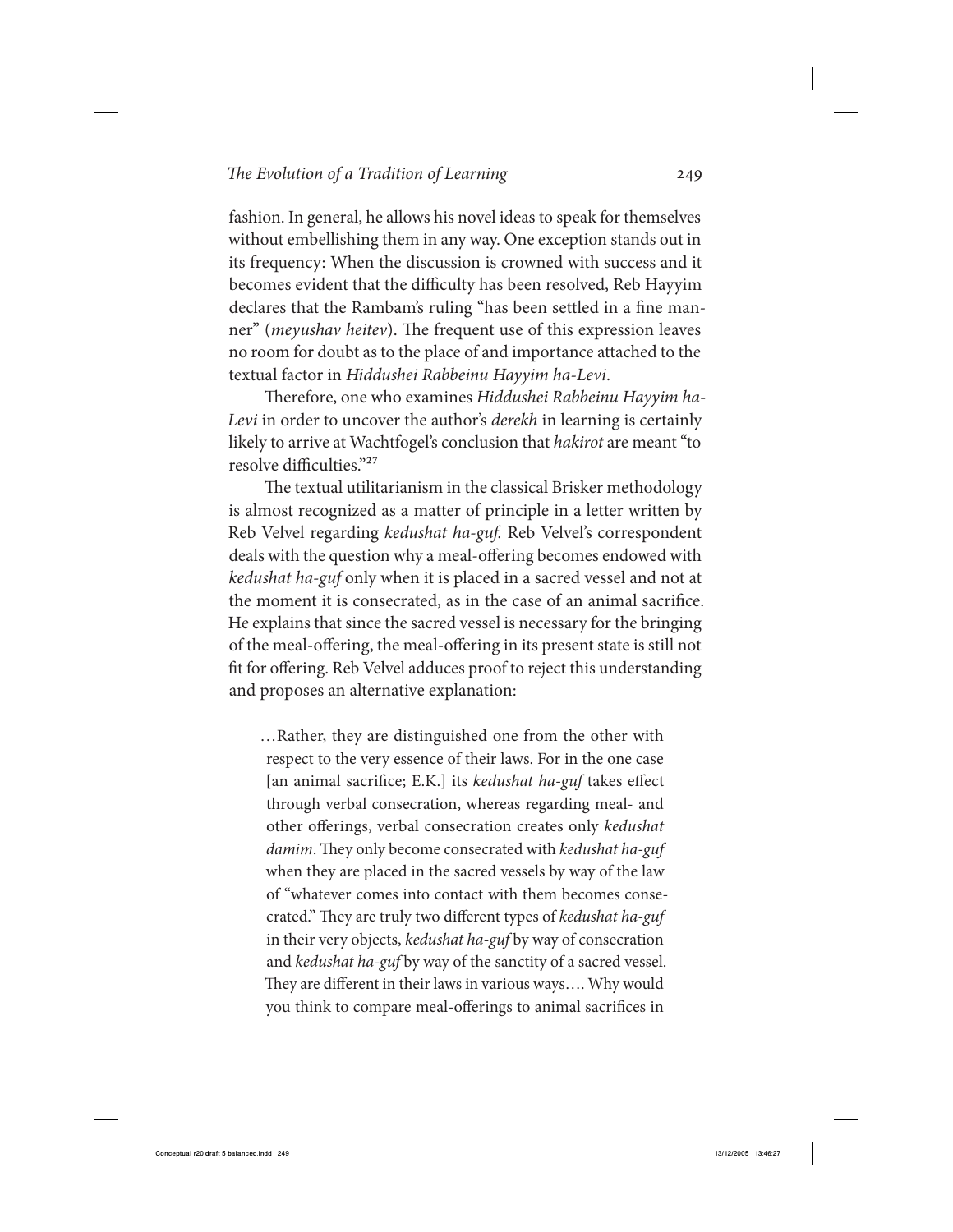this regard, when we do not find the whole law of kedushat ha-guf regarding meal and other offerings, but only with regard to animal sacrifices and birds. There is no need for any rationales or explanations regarding this, since such are the *halakhot* [emphasis mine; E.K.].<sup>28</sup>

Reb Velvel implies that he sees no flaw in his correspondent's explanation, other than the fact that it is superfluous. Reb Velvel maintains that when a matter is understandable and presents no difficulty, there is no reason to propose "rationales or explanations." Every explanation must stand up to the test of need and benefit.<sup>29</sup>

We can measure the distance between Reb Velvel's declaration and Rav Lichtenstein's shi'urim through one of the latter's discourses on Zevahim.<sup>30</sup> The shi'ur focuses on a lengthy Talmudic passage that expounds Biblical verses in order to extend the law of lishmah to additional sacrifices and parts of the sacrificial order, until it finally concludes that the law applies in all cases. Along each step of the way on the road to this conclusion, the Gemara explains that logically there is reason to say that a particular sacrifice does not require lishmah and that even after the requirement of lishmah is extended to that sacrifice, it does not necessarily follow that it extends to yet another sacrifice. For example, even if we know that the slaughtering of a sacrifice requires lishmah, this does not prove that other components of the sacrificial order require the same, because the slaughter of a paschal offering is disqualified when performed for the sake of those who will not eat of the animal. Rav Lichtenstein points out that this and similar arguments may be understood in one of two ways: On the one hand, it is possible that lishmah is only necessary in the slaughtering of the animal, because the law's internal logic dictates that it cannot be required in the other components of the sacrificial order. On the other hand, it is possible that a much simpler, "technical" explanation is available. There is no intrinsic connection between lishmah and slaughtering, the Gemara merely means to say that, in general, the Halakhah is more stringent with regard to slaughtering than with regard to the other components of the sacrificial order. It is, therefore, impossible to extend the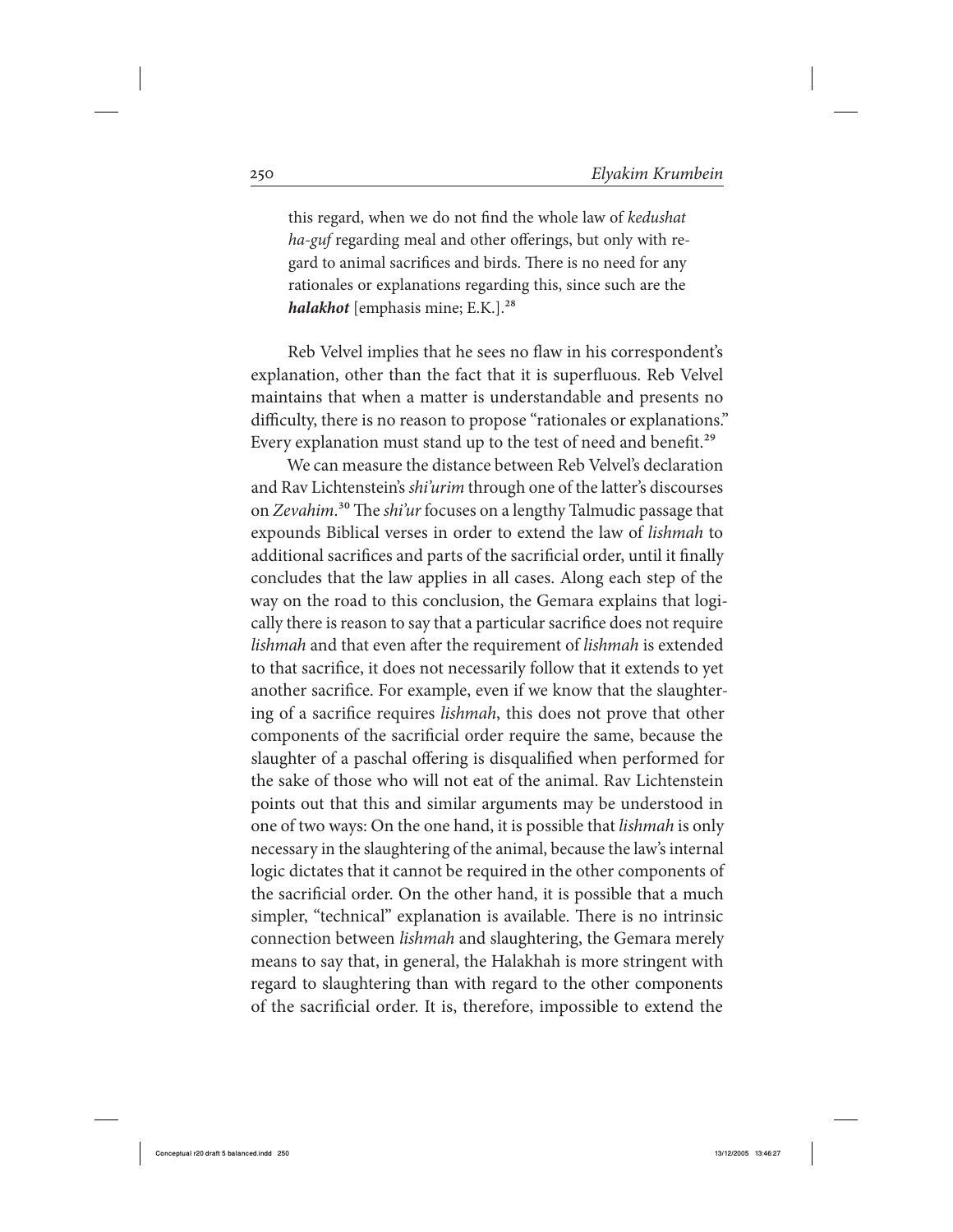stringencies of slaughtering to those other components without an explicit source. Like Reb Velvel, Rav Lichtenstein also offers a general, methodological observation:

These general approaches arise wherever there is a refutation. We must clarify whether the refutation is conceptually connected to the law under study, or whether it merely raises the possibility of making a distinction, without pointing to any intrinsic connection. It is clear that logically it is preferable to seek such a connection [emphasis mine; E.K.]…(Zevahim, 92)

Rav Lichtenstein proposes that the Gemara understands that the law of lishmah is designed to establish the character of the sacrifice; thus, it is required only at the time of slaughter. When the Gemara cites the law regarding slaughtering the paschal offering for the sake of those who will not eat of it, it means to prove that establishing the character of a sacrifice is a role assigned to slaughter, as opposed to the other components of the sacrificial order. When, however, the Gemara finally decides that lishmah is required in all those components, it stands to reason that it has concluded that the law of lishmah is not connected to the status of the sacrifice. Rather, it comprises a requirement that accompanies the sacrificial order seen as an action.<sup>31</sup>

None of this interpretation is necessary. Rav Lichtenstein himself proposes it in his usual manner, prefaced by the expression "it is possible" (yitakhen or efshar). Despite the non-necessity, however, Rav Lichtenstein devotes great effort to explain the entire sugya in this manner, because "logically this is preferable."

As for Reb Velvel, judging from his published shi'urim on Zevahim, it would appear that he did not dwell upon this *sugya* whatsoever. The flow of the Gemara is understandable in its plain sense. There is no difficulty pressing upon us to search beyond that, for "there is no need for any rationales or explanations."32

Rav Lichtenstein provides various examples of this. For example: the *Amora'im* disagree about the mode of acquisition known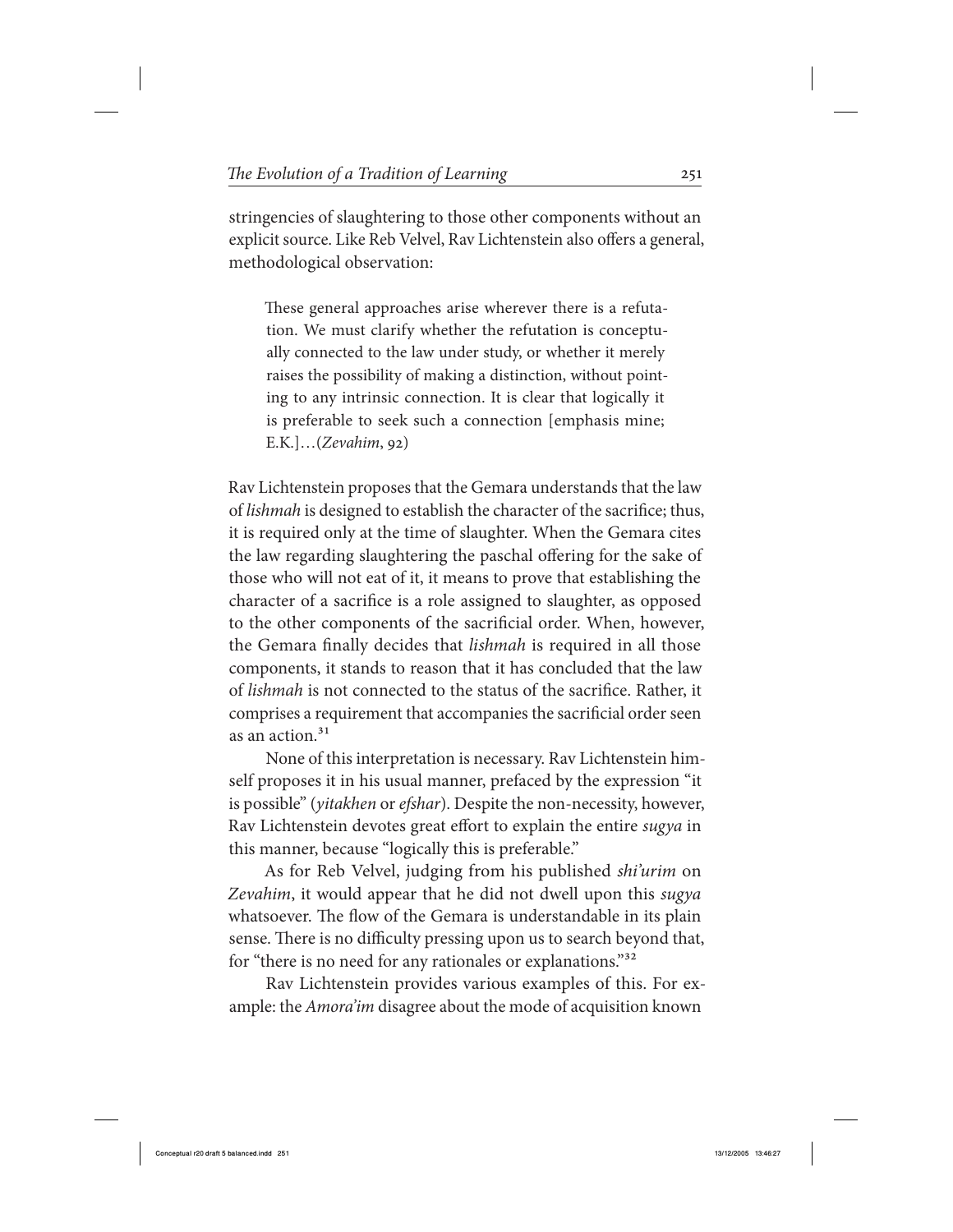as meshikhah, whether the article being acquired must be entirely drawn from its original place, or perhaps some minimal pulling of the object suffices. The conceptualist, argues Rav Lichtenstein, will explain the controversy using fundamental ideas: Is meshikhah effective because it expresses control over the article, in which case minimal pulling should suffice? Or is it valid because a change was imposed upon the object, it having been moved from its original place to a new one?

There is nothing necessary about this line of reasoning. One could contend, theoretically, that both Amora'im worked within the same framework and that their *mahloket* was arbitrary, intuitional, the result of psychic differences, or of varying commercial practices in Sura and Neharda'a…The conceptualist is fully aware of this…Nevertheless, his own predilection is clear…Recognizing that valid alternatives exist, he will opt, wherever possible, for theoretically oriented lomdut over a practical ba'al batisher approach.<sup>33</sup>

It is of no importance whatsoever that this explanation of the amoraic controversy is absent from the works of Reb Hayyim or Reb Velvel.<sup>34</sup> But anyone who has studied these works may certainly raise the question: Could, theoretically, such an explanation have been found there?

This being the case, our difficulty returns in greater force. Based on the data that we have presented, should we not reconsider the position of Wachtfogel and others, that Reb Hayyim's work is not "misleading" and that *sevarot* are only significant to the degree that they "resolve problems"? What is the basis for the assertion that the focus of classical Brisker Torah "is fixed upon the fundamental problems:…recognizing the halakhic phenomenon, analyzing, formulating, defining, classifying and categorizing it. All this, within a world paved with abstract legal and halakhic categories" (Darkah shel Torat ha-Rav, 108)?

We appear to be faced with a paradoxical situation: The character and significance of Brisker Torah is subject to controversy. Rav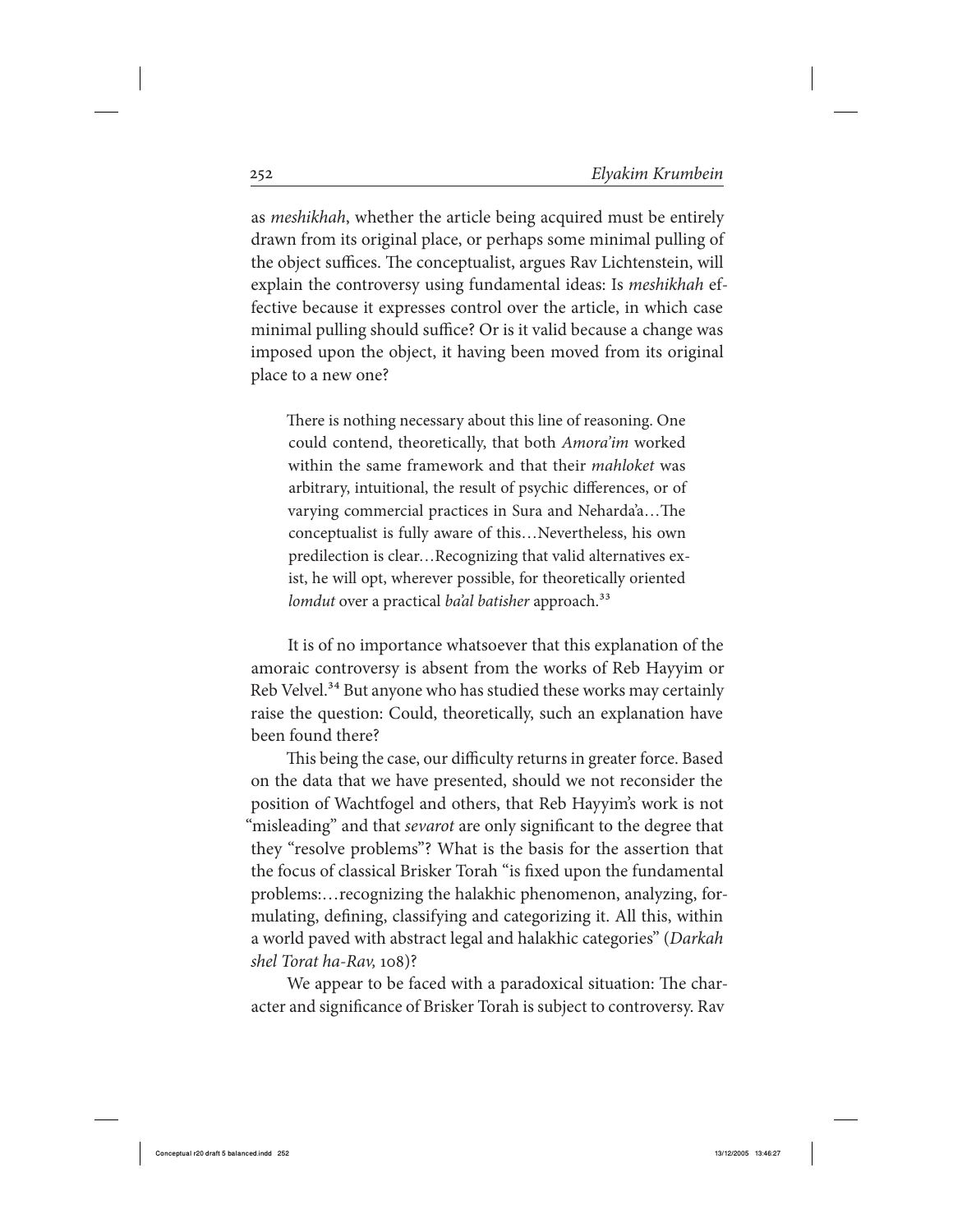Lichtenstein expresses his point of view with clarity and absolute conviction and applies it in a systematic manner with dexterity and creativity. But "it is marvelous in our eyes" – for we have not yet uncovered its source. Where then should we search for it?

I cannot say that every word found in Hiddushei Rabbeinu Hayyim ha-Levi perfectly fits the mold presented above. Indeed, the exceptions have significance and I will return to them below. Quantitatively, however, their weight is meager; they do not suffice to explain "the conceptual approach" described by Rav Lichtenstein. The picture does not change when we examine other examples of Reb Hayyim's teachings that have reached us, in addition to his major work on the Rambam. The volume of Reb Hayyim's shi'urim delivered in the Volozhin Yeshiva does not reveal contours different from those drawn above.<sup>35</sup> Among the traditions collected in Reb Hayyim's novellae to the Talmud it is possible to find a significant number of exceptions to the patterns listed above, but they too comprise a small minority.36 It behooves us, therefore, to turn elsewhere.

In my opinion, we can only understand the matter if we examine the figure through whom Reb Hayyim's Torah reached the non-Haredi yeshiva world. I speak, of course, of Rav Lichtenstein's teacher – Rav Yosef Dov Soloveitchik zt"l.

### **VI**

When Rav Lichtenstein was asked to describe the methodology of his teacher, Rav Soloveitchik, he said as follows:

This examination cannot restrict itself to the Ray's four cubits, his personal and unique contribution. Were I asked to analyze the methodology of the Rash of Sens – undisputedly one of the great Rishonim…I would have to try and distinguish the unique contribution that he made to that world [of the Tosafists; E.K]. Indeed, there is no question that the central component of the Rash's scholarship was the continuation of the Torah of his teachers – Rabbeinu Tam and Ri…

The same may be said when we come to analyze the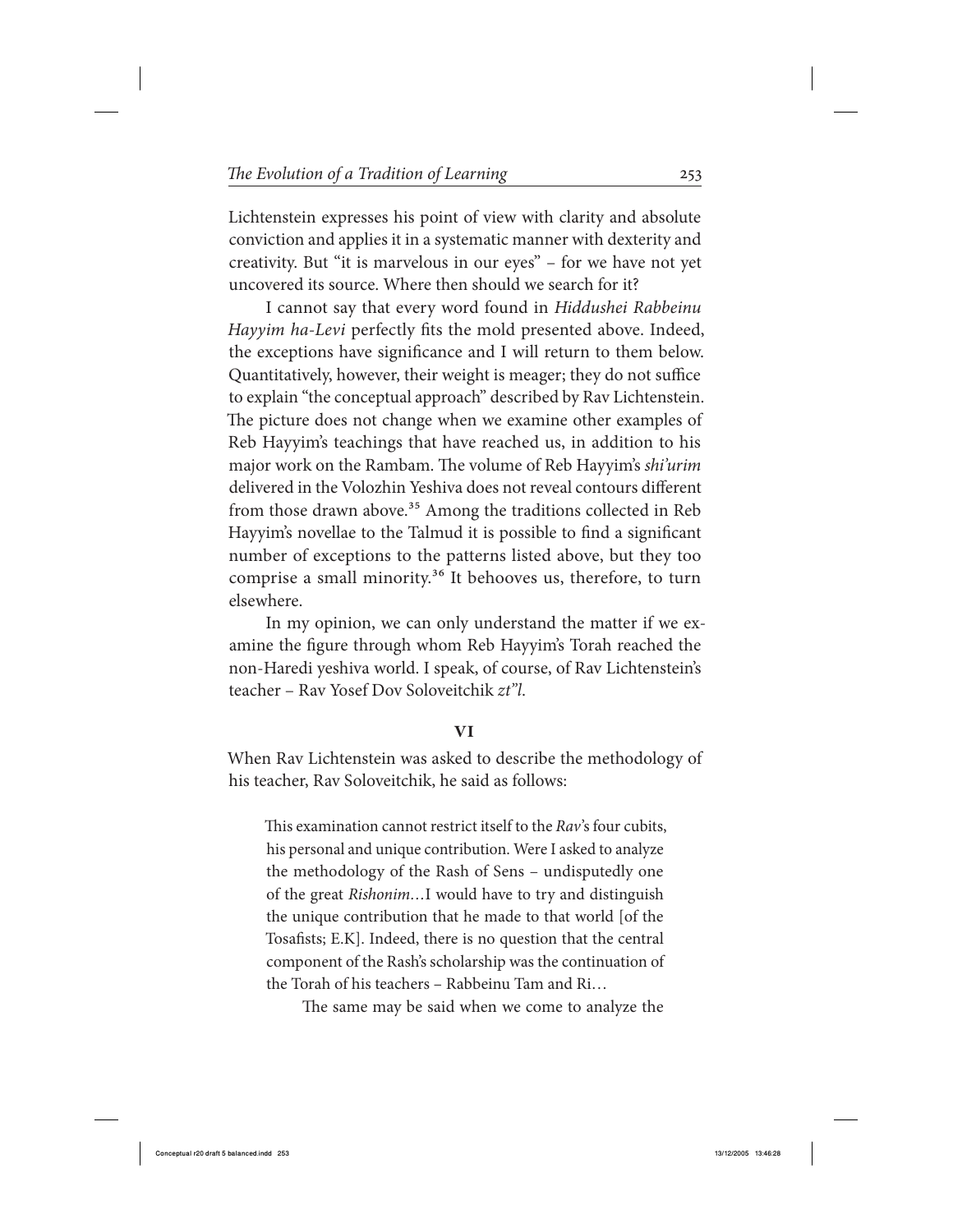Rav's methodology. More than anything that may be said regarding his novel ideas and unique addition – and I am obviously aware that he is a brilliant innovator – the central component of his analytical and Torah world…is the Torah of Brisk and its heritage. Brisker Torah, as it was formulated and presented as an innovation, as a major breakthrough, by his grandfather, Reb Hayyim, and as it was passed down to the Rav, from mouth to mouth, through his father, Reb Mosheh, over the course of long years of deep and disciplined study…

I for one and I imagine that this is also the Rav's perception, see no diminution of respect if the study of the Rav's Torah be done as part of the general study of the methodology of Brisk and it not be restricted to that unique thread, that slight nuance, that characterizes the Rav in comparison to his colleagues, in and outside his family.<sup>37</sup>

A similar opinion emerges from the writings of another one of Rav Soloveitchik's outstanding disciples, Rabbi Professor Isidore Twersky  $zt$ <sup>"</sup>l.<sup>38</sup> In a tribute to his master, Prof. Twersky gives a full description of the Rav's personal and intellectual uniqueness. His methodology, however, is presented as the perfect application of the classical Brisker approach.

The little finger of each of these two scholars is wider than my waist; Rav Lichtenstein is also my revered teacher. However, as we are dealing here with Torah, we must strive for the truth.

I wish to examine the Rav's halakhic teachings, a lifetime's work of immense proportions, through the two volumes of Shi'urim le-Zekher Abba Mari zt"l that were published in 1983 and 1985 in cooperation with Makhon Yerushalayim. Of all his halakhic teachings that were transmitted orally, these two volumes were the first and almost the only books to be published with the Rav's explicit consent and under his direction.<sup>39</sup> This undoubtedly testifies to the importance that the Rav attached to these shi'urim. The two books are comprised of twenty-six *shi'urim* that the *Rav* delivered over the years on the *yahrtzeit* of his father and teacher, Reb Mosheh zt"l.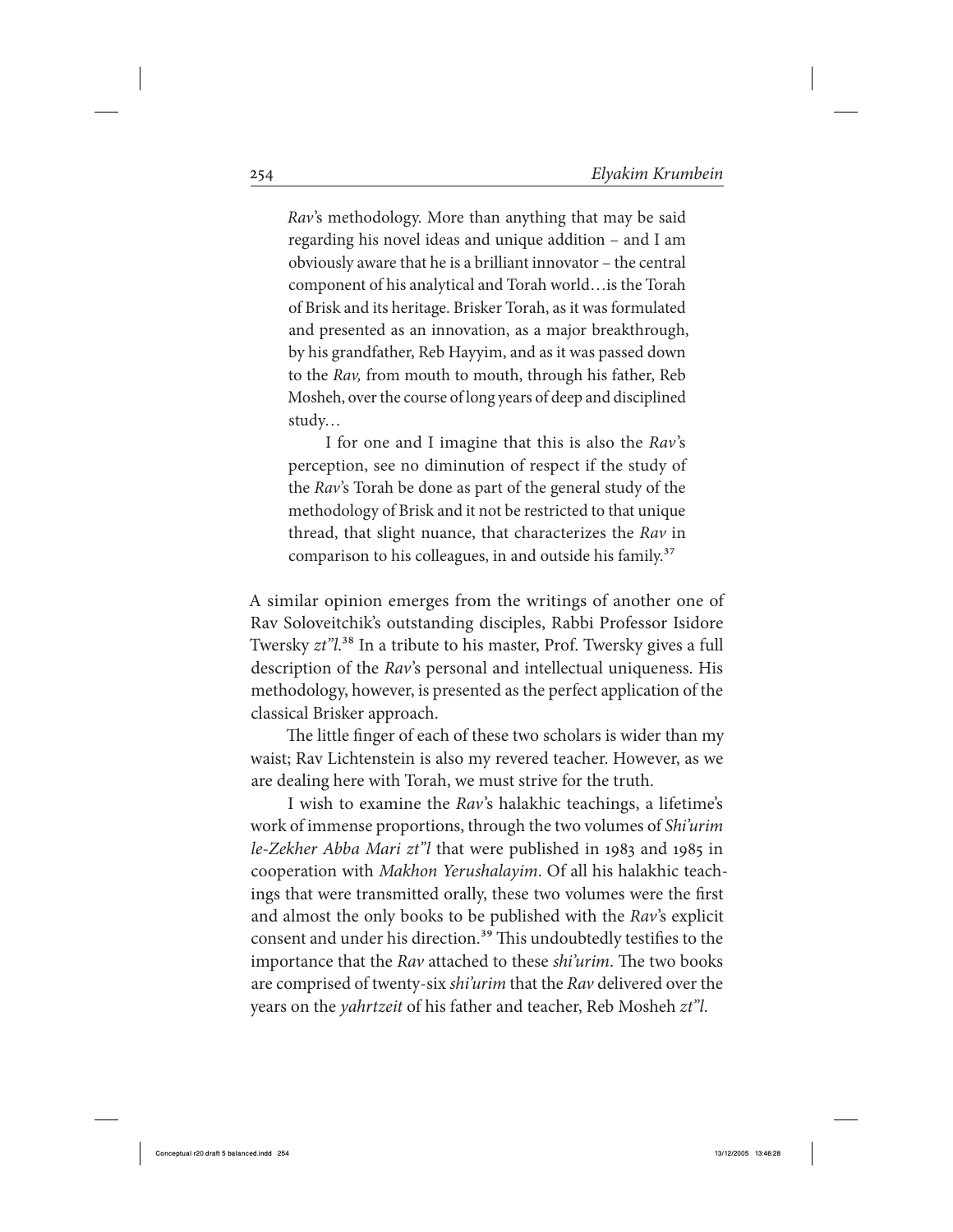We will see that the *Sh'iurim le-Zekher Abba Mari* are distinguished by methodological characteristics that are practically invisible in Hiddushei Rabbeinu Hayyim ha-Levi. We will first examine one important aspect that will lead us to a discussion of basic principles. Later we will consider other aspects of the Rav's methodology.

Let us return to the discussion that was opened earlier: Does the Rav deal with "primary" or "secondary" questions?

When answering this question, we must exercise caution. Most of the Rav's shi'urim open, not with a single difficulty, but with a series of difficulties, at times quite lengthy. For example, the Rav's discussion regarding the sale of shetarot opens with the following questions<sup>40</sup>: Why can a person waive a debt that he sold by way of ketivah and mesirah, but not a debt sold by way of ma'amad sheloshtam? Why is the law regarding matnat shekhiv mera not like that of ma'amad sheloshtam? When the buyer demands payment of the debt, why do we not invoke the law of ta'aninan, which obligates the plaintiff to prove his claim even if the respondent makes no such demand? In total, the Rav raises seven questions. At first glance, it would appear that if Reb Hayyim does not allow us to forget that his aim is "to resolve a difficulty," his grandson arranges the setting so that there is no escape, "secondary questions" seizing the arena and our attention.

This impression, however, is an illusion. On the contrary, this heavy concentration of objections and contradictions teaches us that the Rav's primary goal cannot possibly be their resolution.

Proof to this assertion may be adduced from a passage in Mah Dodeikh mi-Dod, the eulogy delivered by the Rav for his uncle, Reb Velvel, which includes a tribute to the learning heritage of his ancestors. Among other things, the Rav discusses our issue, the questions which the learner must answer. What, then, are those questions?

The Halakhic Man of Reb Hayyim's school casts a bright light on each and every matter that he deals with. The truth revealed to him radiates splendor. There is truth that displays an angry face and there is truth that shows favor to man. Before the shi'urim of Reb Hayyim, Reb Mosheh and Reb Yitzchak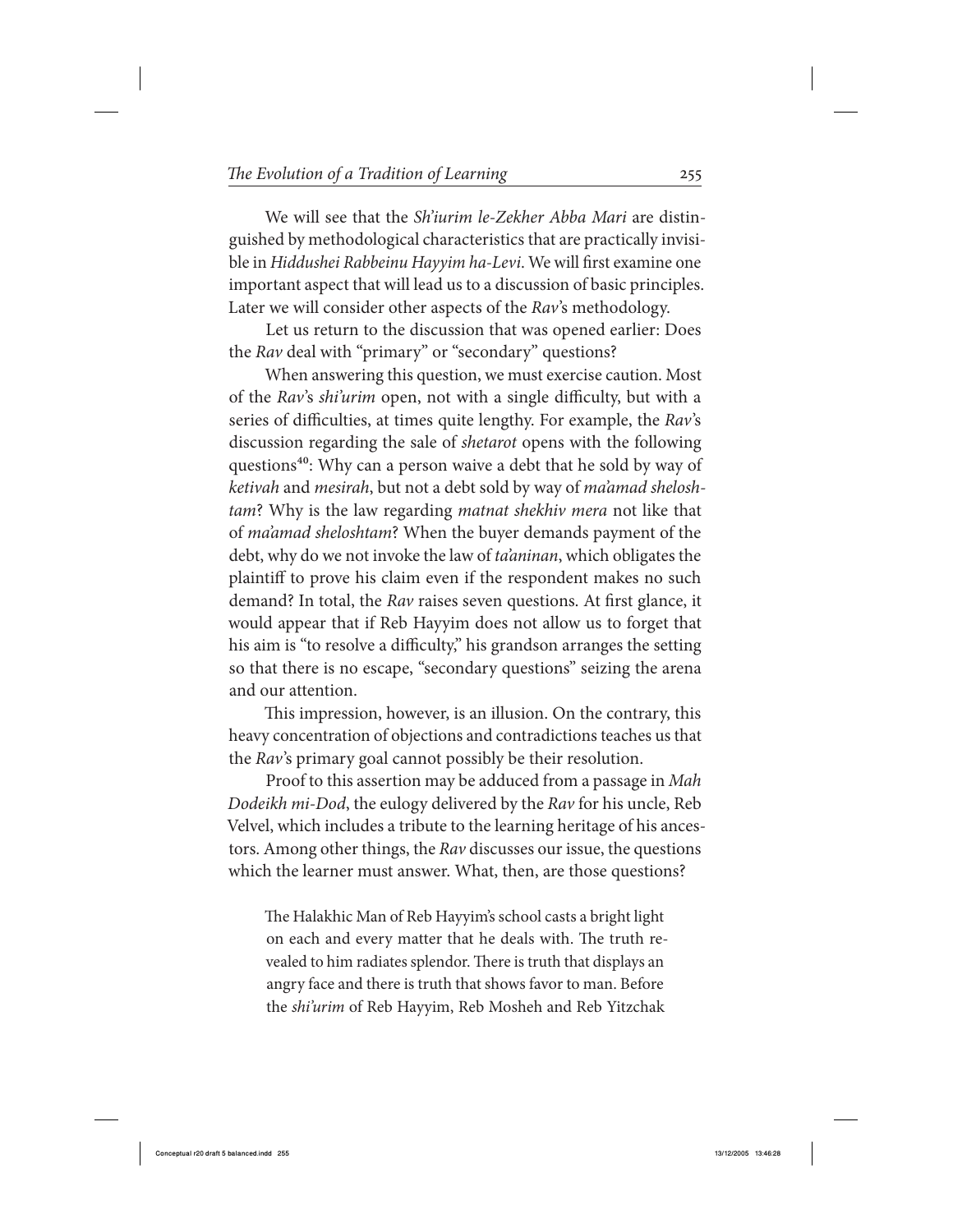Ze'ev, the students were lost on the pathways of the Halakhah and they strayed in the primeval forest, not knowing where to turn or what to seek. They could not see a paved lane, nor did they feel themselves on a level road; they moved about in a vicious cycle, unable to free themselves from it. When Reb Hayyim or his sons would finish their *shi'urim*, the situation had entirely changed. Suddenly, a great light shone, the confusion disappeared, the paths were leveled flat and the vicious cycle was broken…Everything became so simple, so clear, so elementary, so much so that they wondered why they themselves hadn't explained the view of the Rambam or the statement of Tosafot as had their teachers. Why, they would ask, hadn't they grasped the central point of the matter? Surely, their teachers did not say anything new at all. They merely removed the veil from the pretty face of the Halakhah, and all became enchanted by its beauty.<sup>41</sup>

The Rav then likens the matter to a person who wakes up in the middle of the night in confusion, unable to remember the arrangement of the furniture in his room:

 …Suddenly, he finds the light switch, presses against it and bright light floods his surroundings. Everything falls into place and he regains his bearings. He wonders why he had been unable to picture the room and its furnishings [in the dark]; why he had distorted the picture when surely everything is so clear and simple. $42$ 

We are given here a glimpse into the stirrings of the soul of the Torah student. The Rav's shi'urim, however, teach us that this point comprises a fixed stage in the Rav's teaching, and as it appears, in his learning as well. The battery of difficulties that he amasses at the beginning of his *shi'ur* is meant to clarify a single point – how incomprehensible the sugya is. We grope around like that person tossing and turning in his bed at night, whose room is so familiar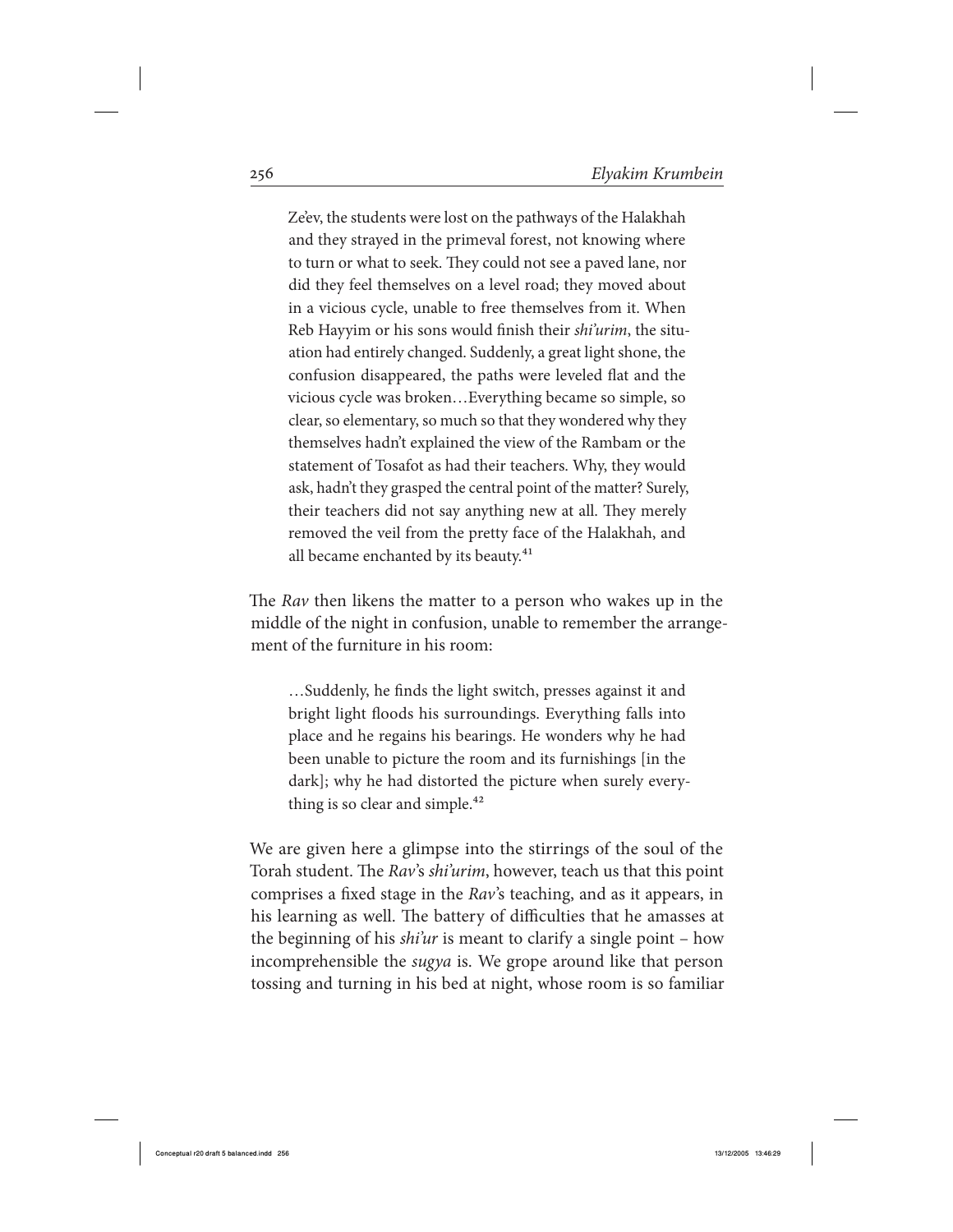to him, but he is nevertheless unable to find his way about. We go around the central point of the sugya in circles, without seeing it.

As opposed to those found in Reb Hayyim's work, the difficulties raised by the Rav may be put aside immediately after having been set before us. Reb Hayyim's objections hold us on a short and taut leash, constantly pulling us back to them with magnetic force. The Rav's objections, however, can be so numerous that it is almost impossible to remember them, much less to establish them as the axis of the discussion. After they have served their primary purpose – forcing us to confront the fact that we have not begun to understand the sugya – the Rav leads his audience to other places, even distant ones, where the "central point" may be found. The problems will eventually be resolved, by the way and almost by themselves.

We are dealing here with a remarkable quality that is characteristic of the Rav's shi'urim: The Rav sets our understanding on a point of "nothingness," a state marked by helplessness and a total lack of basic understanding, a point which conceals within it, in hidden and embryonic form, the novel idea that is about to issue forth. Issues will reveal themselves to be simple only after they have been diagnosed as being absolutely inexplicable. Our understanding of the sugya could once have been likened to a ship securely sailing in its customary way in known waters. But the Rav comes and pierces our proud sails with his sharpened needle, letting out all the air and leaving them to hang in shame, unable to lead us to a safe port.

Amassing a heap of objections is just one of the means which emphasize the approach to learning found in the Rav's shi'urim. It cannot be denied that the nature of the  $Rav$ 's questions is also very different from what is familiar to us from other halakhic authorities, regardless of method or approach, including Hiddushei Rabbeinu Hayyim ha-Levi.<sup>43</sup> For example: We know already from the days of the Babylonian Talmud that the kiddush recited on Shabbat morning consists of a single blessing, bore peri ha-gefen. The Rav is bothered by the following question<sup>44</sup>: How can the mitzvah of "remembering Shabbat" be fulfilled without Shabbat being mentioned? It may be surmised that this difficulty prompted the Ra'avad to argue that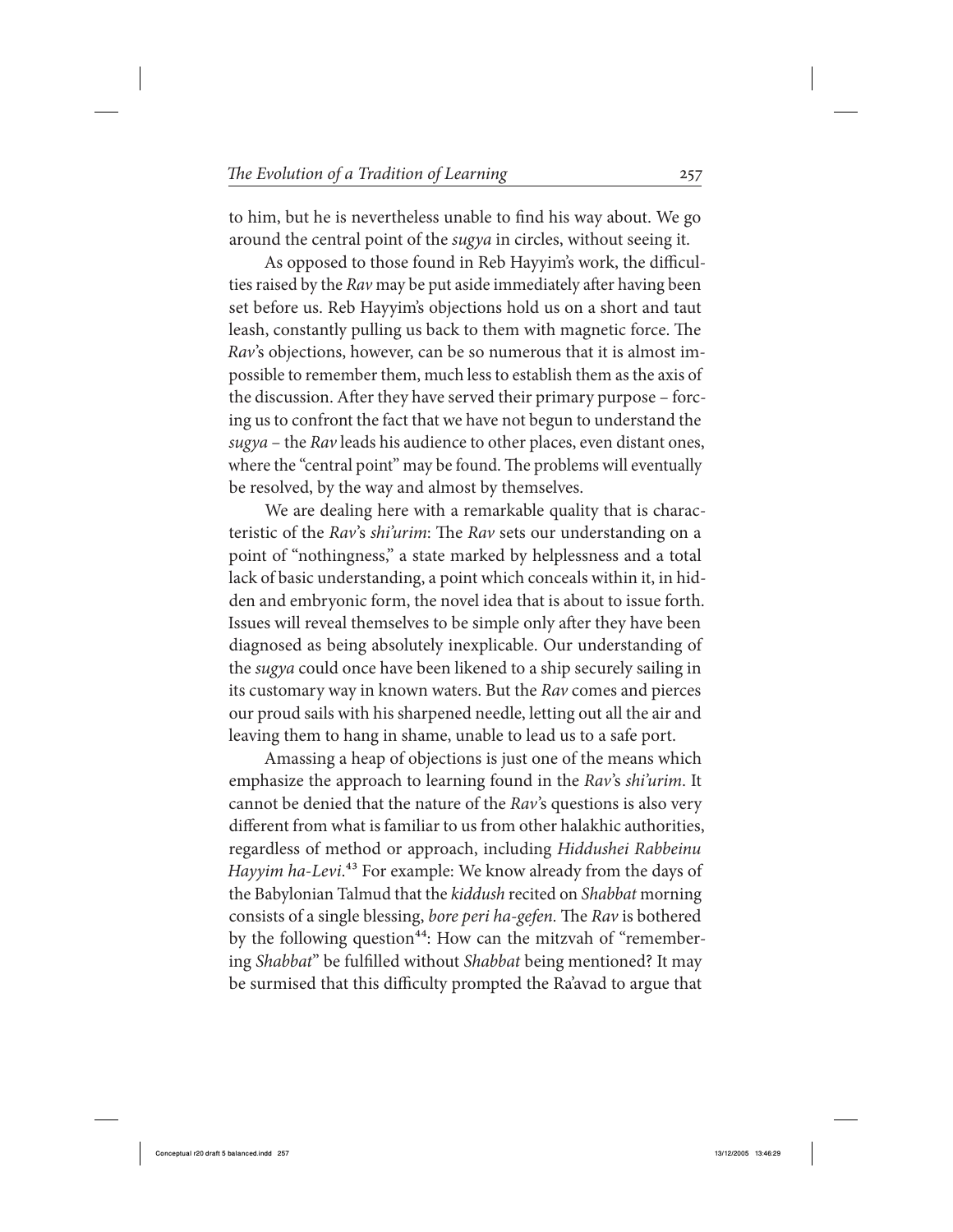in truth the bore peri ha-gefen recited on Shabbat morning is not a form of kiddush. Thus, it is not bound by the requirement that it be recited in the place where the Shabbat meal will be eaten and the other laws governing kiddush. This explanation, however, was never stated explicitly and so it remains a conjecture. In any event, what shall we say according to the Rambam, who regards this blessing as actual kiddush? Generations of Torah scholars did not even raise the question. It would appear that they accepted the fact that each opinion has its strong points as well as its weak ones. The advantage of the Rambam's viewpoint is that it fits in well with the Gemara which refers to this blessing as kiddusha rabba. The only problem is the difficulty of its rationale. The Rav directs his spotlight on a point that is generally accepted, self-understood as it were. No source contradicts the Rambam's position and no "objection" can be raised against it. "There is just one problem: it simply makes no sense."<sup>45</sup>

In similar fashion, when the Rav studies the issue of kabbalat ta'anit, he comes to the amoraic controversy, whether a fast must be accepted in the *minhah* service preceding the fast, or whether it must be accepted during the time of *minhah*, but not necessarily in the context of the service itself? Generation after generation of Torah students, traditional and critical, studied this matter and conducted themselves as if everything were clear. The Rav, however, insists on probing the matter:

Why should it be necessary for a person to accept a fast during the time of minhah on the day preceding the fast? Why should he not be able to accept the fast during the time of shaharit or even before? It stands to reason that as long as he accepts the fast before it begins, that should suffice…Both according to Rav and according to Shemuel, why must the fast be accepted during *minhah*? And furthermore, according to Shemuel, who requires that the fast be accepted during the minhah service itself and not merely at the time of *minhah*, as was argued by Rav, what is the advantage of accepting the fast during the *minhah* service as opposed to accepting it at the same time outside the context of the prayer service?<sup>46</sup>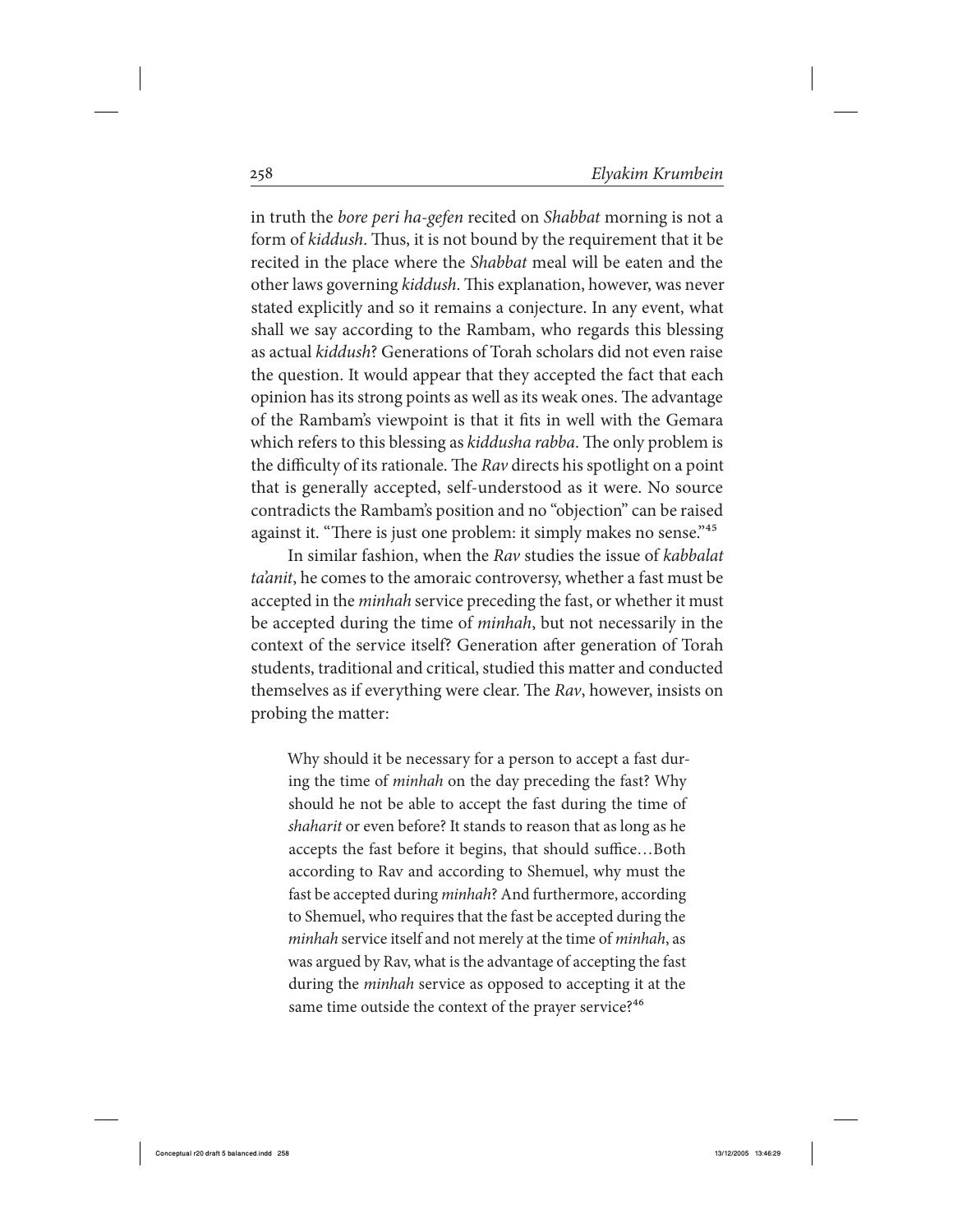This approach is evident elsewhere in the Rav's shi'urim as well. At first glance, the Rav proves his novel ideas using a well-known technique: The idea is correct because it resolves difficulties. Here too, however, the "difficulties" are likely to be of the type that other scholars would not define as difficulties.<sup>47</sup> Why is one forbidden to taste anything, even water, before reciting kiddush? This stringency is very exceptional in Halakhah, but it would appear that in past generations it hardly even raised a shrug of the shoulders. The point was never even recorded as "requiring consideration," not to mention "astonishing." And similarly: Why did the Sages deem it necessary to institute kiddush and havdalah first in the prayer service and then again over a cup of wine? This difficulty does not seem to have disturbed the sleep of the Rishonim and aharonim, a fact that never deterred the Rav. His ability to raise questions that did not trouble his predecessors is not a sign of arrogance, God forbid. It is undoubtedly rooted in the Rav's capacity to approach a sugya with the innocent curiosity of a child. In my opinion, however, this quality alone does not fully explain the  $Rav$ 's ability to ask the type of questions that he does.

In short, the Rav deals with "primary" questions in an open, explicit, and comprehensive manner.<sup>48</sup> The dimensions of this phenomenon set him, in this sense, at a very considerable distance from his grandfather. Reb Hayyim's questions are located in the thick of the sugya: the basic material is understood, but how shall we reconcile a particular contradiction in the Ra'avad? When Reb Hayyim considers the principles underlying a topic, he does not even for a moment set the *sugya* on "nothingness"; he is never at a loss. He brings us straight to the hakirah, to the explanation, to understanding. The Rav, on the other hand, confronts us with the foundations of the sugya, his initial objective being to prove to us that we do not understand the most elementary matters.

But the question remains: What turned the Rav into the halakhic personality who was more troubled than any of his predecessors by the prohibition of eating before kiddush, by the need for a fast to be accepted during the minhah service and by other such matters? Is it purely a matter of coincidence that this mode of inquiry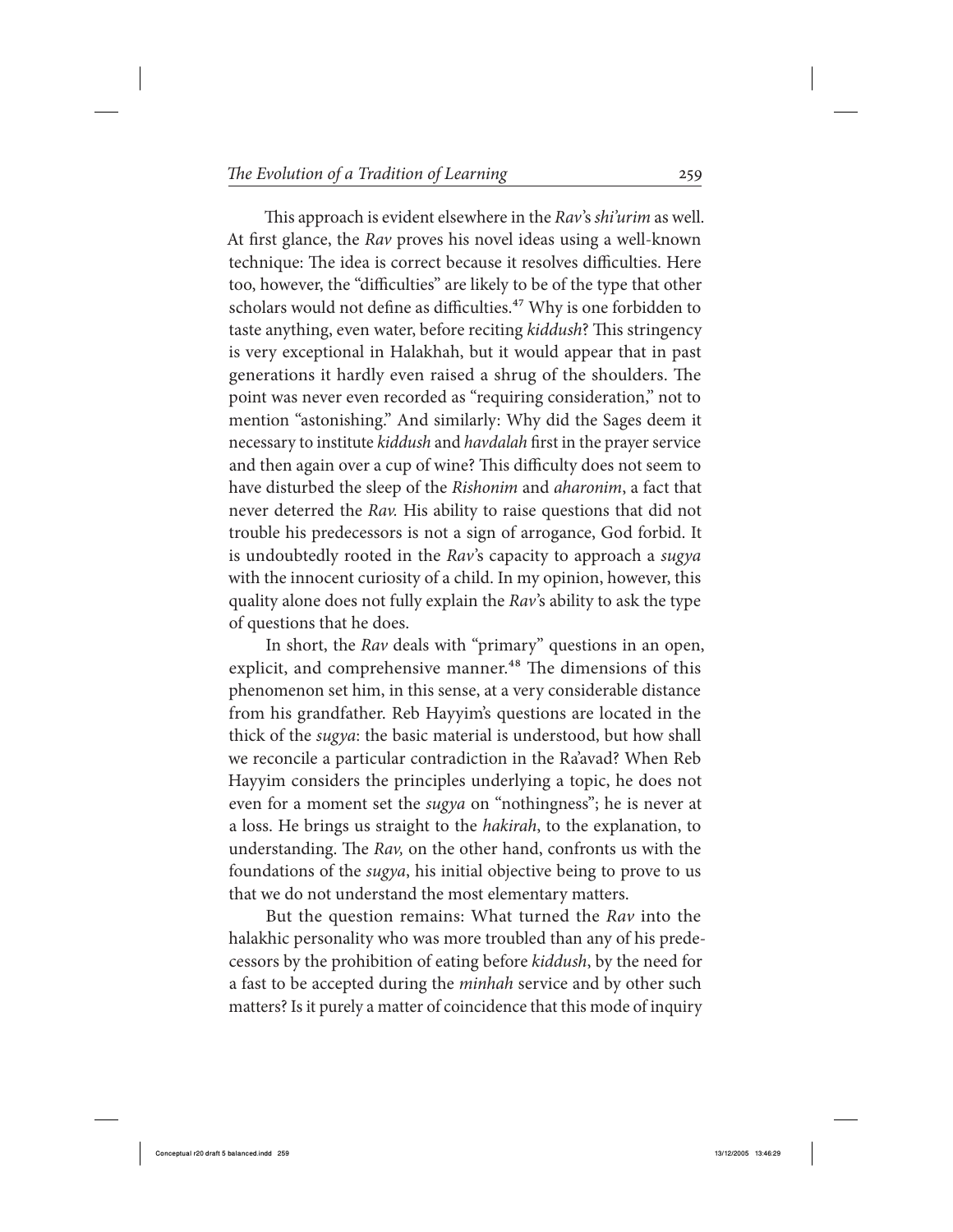was adopted by the most outstanding representative of the Brisker approach in his generation?

### **vii**

In my opinion, the answer to this question is simple. No halakhic scholar ever exerted himself to resolve a particular complexity, unless he was of the opinion that the absence of an answer to that difficulty is surprising or unexpected. The halakhic world is full of unexplained laws and phenomena, which are accepted by every believing Jew in a spirit of respect and fear of Heaven. With regard to one type of difficulty – textual contradictions – there is a tradition, drawn from the earliest sources of the Oral Law and continuing through the ages, that teaches that such questions are generally resolvable. Such a tradition, however, does not exist with regard to those "primary" issues with which the Rav typically occupies himself. Dealing with such issues is viewed within the learning tradition as a legitimate pursuit, but they are not regarded as "difficulties" which allow us no rest. The traditional lamdan might occupy himself with such a question, particularly when he has a ready answer on hand, or when it has already been dealt with by earlier Talmudic authorities. But he is just as likely to withdraw from it, without feeling distressed by his lack of understanding. If, for example, he is unable to explain the two-fold enactment of kiddush, he will say to himself that for some reason the Sages attached particular importance to the mitzvah of kiddush and chose to express that importance as they did and that is all. It is possible to go on with life even without fully understanding the Sages' thinking.49

According to the Rav, however, the Brisker revolution transformed all this. Once Reb Hayyim pointed out the world of halakhic concepts, our expectations underwent a radical change. Now it is reasonable to assume that all the apparently arbitrary scriptural decrees and rabbinic enactments, whose secrets the earlier generations did not have a chance of unraveling, can in fact be understood once we recognize the abstract system underlying them. The lack of understanding that once prevailed in these matters is no wonder, for while the halakhic authorities always had the details of the textual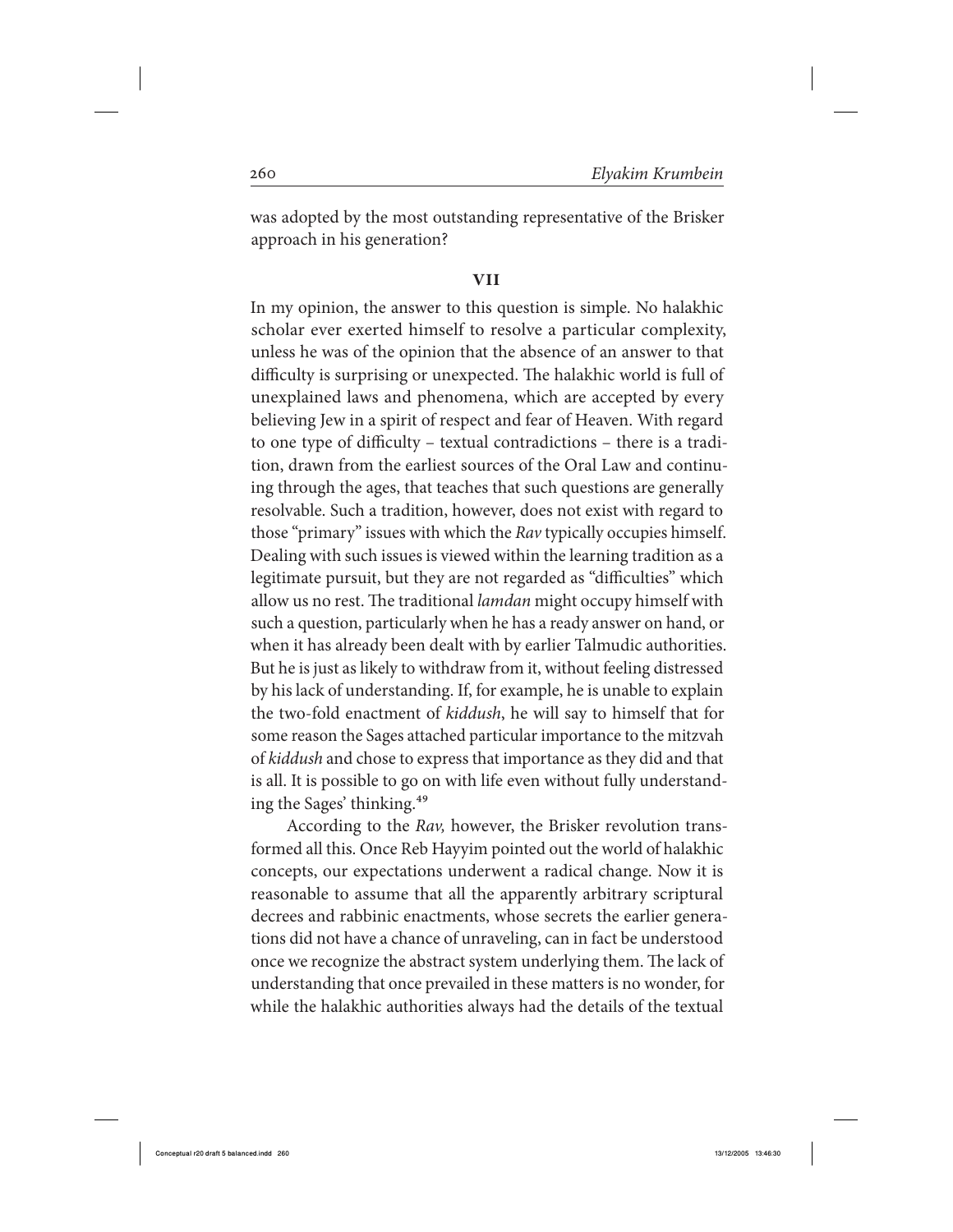material under their thumbs, the ideas and concepts that lie deeply embedded in the texts remained hidden from them. Armed with this recognition, the Rav consciously aims at resolving problems that never before underwent significant treatment.

In order to allow for daring of this magnitude, the Rav must have great faith in the novelty of the Brisker methodology. He must assume that it granted the human intellect dominion over God's Torah to a degree that was previously unknown. There is no doubt that this faith and this assumption is firmly planted within him. We know this from his extensive preoccupation with explaining the act of learning, first and foremost in his Ish ha-Halakhah and also in his eulogy for Reb Velvel, Mah Dodeikh mi-Dod, mentioned above.

Halakhic man received the Torah from Sinai not as a simple recipient but as a creator of worlds, as a partner with the Almighty in the creation of the world. The power of creative interpretation (hiddush), is the very foundation of the received tradition…The essence of the Torah is intellectual creativity…(Halakhic Man, 81–82)

He describes the essence of creativity as a process that begins with intuition and continues with conscious construction:

When the *ga'on* elevates his vision to the level of logical thought, he begins with a spontaneous creative act that does not explain the concrete datum, but rather invents abstract constructions. Elevating a vision to a perception and an intuition to a concept is a creative act that builds an ideal world, which folds into itself and finds its value and purpose within its own four cubits and in the relationships between the abstract ideas. Reb Hayyim who was graced with blessed halakhic intuition, invented conceptualization in the field of Halakhah. He created a world of ideas and revealed free halakhic construction (Mah Dodeikh mi-Dod, 220).

This is the stringent criterion by which the Rav measures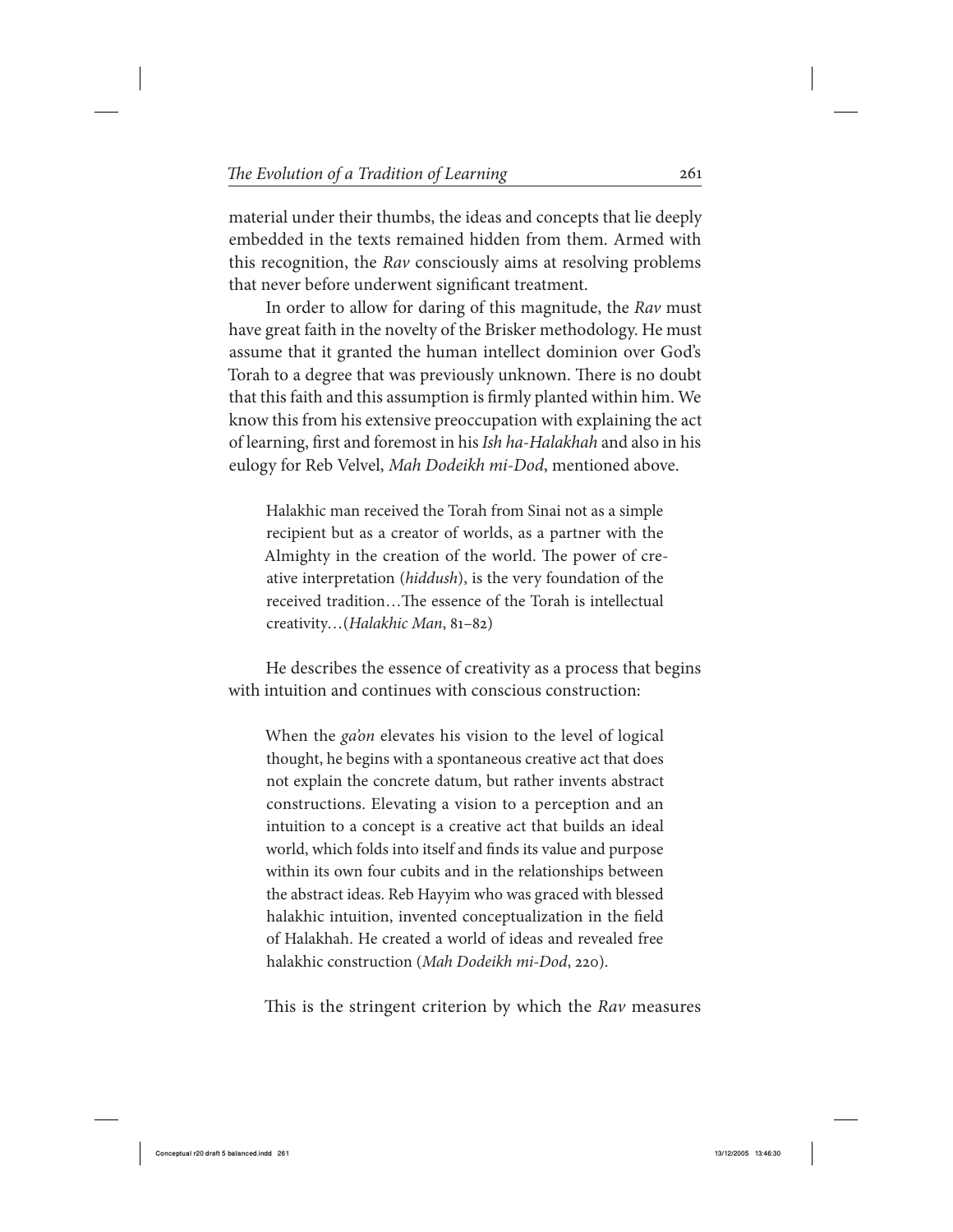hiddushei Torah: Not brilliant resolutions or ingenious inventions, but the construction of worlds. The Rav frequently returns to this image, perceiving Reb Hayyim, not as one who invented clever and elegant techniques (as argued by Wachtfogel),<sup>50</sup> nor as one who strove to understand the "wholeness" of the halakhot (as proposed by Rav Zevin),<sup>51</sup> but as one who changed the very foundations of the halakhic world:

Reb Hayyim, unique in his generation and in many generations that preceded him, reshuffled the Halakhah, introducing new contents and modes of understanding and discrimination which were not previously found in the world of Torah study (Mah Dodeikh mi-Dod, 213).

Marking the boundaries of the Halakhah within its own unique domain, establishing its outstanding signposts and categorizing it according to the cognitive measures of other disciplines – are among Reb Hayyim's most important achievements. He provided Halakhah with particular methodological instruments, invented a system of halakhic categories and organized a priori assumptions through pure postulation…

For example, the area of shetarot in Halakhah. Before Reb Hayyim, it was based, on the one hand, upon the technical principles of writing and signing, which constitute the external and formal elements of the shetar and on the other hand, upon presumptions rooted in the psychological patterns of reaction and behavior. What did Reb Hayyim do? He strove for full conceptualization of the entire issue. For that purpose, he shifted the technical aspects from the center stage and set in its place ideal contents and pure constructions, bringing about an all-encompassing change in the study of these halakhot. The shetar cast off its concrete reality and became a pure logical idea – a heftza of original testimony which does not require an act of attestation and acceptance in court and all that follows from that (Ibid, 224–225).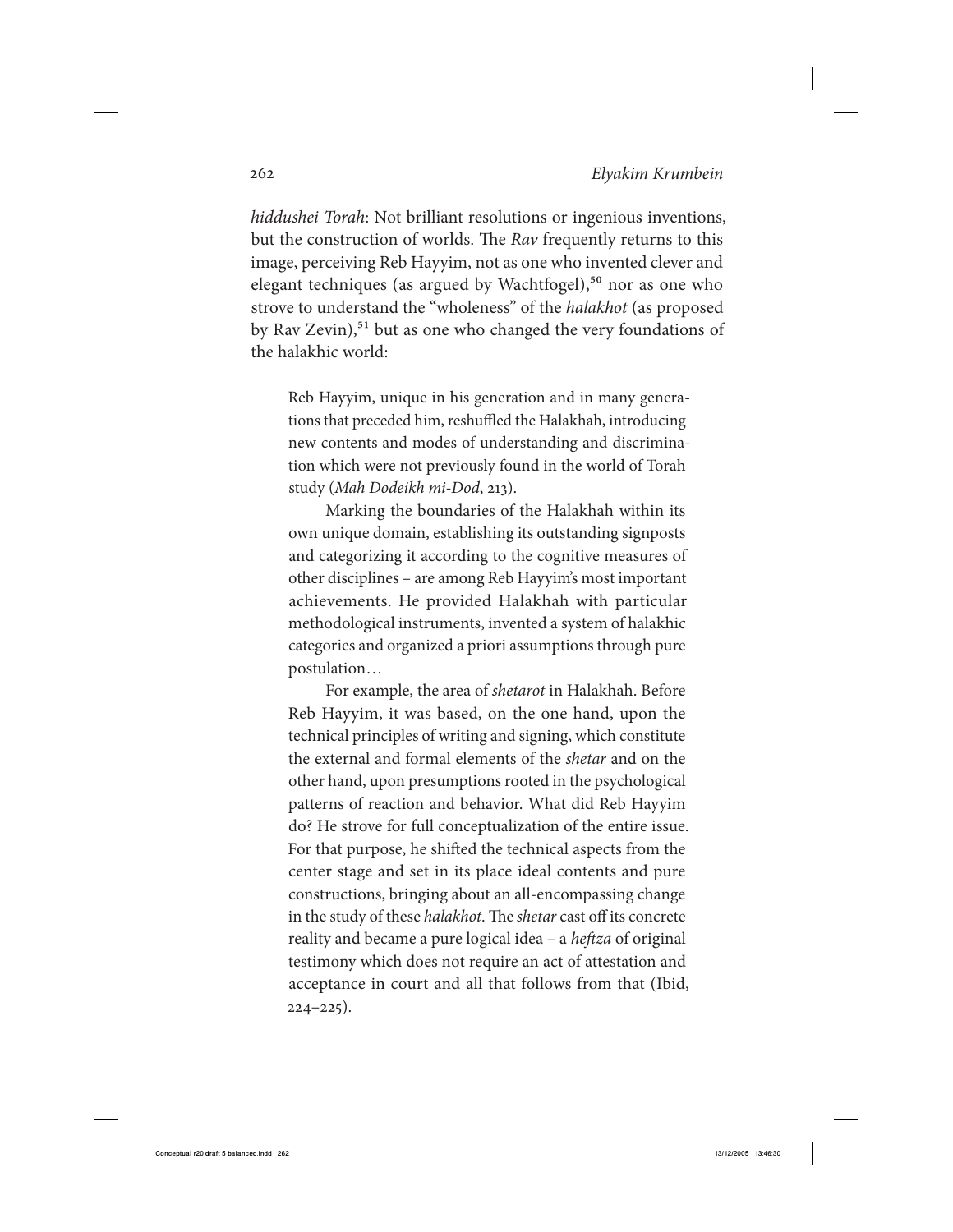This fundamental perception is the energy that powers the Rav's assault on "primary" issues. The Rav's methodological practices are also a conclusion built upon his theoretical ideas regarding lomdut. We will further expand upon this idea below.

In the meantime, let us begin to close the circle. We opened with an examination of the Rav's Torah in order to find the source for Rav Lichtenstein's distinct perception that Brisker Torah focuses on "recognizing the halakhic phenomenon, analyzing, formulating, defining, classifying and categorizing it. All this, within a world paved with abstract legal and halakhic categories" (Darkah shel Torat ha-Rav, 108). We have demonstrated that the Rav preceded Rav Lichtenstein in viewing Reb Hayyim's contribution as constructing "a world of categories." The Rav also preceded Rav Lichtenstein in drawing operative conclusions. Rav Lichtenstein's shi'urim do not include the stage of "nothingness" as a fixed phenomenon, but in his direct approach to "primary" questions, Rav Lichtenstein follows in his teacher's footsteps. If we take the matter one step further, we will be able to hear one more important note that was sounded for the first time in Shi'urim le-Zekher Abba Mari, but is absent in the works of Reb Hayyim. That note also passed with slight modification from the Rav to Rav Lichtenstein.

We shall clarify the matter with an example: In the Mishnah, Berakhot 7:3, Rabbi Yose ha-Gelili and Rabbi Akiva disagree about zimmun. According to Rabbi Yose ha-Gelili, the formula changes in accordance with the number of diners, in multiples of ten. Rabbi Akiva maintains that the formula is uniform, "Let us bless our God," whether there are ten diners or a hundred thousand. Rabbi Akiva adduces the following proof: "Just as we find in the synagogue, whether there are many worshipers or only a few, he says, 'Bless God.'" How does Rabbi Yose ha-Gelili relate to this proof? Tosafot remark (Berakhot 49b, s.v. amar):

It seems that Rabbi Yose ha-Gelili agrees about the synagogue, as it says, "Just as we find," that is to say, you agree with me. What is the difference between the two cases that they should disagree about *birkat ha-mazon* and yet agree about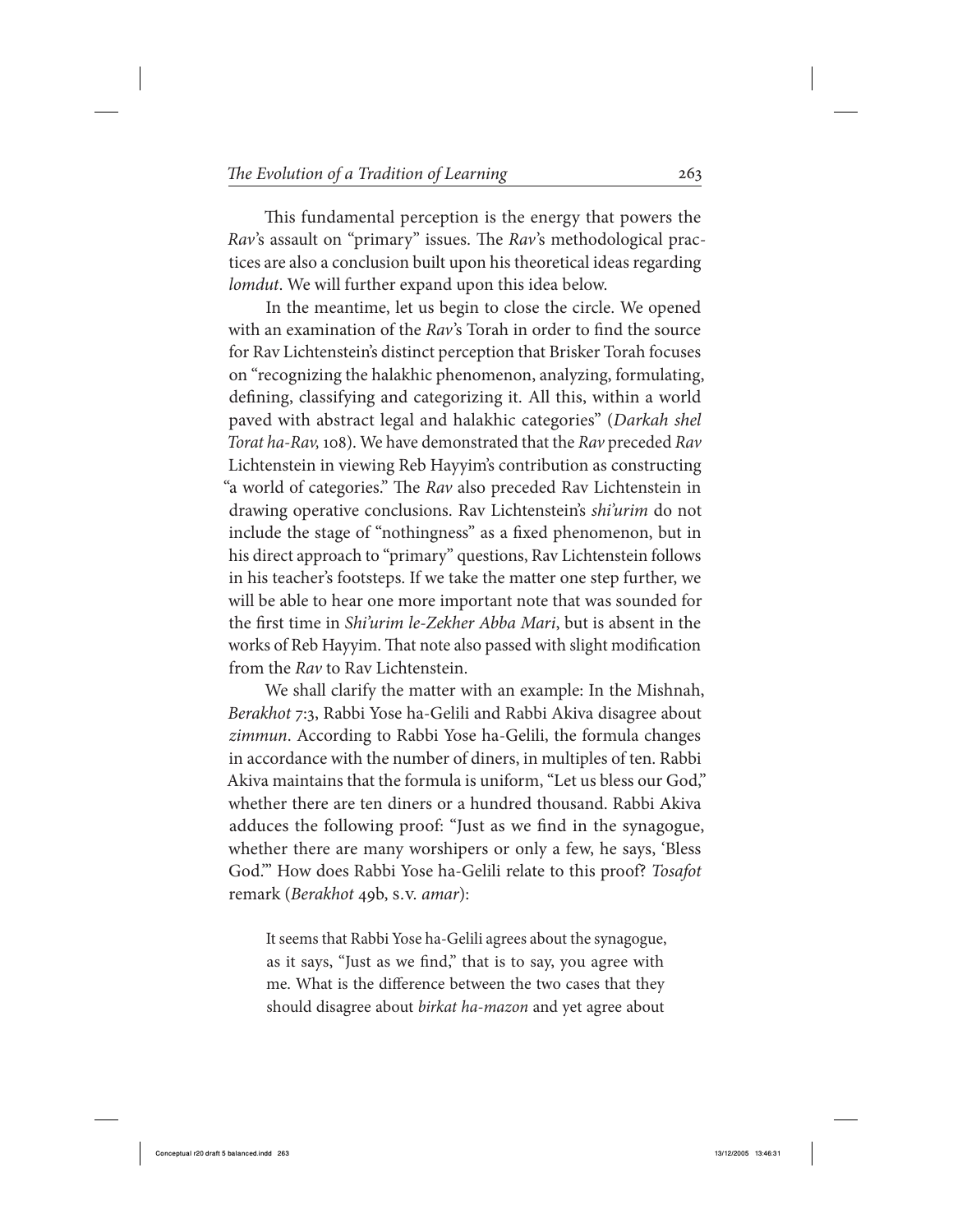the synagogue? It may be argued that the Sages certainly did not distinguish between ten and a hundred regarding prayer, for some people enter and others exit without the prayer leader's knowledge. But regarding birkat ha-mazon, where the diners are appointed together and involved with each other, there is no room for error, for nobody leaves until after birkat ha-mazon.

This explanation appears simple, but let us hear what the Rav had to say:

The essence of what they [*Tosafot*; E.K] said is that there is nothing in the synagogue to unite more than ten people and so it is impossible to talk about "congregations," for they do not merge into a homogeneous unit comprised of more than ten people. As for birkat ha-mazon, however, the meal joins them together, for there is a special law of "reclining for a meal" that fixes and unites all the diners into a single group. For one person cannot recite the blessing preceding the meal on behalf of all the diners unless it is an appointed meal.<sup>52</sup> It follows then that the *zimmun* formula should vary in accordance with the size of the group, according to Rabbi Yose ha-Gelili, for they join together through the meal itself… (Shi'urim le-Zekher Abba Mari, ii, 23).

Do the Rav's words actually reflect the essence of what Tosafot say? Tosafot argue that there is no fundamental difference between a synagogue and *zimmun*. In both cases, the formula should, by right, vary in accordance with the size of the assembly. Regarding the synagogue, however, there is a technical problem: people are liable to enter and exit without the prayer leader's knowledge. He is, therefore, liable to err as to the number of worshippers present, which will lead to an error in the formula as well. For this reason, Rabbi Yose ha-Gelili agrees that a uniform formula was instituted to be used for any number of worshippers ten or above. The Rav, however, maintains that the two situations are fundamentally dif-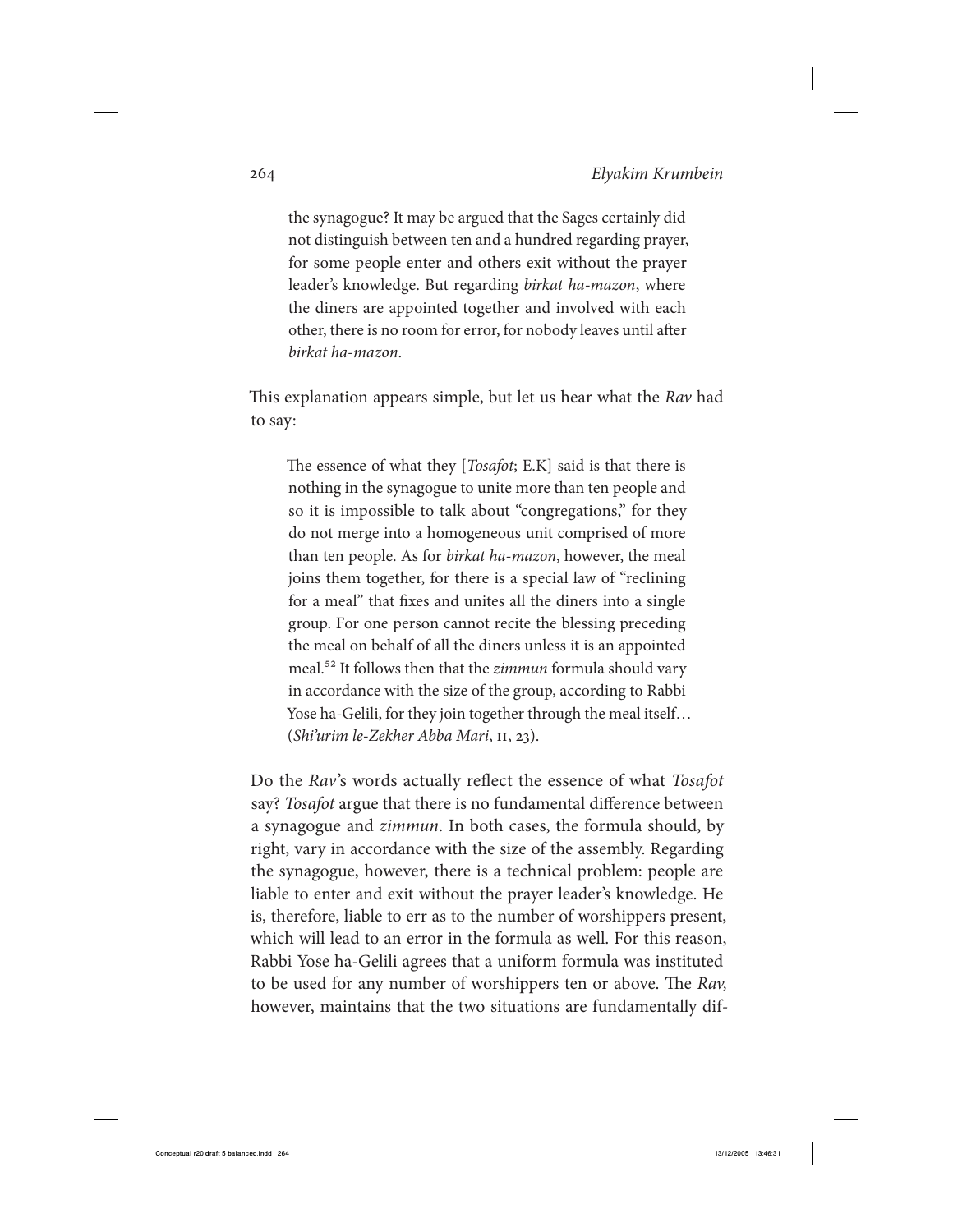ferent. The meal joins all those present into a single group, so that they now comprise a group of a hundred, rather than one of ten. In a synagogue, on the other hand, there is no factor that joins the worshippers. It is, therefore, impossible to talk about a congregation of a hundred. Harmonizing the Rav's explanation with the words of Tosafot, if at all possible, can only be done with great difficulty. What could have prompted the Rav to propose his explanation? On the face of it, it appears to be a serious deviation from Reb Velvel's instructions to avoid adding explanations when "there is no need for any rationales or explanations."53

Another example:

I have often said that the dispute between *Beit Shammai* and Beit Hillel whether the blessing over the wine precedes the blessing for the day, or vice versa, revolves around another problem: Does the blessing over the wine function merely as a "blessing of enjoyment" (in which case the blessing for the day should come first, because the person reciting *kiddush* does not want nor is he obligated to recite a "blessing of enjoyment")? Or is that blessing an integral part of the *kiddush* (in which case it should come first, because it is the beginning of the kiddush)?<sup>54</sup>

If, however, we examine the Talmudic passage which brings the dispute between Beit Shammai and Beit Hillel concerning the order of the two blessings of kiddush, we will see that the dispute is explained in a *beraita* (whose source is *Tosefta Berakhot*<sup>55</sup>) as follows:

Beit Shammai say that one should recite the blessing for the day and then the blessing over the wine, for the day causes the wine to be brought out and the day has already been sanctified and the wine has not yet been brought out. Beit Hillel say that one should recite the blessing over the wine and then the blessing for the day, for the wine causes the kiddush to be recited. Another explanation: The blessing over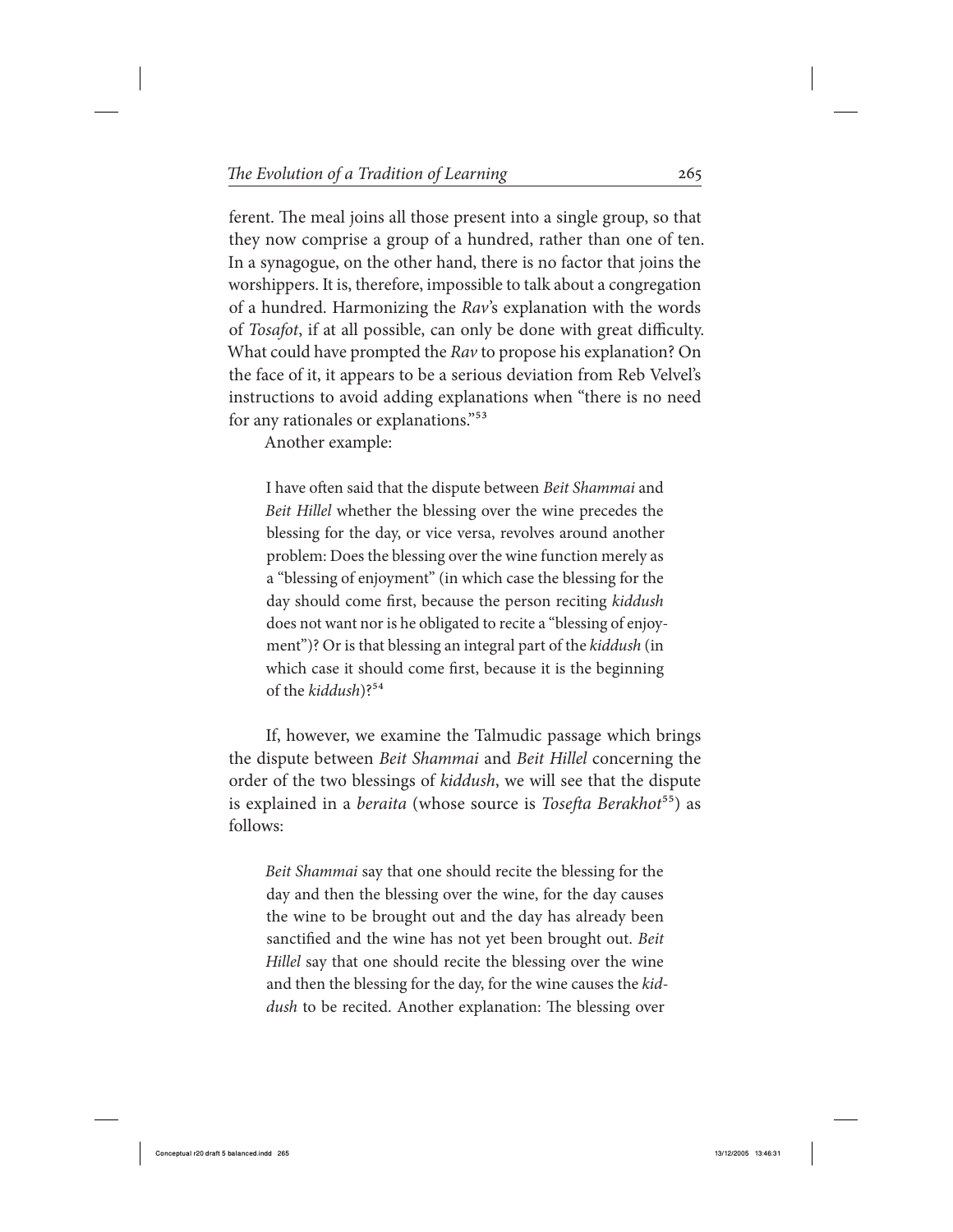the wine is recited frequently, whereas the blessing for the day is recited infrequently and the rule is that when one factor is frequent and another is infrequent, that which occurs more frequently takes precedence over that which occurs less frequently (Berakhot 51b).

No less than two explanations are offered for each position. What place is left for the Rav to add an explanation of his own? Is there any room for the Rav's explanation in light of the explanations already proposed by the sources themselves?<sup>56</sup>

The possibility of reconciling the Rav's interpretation with the ancient explanations (in which the Rav himself undoubtedly believes) must be examined in its own right; but that is not the issue. What drives the Rav to search beyond the explanations offered in the classical sources is the fact that those explanations – at least in their plain sense – lie on a plane that is very different from the world of fundamental concepts, the world that was uncovered by Reb Hayyim Brisker. That world stands on its own right as an integral part of the Torah, comprising a subject that deserves independent study. It is now legitimate and obligatory to ask – what is the significance of a particular dispute or law in that world? As long as we are ignorant of the answer, we do not properly understand the material. Any other explanation, its logical possibility notwithstanding, is insufficient and does not exhaust the topic. It is liable to leave us at the point of "nothingness."

We see then that the Reb Hayyim's revolution raises, by its very nature, two types of expectations. On the one hand, we can strive to explain halakhic phenomena that were never previously explained. On the other hand, we can go back and reinterpret sugyot that had already been explained in earlier generations, sometimes even in a fully adequate manner, such that no difficulty remained unresolved, but nevertheless those explanations were superficial and simplistic according to "conceptual" criteria. As long as these expectations remain unfulfilled, the lamdan remains at the point of "nothingness." According to his own perception, he stands before a genuine difficulty – what is the profound meaning of the issue, what is the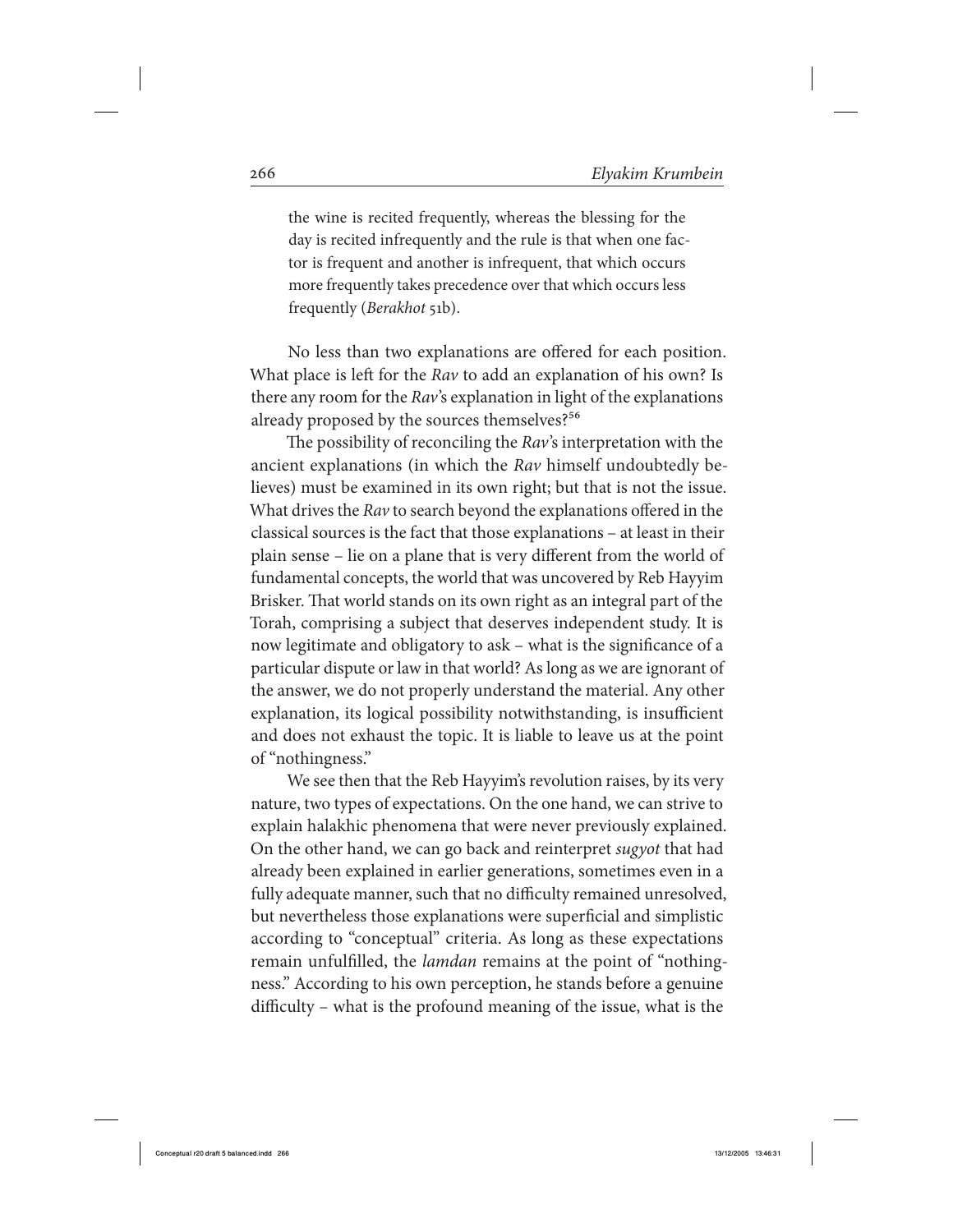principle that unquestionably lies below the surface? At times the Rav might feel that the very definitions that were invented by Reb Hayyim are no longer sufficiently understandable, so that he sees the need to expand upon their explanation.<sup>57</sup> If his intuition tells him that a certain issue requires additional explanation, that in itself proves that such an explanation exists. He will undertake the task with absolute confidence that the mission is possible.

Let us return to Shi'urei ha-Rav Lichtenstein. It should first be noted that Rav Lichtenstein is not fully reconciled with the degree to which text is subordinated to rationale in the  $Rav$ 's Torah.<sup>58</sup> Furthermore, the phenomenon of "nothingness" does not occupy a fixed place in his shi'urim. However, viewing the world of concepts as a subject deserving independent investigation which cannot be confined to the boundaries of the issue as it is presented in the sources before us; a world whose importance goes well beyond its usefulness in analyzing texts and resolving difficulties; a world that raises its own questions in learning – Rav Lichtenstein derived all this from the Rav's Torah. This leads to an operative conclusion: Fundamentalconceptual explanations are to be preferred, even when they are not textually compelling and even when the Rishonim offered different explanations.<sup>59</sup>

#### **viii**

While tracing the Rav's mode of learning, we have thus far focused on one side of the coin: Learning's "agenda" – the nature of the questions and problems that are to be clarified. We have emphasized the Rav's tendency to point out our lack of understanding of the basic material, a feeling that creates the spiritual and intellectual impetus to continue with the investigation. We have noted the gap that exists between this practice and Reb Hayyim's preferred routine of following up a compelling textual difficulty. It would appear, however, than more than anything else that we have mentioned, it is another aspect of the Rav's shi'urim that gives explicit meaning and tangible existence to the idea of "a world paved with categories" (Darkah shel Torat ha-Rav, 108). I refer to the way in which ideas are developed in Shi'urim le-Zekher Abba Mari, as well as the way in which inferences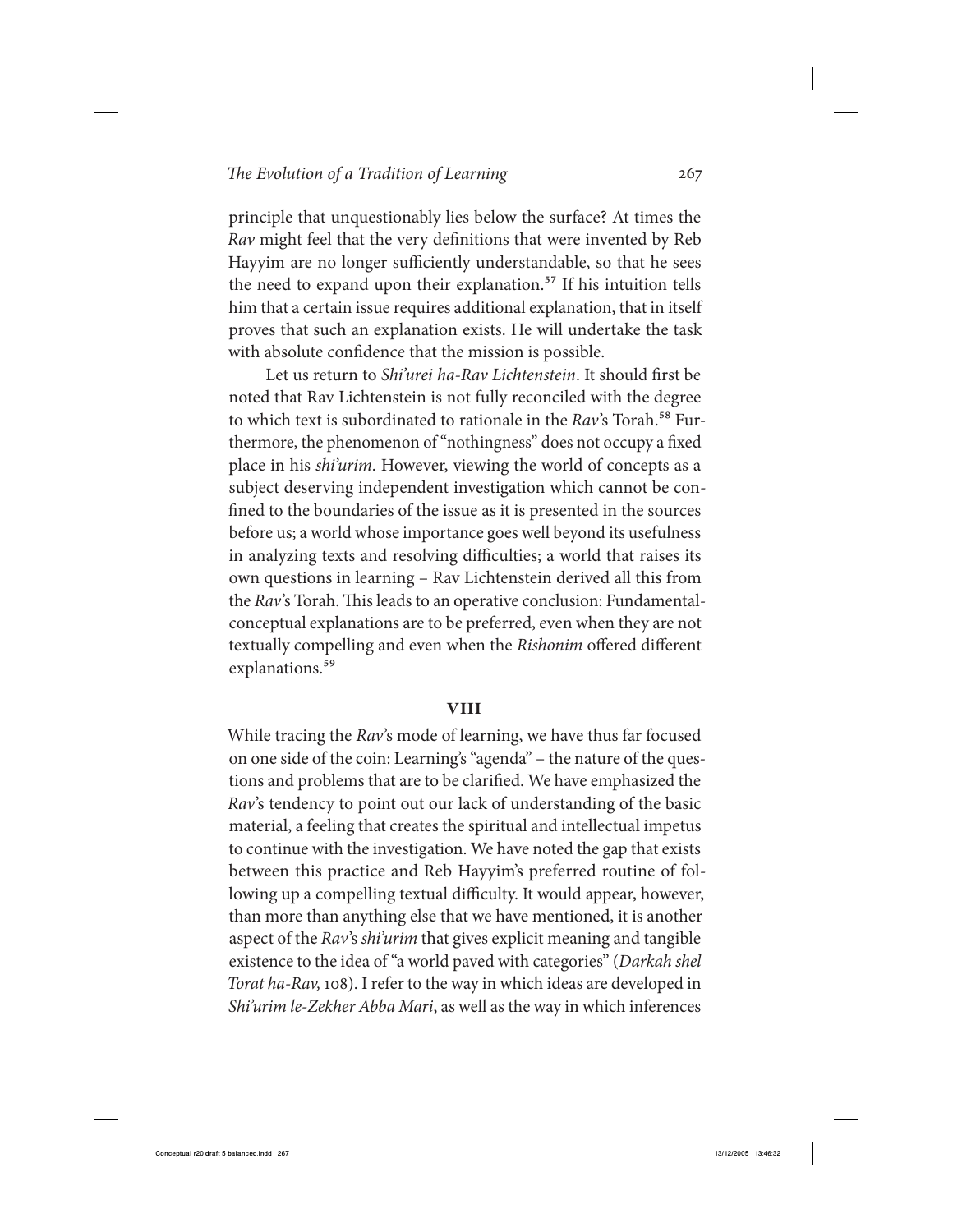are derived, both of which characterize the course of the discussions subsequent to the initial setting of goals.

Here too, the main key is the perception of the world of sevarah as an independent component of Torah, which does not necessarily rest on difficulties presented by the text. Through the force of this approach, ideas develop and evolve out of themselves and by themselves. The Rav does not find it necessary to prove every novel idea of his by way of a contradiction that cannot be resolved without it. Explanations are added one after the other and one based on the other, not because otherwise the sugya remains difficult, but because they "appear correct." Conclusions are expressly based on reasonableness, on the learner's intuition.

It would appear that this approach conceals immense power, for the Shi'urim le-Zekher Abba Mari are much longer than Reb Hayyim's novellae, both those that he himself committed to writing and those that were recorded by others. One explanation for this difference emerges from what we have already mentioned. Precise textual proofs are the "oxygen" in the development of Reb Hayyim's discussion. The texts, however, were not initially written in order to conform to Reb Hayyim's hakirot and when they do match, it is a matter of coincidence. And on the contrary, when Reb Hayyim bases his argument on what he views as mere straightforward reasoning, he expresses it concisely and to the point.<sup>60</sup> It is as if Reb Hayyim were saying to us: There is no reason to expand on this matter, it stands to reason and that is all. As a rule, the Rav is not dependent upon textual harmony of the sort that we have mentioned. But he makes use of "reasonableness," in its varied forms, as a means to weave the threads of his thought until he has created entire tapestries.

The result is that more than dealing with a single task in the manner of Reb Hayyim – the resolution of a single problem, or the clarification or proof of a single principle to which we constantly return – the Rav paints a picture, spreading out a multicolored canvas. Indeed, "a world paved with categories." Hence, the following symptomatic feature – the difficulties that stood before us at the beginning of the shi'ur are indeed resolved in what follows, though not all at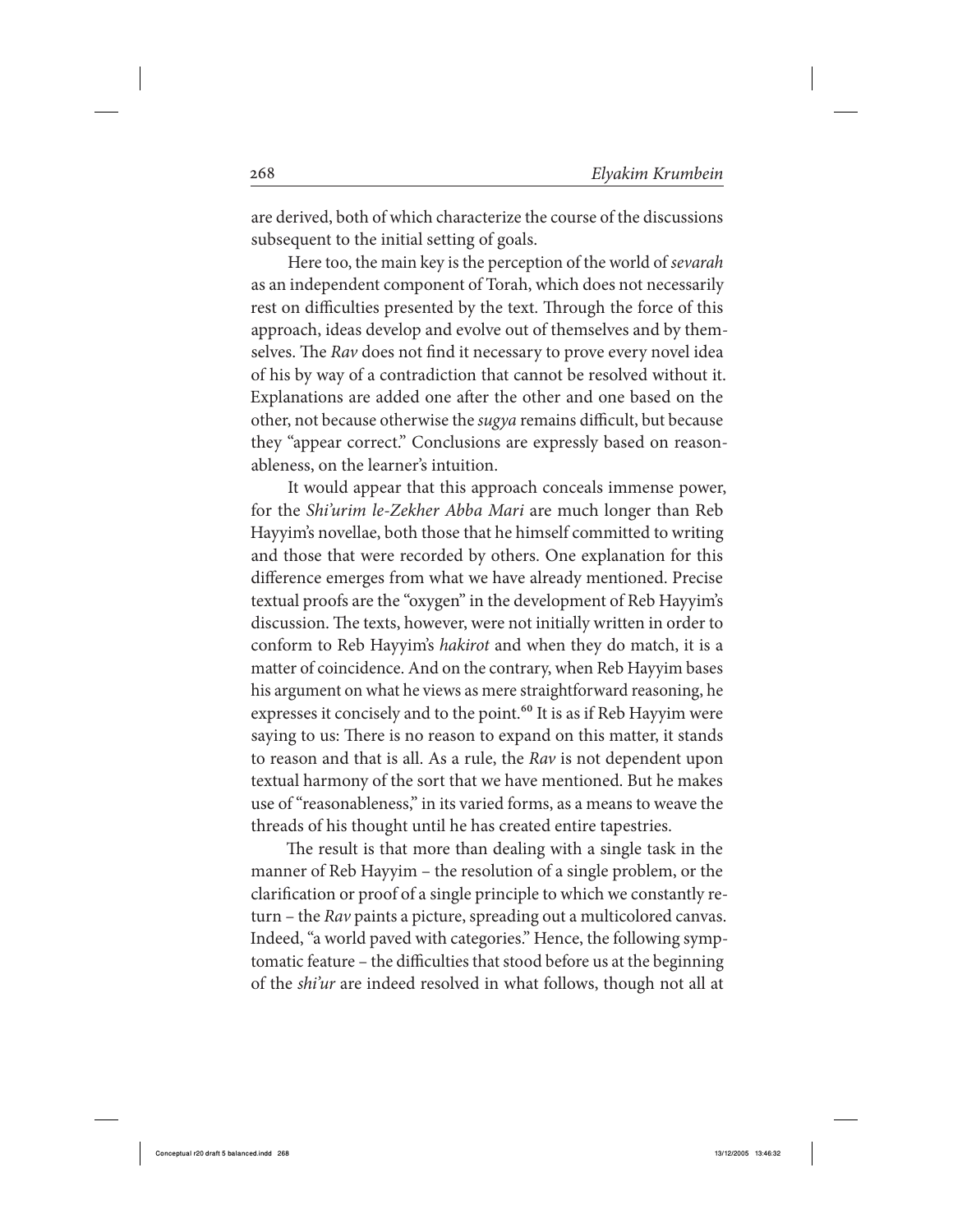once, but rather each one in its place. The discussion constitutes a cohesive entity, but it is constructed of a graded series of concepts. The Rav's explanations remind us of the midrashic description of the newly created heavens as "continuing to spread out" until they were told, "Enough." The Rav says, "Enough," when he senses that his explanation suffices.

For example, the Rav asserts that in order to fulfill the mitzvah of zimmun, in addition to reciting the zimmun blessing as a separate blessing, all the diners must recite the birkat ha-mazon itself together. This is accomplished by way of one person – the mezamen – reciting birkat ha-mazon on behalf of the entire group.<sup>61</sup> The Rav adds another layer of explanation – there are two ways of fulfilling the mitzvah of birkat ha-mazon: the regular track observed by an individual diner and a second track of group birkat ha-mazon, a blessing that is different in nature, a *heftza* of its own. From here the Rav proceeds to the third level of explanation – the obligation of zimmun falls on the group and not on its individual members. Thus, zimmun belongs to the wider category of obligations that fall upon groups of people, a category which includes public Torah reading and blowing the shofar in the course of the amidah. Each level is expressly presented as an additional story of the construction, though difficulty compels its proposition. Each level follows naturally from the preceding one, because that is the way that stands to reason.

The Rav continues to spin his threads: "Based upon these assumptions, we may propose an important new idea."<sup>62</sup> This declaration typifies the direction of his thought. His framework is not one of confrontation with the sources, but smooth conceptual transition from one stage to the next. What is the Rav's novel idea? That the fulfillment of birkat ha-mazon on the part of the diners listening to the mezamen is not based on the halakhic principle of shome'a keoneh. This insight is extremely significant, but its essential strength, according to the Rav, stems from its reasonableness. The Rav uses it to develop an entire category of halakhic dicta governed by this principle. For example, the Rav concludes that the principle of shome'a ke-oneh does not apply to blessings over enjoyment. This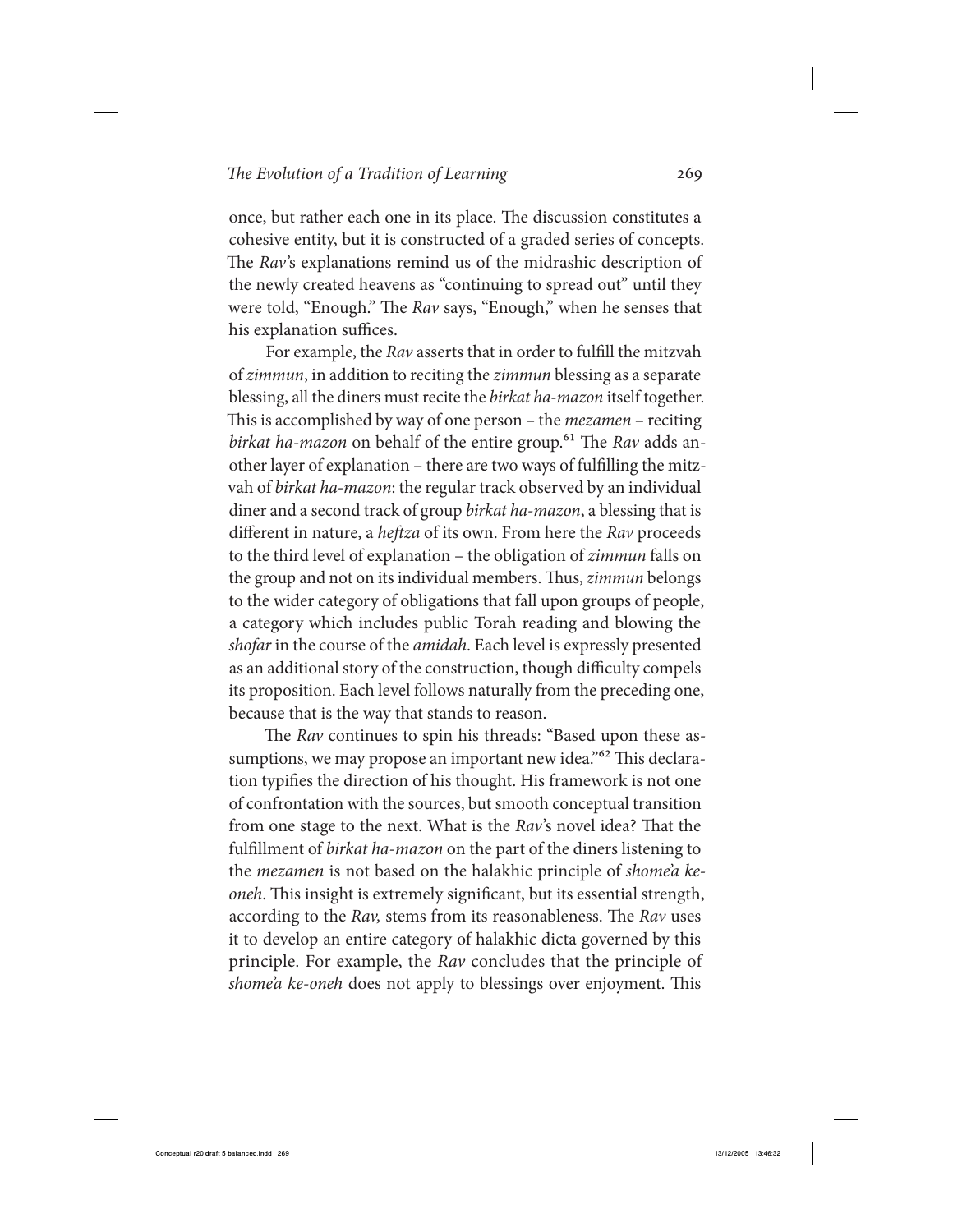idea radically alters our understanding of a well-known sugya in tractate Rosh Hashanah, but we come to this as well, first and foremost because this way is "very simple."

I do not mean to suggest that the Rav does not adduce proofs from the sources. Every stage in the discussion that I have mentioned is confirmed by way of Talmudic citations. Two things, however, distinguish between the Rav's method and that of Reb Hayyim. First, the framework of the presentation, which as we have stated is based upon what seems to be reasonable (ve-nireh), and not on a textual difficulty (tzarikh iyyun). Second, the many proofs from the sources are not irrefutable, quasi-mathematical proofs. Indeed, Reb Hayyim adduced such proofs, and they are an important source of the concentrated power of his creative spirit. For the Rav, however, the proofs themselves are based, in the final analysis on reasonableness. In order to prove that the law of zimmun is not based on shome'a keoneh, the Rav cites various halakhic anomalies regarding zimmun: if two people eat together, the one cannot discharge his obligation by listening to the other (unless he is an ignoramus and the other learned); according to some, zimmun does not apply unless one of the diners is more distinguished than the others; in a case where the group divides the role of *mezamen* among its members, each one must recite at least one entire blessing. These are indeed anomalies, but does the requirement of reciting an entire blessing necessarily prove that the mechanism is not shome'a ke-oneh?<sup>63</sup> The Rav persuades us by way of the cumulative force of the entire picture. The idea itself is reasonable, and it explains many halakhot. We accept it because we prefer a clear sugya that is understandable in all its details to a sugya composed of elements that cannot be understood.

The type of discussion that we have illustrated here is very dominant in Shi'urim le-Zekher Abba Mari. In the present framework we cannot portray the conceptual wealth that the Rav reaches through it, shi'ur after shi'ur. The Rav does not limit himself to a basic principle that he uncovers, but rather he explains and clarifies entire areas of Halakhah.64

We can also see a difference between Reb Hayyim and the Rav in their respective reactions to the following, not infrequent, situ-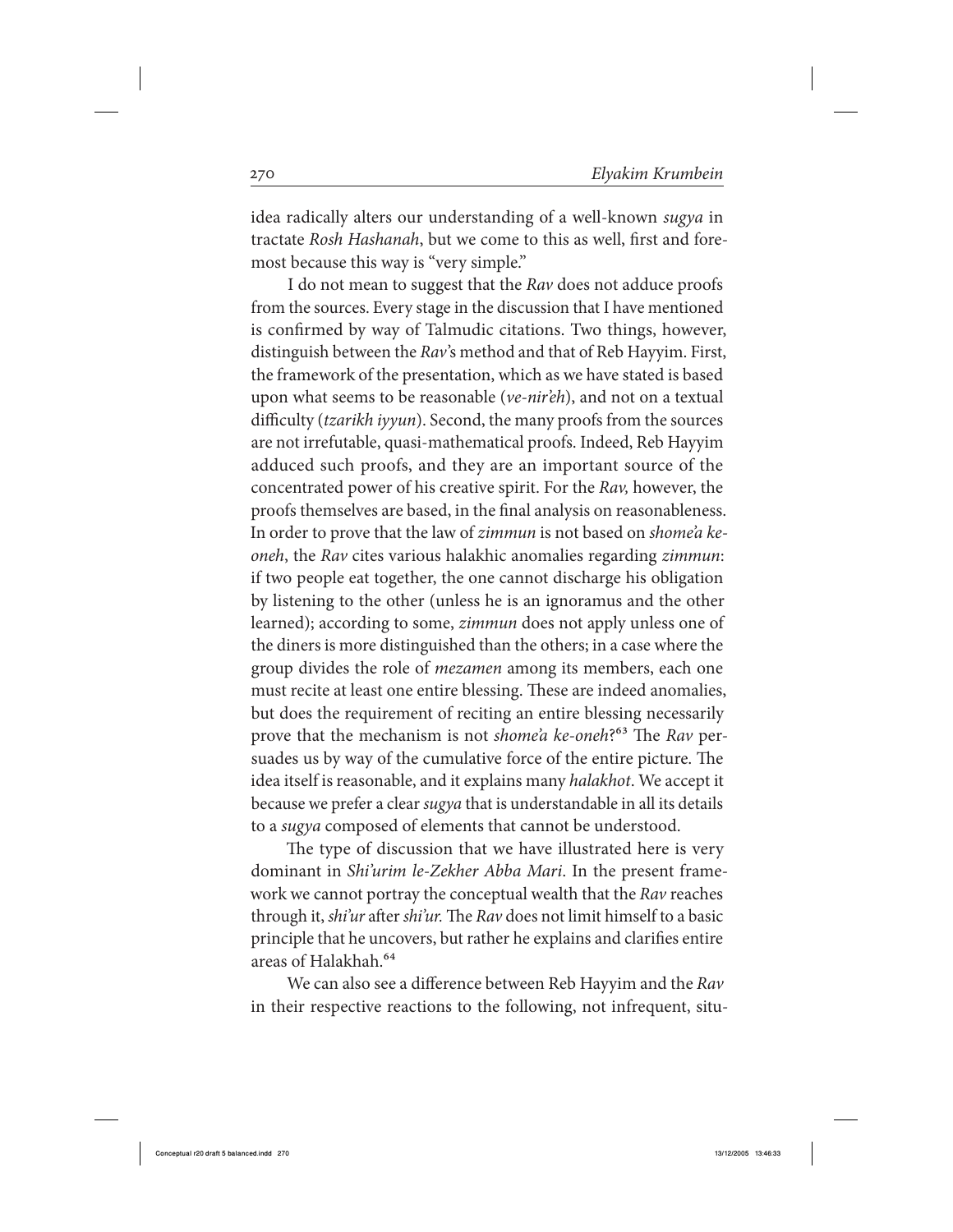ation: A new principle has been proposed, resolving the problem before us or explaining the sugya; proofs and supports have been adduced; and then we hit upon a difficulty which casts doubt upon what has been said, or even threatens to topple over the entire construction. How does Reb Hayyim deal with this? He perceives the textual difficulty as the test which his novel idea must withstand and so he directs his efforts at reconciling the contradiction. For the most part, Reb Hayyim succeeds to show by way of precise and diligent analysis that there is no difficulty. Occasionally, the textual problem necessitates renewed thinking, which leads to a new, more refined and precise version of the principle, through which all the difficulties are answered.<sup>65</sup>

The Rav's general tendency is altogether different. In such situations, he rarely looks back at all. The problem that has arisen is not a test, but a stimulus. The difficulty may be reconciled by way of a new principle. The problem acts as an accelerator, propelling the process by which the heavens "continue to spread out."

For example, the Rav proves that according to the Rambam, the essence of the mitzvah of honoring Shabbat involves "longing to receive the king," namely, the Shekhinah.<sup>66</sup> This longing takes shape in the form of concrete actions, e.g., washing and dressing. Festivals are different, there being no obligation to "receive the festival." The difficulty is that this distinction stands in total contradiction to another difference between Shabbat and the festivals, that only with regard to the latter is there a duty of "joy." The Rav is of the firm belief that the duty of rejoicing on a festival, as in other halakhic contexts, is rooted in the idea of "the presence of the Shekhinah." Thus, it would appear that it is the festivals and not Shabbat, which is characterized by the Shekhinah's presence. This question seems also to be of the type that only the Rav could have raised, but for now our concern is its resolution. In order to reconcile this contradiction, from which there seems to be no escape, the Rav proposes a brilliant distinction between two types of the Shekhinah's presence. Sometimes the Almighty visits man in his home and sometimes man goes and stands before the Shekhinah in His dwelling place. The source of this distinction is found in the difference between the sanctity of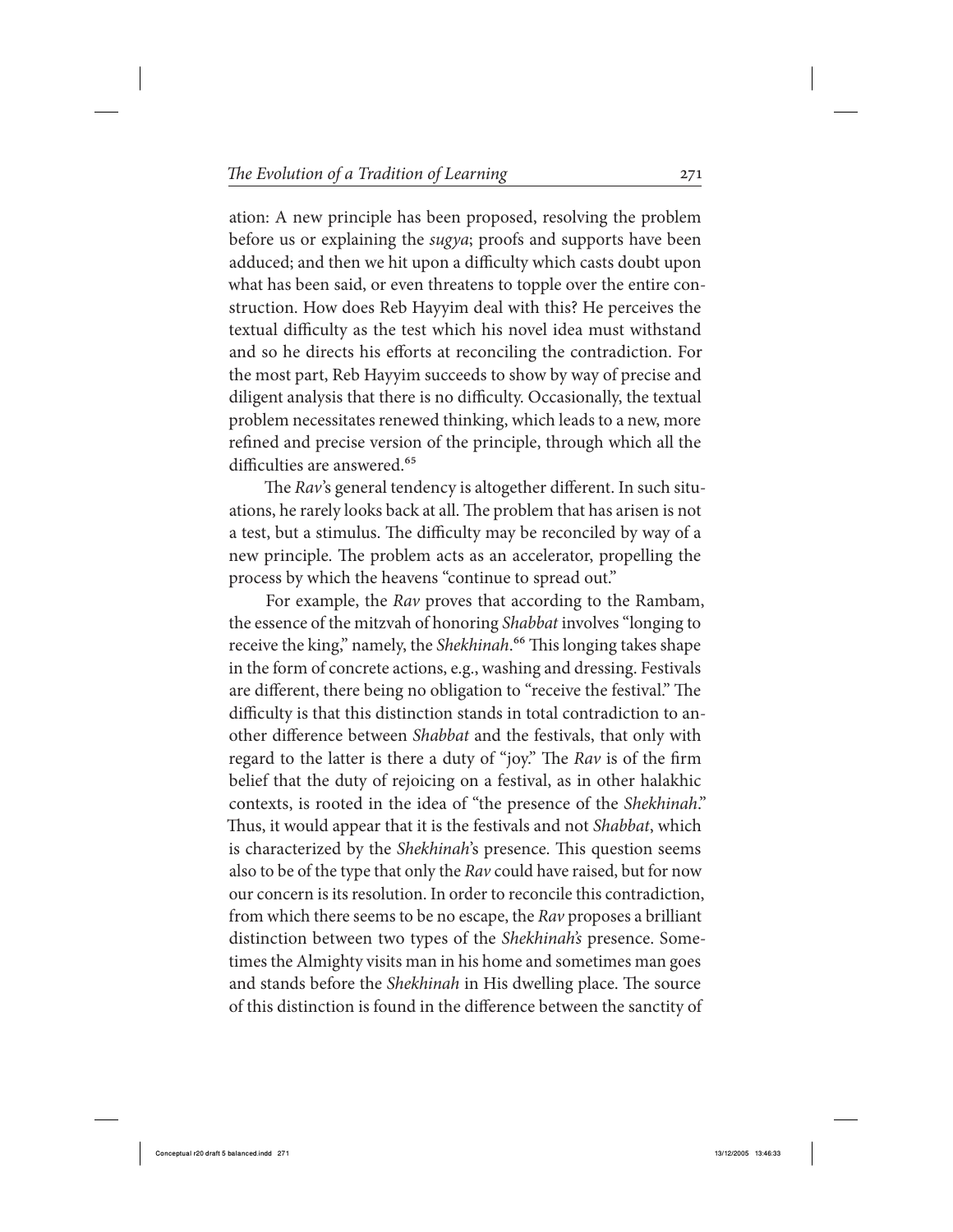the synagogue and that of the Temple. In explaining this difference, the Rav does not content himself with a general distinction regarding the level of sanctity, but arrives at a qualitative difference. He applies this qualitative distinction to the difference between Shabbat and the festivals. The idea of "receiving Shabbat" reflects the fact that on Shabbat, the Shekhinah comes to man. But there can be no "receiving a festival," for man does not receive the King on that day, but rather he goes to visit Him in His palace.

This example demonstrates another typical difference between Reb Hayyim and the Rav. The grandson's expansive tendency inclines him to join together topics, which at first glance we would never have thought to connect. In order to explain the difference between Shabbat and the festivals, who would have thought to reach out to the laws pertaining to the synagogue? The Rav does this naturally; we are not left with the feeling that his words are forced. Broadening the picture to this degree is not characteristic of Hiddushei Rabbeinu Hayyim ha-Levi.<sup>67</sup>

Let us bring another example:<sup>68</sup> According to the Ra'avad, the possibility of fasting on Shabbat depends on the manner in which the fast was accepted. Fasting is possible if the fast was accepted with the formula, *harei alai*, but not if the formula used was *hareini* be-ta'anit. How are we to understand the difference? It would seem that we should exploit for this purpose the well-known distinction regarding vows and oaths: A neder can nullify a mitzvah, while a shevu'ah cannot, because a person is "under oath from Sinai." This seems to be the way to understand the Ra'avad's position. Indeed, this explanation fits the ruling regarding harei alai, which is a formula of neder. Hareini be-ta'anit, however, is not a formula of shevu'ah. Why then should a fast accepted with those words not take effect on Shabbat? The Rav makes no attempt to explain why the formula is nevertheless regarded as a shevu'ah for this purpose. Rather, he establishes a new principle. A fast cannot take effect on Shabbat, even if there is no problem of being "under oath from Sinai," for the simple reason that there is an internal contradiction in the very idea of fasting on Shabbat.<sup>69</sup>

Needless to say, this aspect of the discussion as well allows us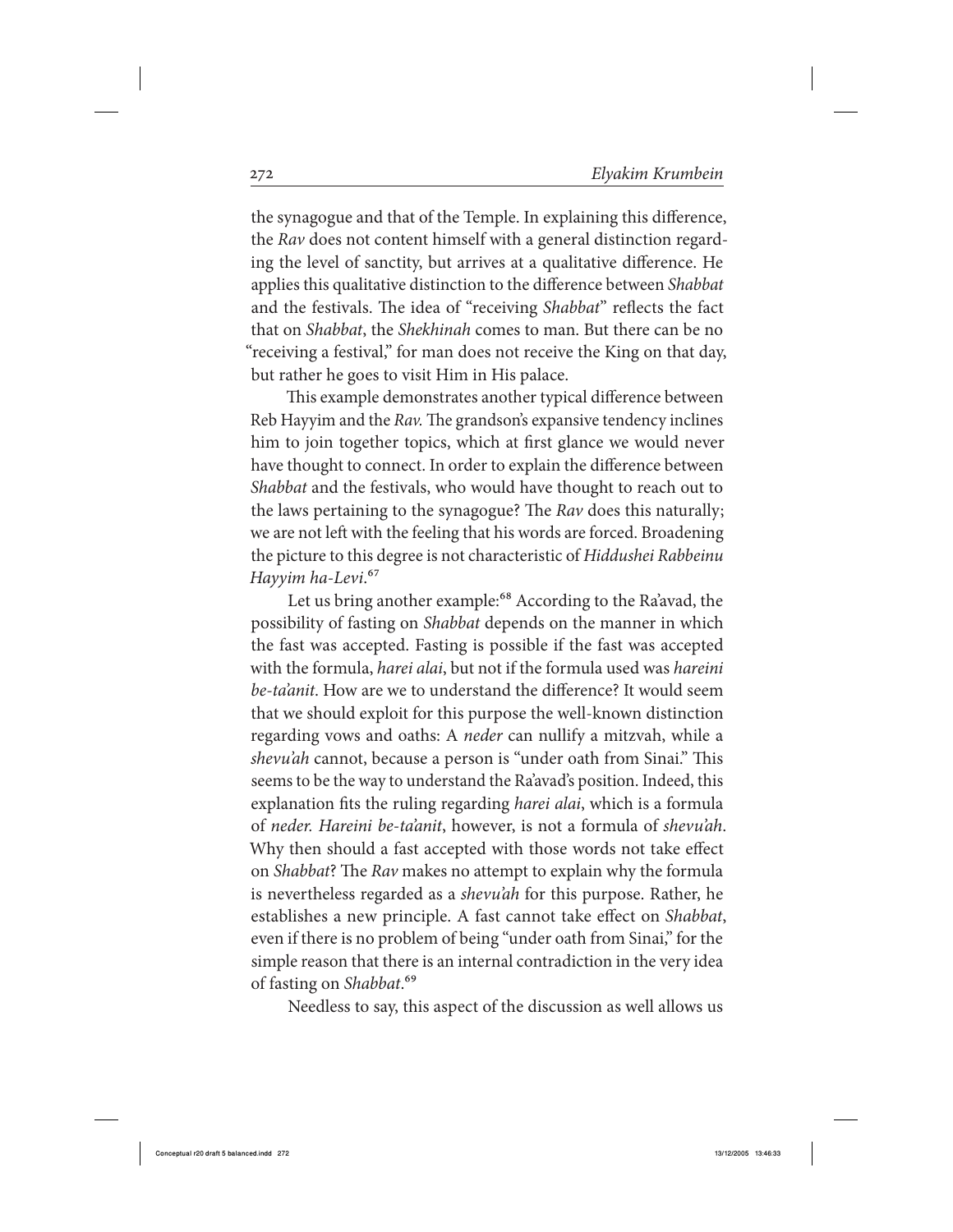to understand the source of Rav Lichtenstein's point of view. Even though Rav Lichtenstein's manner of presentation is totally different from the  $Rav$ 's,<sup>70</sup> it is the assumptions that he received from his teacher that make his approach at all possible. The Rav creates a total picture by way of an organic conceptual continuum, the correctness of which is proven by its reasonableness. Rav Lichtenstein's formation is built of a series of branching alternatives that extend out in many directions. This also contains a certain type of certainty, for one cannot argue with "possible alternatives." In any event, common to both is the perception of Halakhah as being constructed out of a rich succession of concepts, developing of itself as an essential component of the sugya.

I shall conclude our examination of Shi'urim le-Zekher Abba Mari with the following remark. It is possible that I will be criticized for my exaggerated reliance on these discourses, it being argued that the Rav's regular shi'urim were different. While a difference may exist, I do not accept this critique. To the best of my knowledge and experience, the materials we have focused upon do in fact establish the basic tendencies that animate the Rav's lomdut, the spirit of which hovers over all his teachings.<sup>71</sup>

### **IX**

As stated above, our analysis of Shi'urim le-Zekher Abba Mari aimed to close the circle opened by our examination of Shi'urei ha-Rav Lichtenstein. Our understanding of that which is common to Rav Soloveitchik and Rav Lichtenstein leaves us still with the great gap that exists between the founding generation of the Brisker approach and the generations that followed. The only thing new in our presentation is that the gap came into being with the Rav. It was he who had the insight that the basic assumptions of Brisk raise expectations and invite the mode of thought described above. They give rise to new options, not only ways of resolving problems and analyzing issues, but also tools that allow us to define anew the entire agenda of Talmud study.

Indeed, early buds testifying to the Rav's perception appear already here and there in the works of Reb Hayyim and Reb Velvel.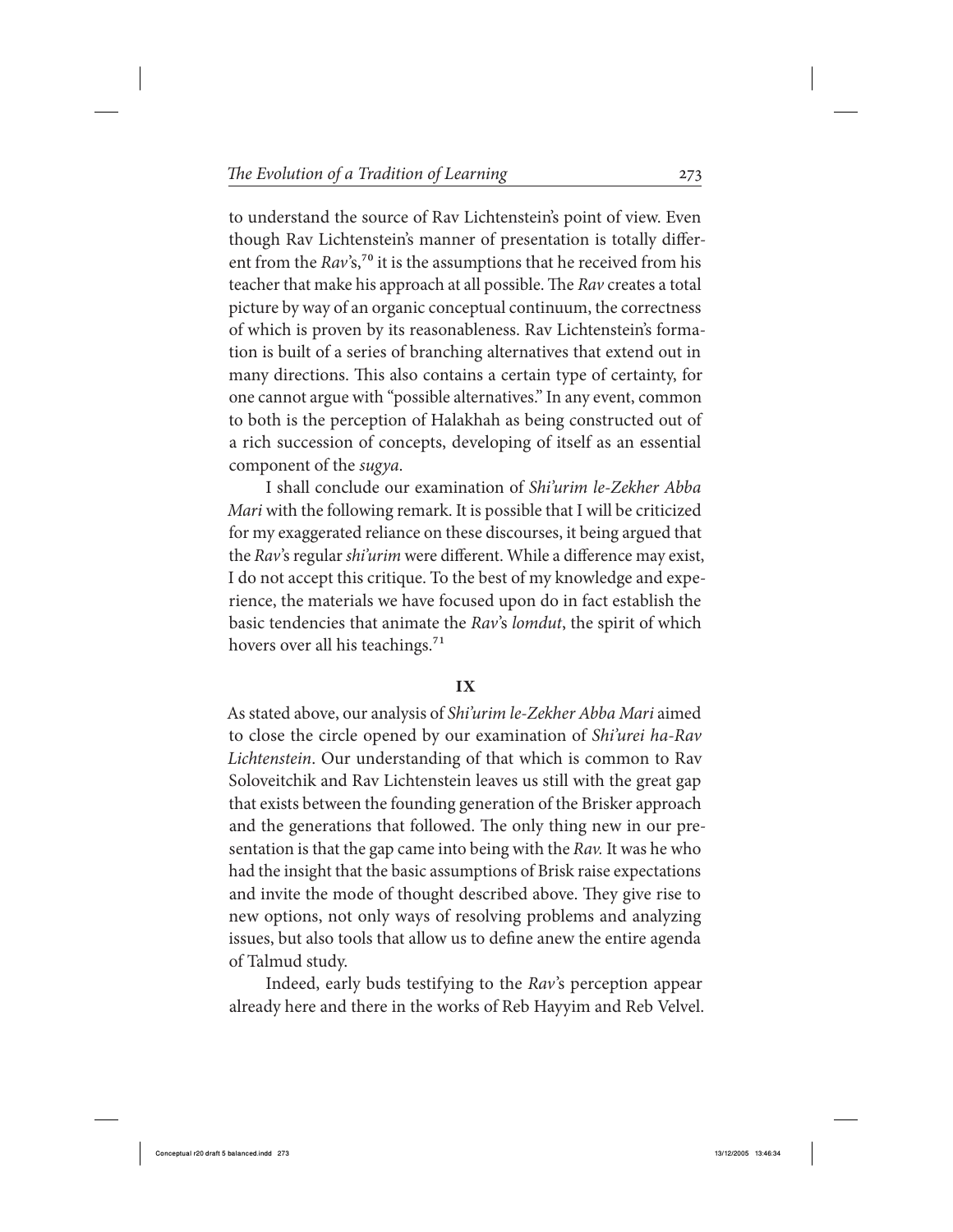Hints are dropped in Hiddushei Rabbeinu Hayyim ha-Levi that the Brisker manner of thought is likely to flourish even when it is free of meticulous textual discipline. After Reb Hayyim cites the dispute between the Rambam and the Ge'onim regarding orlah outside the land of Israel, he opens with the words: "It would appear with regard to the dispute between the Rambam and the Ge'onim."72 This is not a case of inconsistency between sources that requires reconciliation, but a phenomenon that stands on its own. The Rambam maintains one position, and the Ge'onim another – what does this mean? The Rishonim disagree whether or not an earthenware utensil contracts ritual impurity when a zav inserts his hand in it. Reb Hayyim explains the dispute, even though there is no difficulty compelling him to do so.73 Elsewhere, we find that Reb Hayyim's opening question consists of "we must understand the basis of this dispute between the Rambam and the Ra'avad."<sup>74</sup> In the course of resolving a certain contradiction in the Rambam, Reb Hayyim says that the relevant Gemara, which states that the monetary ownership of a slave prevents his conversion, is incomprehensible. "How is [ownership] relevant that it should prevent conversion; is conversion dependant upon monetary factors?"75 The doubts and the novel explanation that followed in their wake were certainly not raised in order to reconcile a difficulty in the Rambam. In light of the Rav's position, such cases seem to be the cracks through which the true nature of the approach may be glimpsed.

Similarly, when we consider the oral traditions recorded in Hiddushei ha-Grah al ha-Shas, we see that some of the passages – most of them relatively short – comprise explanations that stand on their reasonableness alone, without having been "mathematically" proven by way of a discussion of the sources.<sup>76</sup>

Hiddushei Maran Riz ha-Levi exhibits a certain liberation from the mold cast by Hiddushei Rabbeinu Hayyim ha-Levi. Even though the tools of lomdut found in this book are only activated "when needed," there is greater freedom in defining "need." Reb Velvel is more likely than Reb Hayyim to sense intuitively that a dispute between the early authorities has not been understood and requires explanation. He sometimes takes as his point of departure not a dif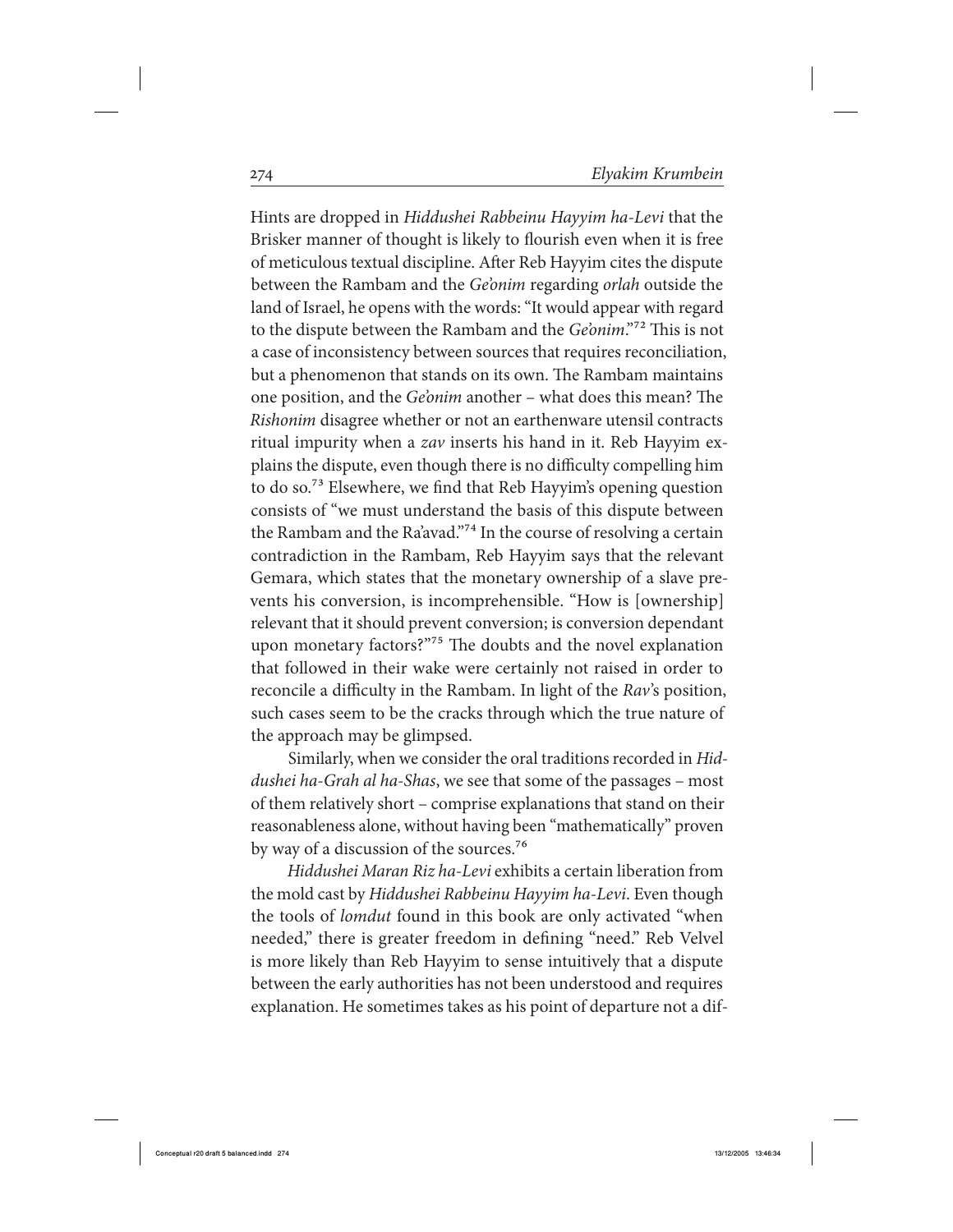ficulty, but some unclear point in the Gemara or the Rambam that needs to be clarified. In such cases, he writes: "This matter requires examination" (ve-tzarikh iyyun ba-zeh).

In the end, however, the passages dealing with the reconciliation of textual difficulties comprise the greater portion of the works of both Reb Hayyim and Reb Velvel; the sheer quantity speaks for itself. The Rav was the first to infer from "the world of categories" those far-reaching conclusions that we have mentioned, incorporating them as the mainstay of his learning.

The unique aspect of the Rav's brilliance, however, is reflected not only in the patterns of his learning that we have examined, and not only in his ability to explain the act of *lomdut*, but in his very understanding of that act. The Rav's capacity to make new inroads into Halakhah stems from the fact that he made a unique breakthrough in his understanding and appreciation of the Brisker approach.

I shall try to make this matter of the Rav's "breakthrough" a bit more intelligible. There is one area regarding which all agree that the Rav created, in a most original and comprehensive manner, "a world paved with categories" that had never existed before. Rav Lichtenstein relates that when the Rav first arrived in the United States, his father, Reb Mosheh, invited him to deliver shi'urim in New York, "all of which were on topics discussed in tractate Berakhot. The Rav's Torah in these areas, in that rich world of blessings and prayers, Torah reading and fasts, is utterly novel and a genuine breakthrough."77

The Rav's innovation regarding these topics is clearly evidenced by their massive presence in Shi'urim le-Zekher Abba Mari. The significance of his novel ideas is felt by anyone who is familiar with what has been written, and more importantly with what has not been written, on these topics by others.

Pay attention, however, to the Rav's own words that follow:

...The laws of prayer, *birkat ha-mazon*, blessings over enjoyment – what existed before Reb Hayyim? Who occupied themselves with them? Who delved into them? Surely they were relegated to the level of practical laws for *ba'alei batim*,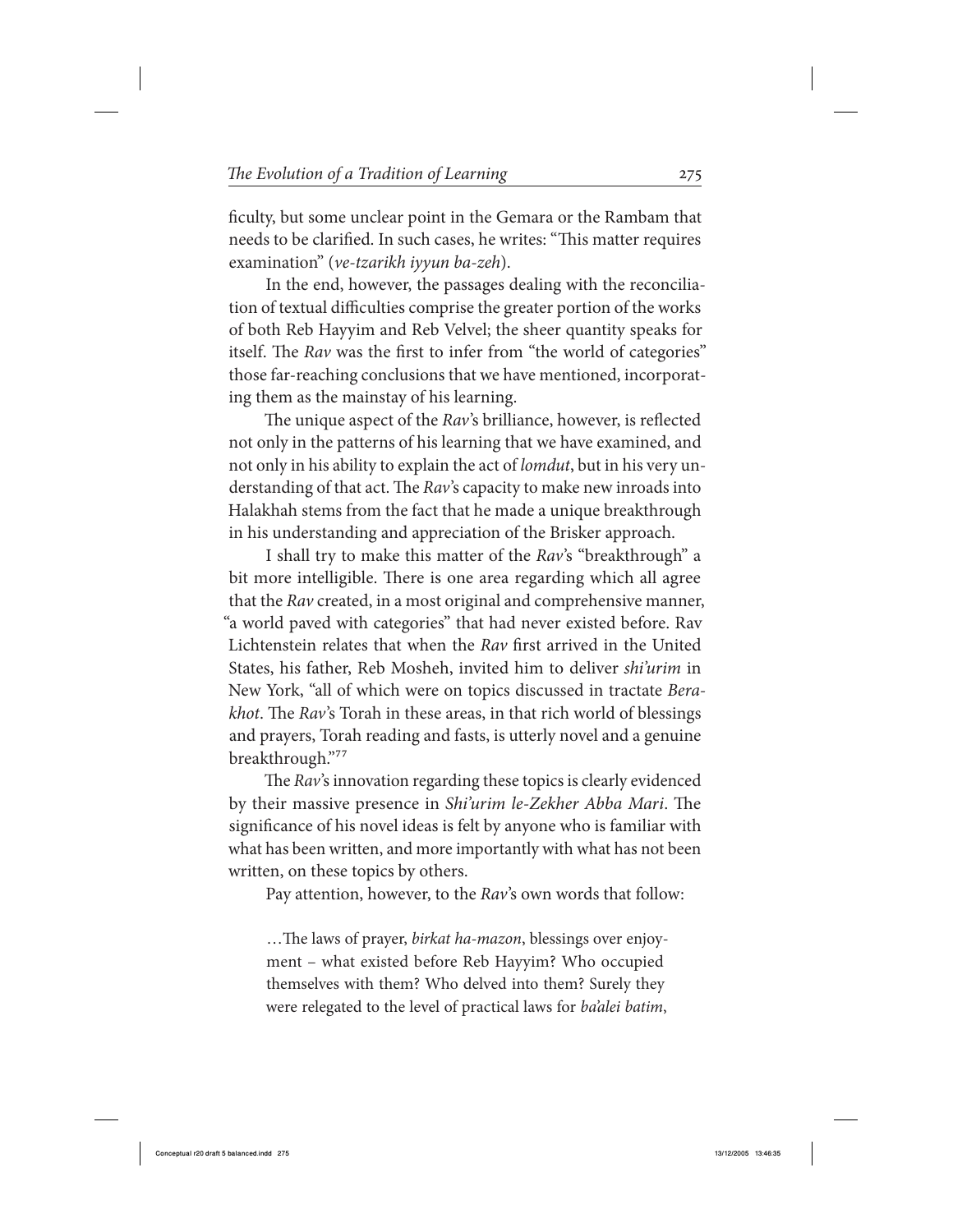whose place is in the Kitzur Shulhan Arukh, the Hayyei Adam and the synagogue almanac. Who took an interest in the texts of prayer? Who felt that fundamental halakhic principles are embedded in the formulations found in the shemoneh esreh and the blessings? And then the great revolution was brought about by Reb Hayyim. All of a sudden prayer ceased to be a technical ba'al batisher topic…or one for Hasidic-pietistic enthusiasts…and it evolved into a system of halakhic ideas born out of an immensely powerful act of postulation. A wide expanse of halakhic thinking, the most subtle abstraction, precise definition and meticulous formulations spreads out before us. The great number of formulas used in blessings and prayers reflect basic differences in halakhic concepts. New categories, terms that were never heard of before, burst forth from Halakhah's kiln – the act of prayer, the fulfillment of prayer, fulfillment through an act and fulfillment in the heart, the intention of prayer which constitutes prayer itself, as opposed to intention in other mitzvot, which is merely an external phenomenon, a *heftza* of prayer that is obligatory, permitted, or voluntary, communal prayer and individual prayers as separate entities…(Mah Dodeikh mi-Dod, 226).

Was, in fact, "a great revolution brought about by Reb Hayyim"? It is true that Reb Hayyim did not shy away from dealing with these areas and some of the concepts mentioned by the Rav are indeed found in his grandfather's opus, though perhaps in a different formulation.<sup>78</sup> Quantitatively, however, the topics relating to prayer occupy less than one per cent of Reb Hayyim's book. On the other hand, at least one of the principles appearing on this list –  $kiyyum$  she-ba-lev – is known as one of the basic concepts developed by the Rav himself, to the point that Rav Lichtenstein wondered about the relationship between this principle and the philosophical ideas with which his teacher was engrossed.79 The description of the multi-dimensional revolution that altered halakhic sensitivity in an entire are of law also clearly refers to the Rav's own achievement. And yet he attributes everything to Reb Hayyim.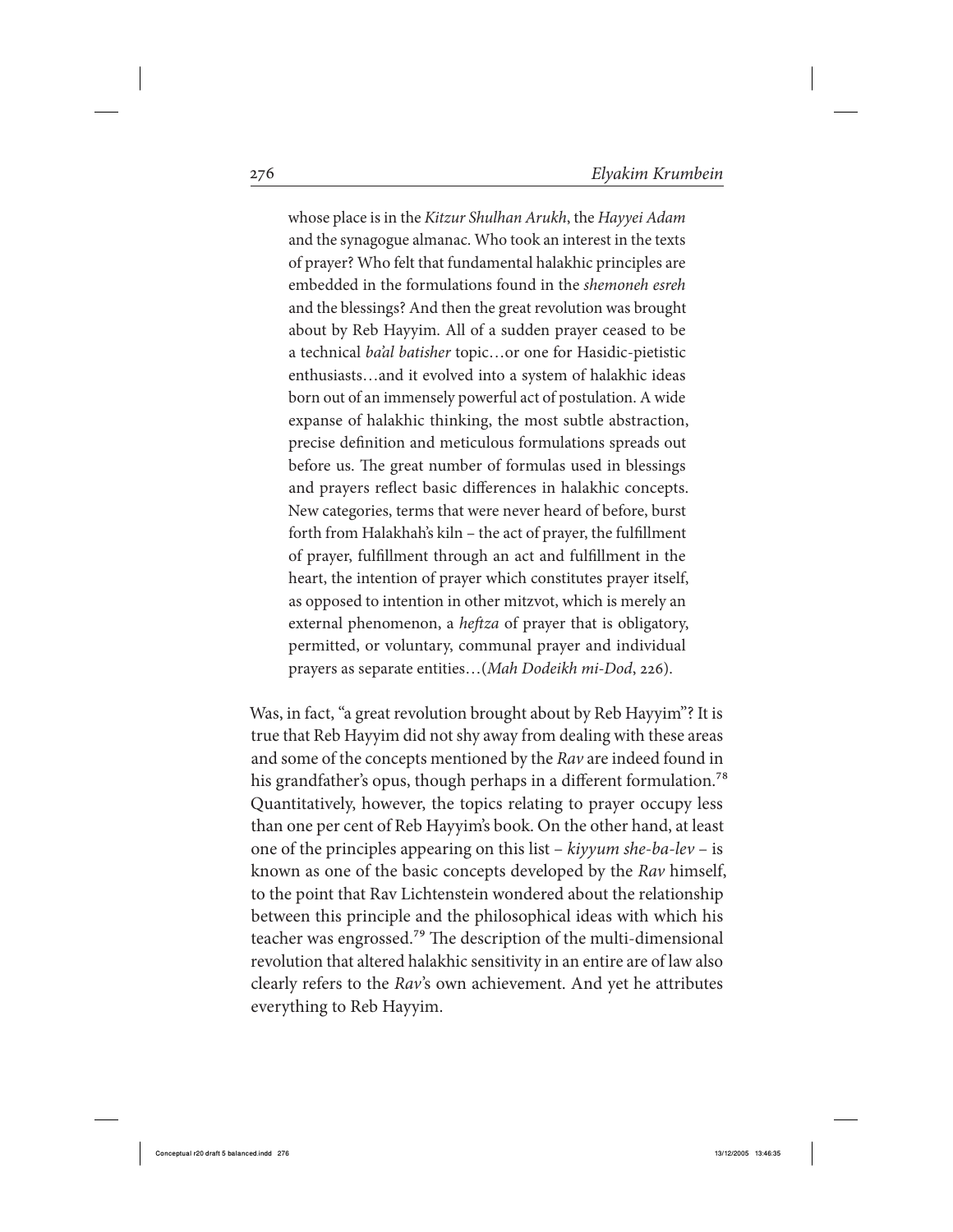This example reinforces and sharpens our finding that the Rav's achievement lies in his identifying that which is latent in the Brisker approach and making it known to a wide audience, finding that which was left unclear in order to explain it. The Rav's entire explanation of the ways of his progenitors is an act of interpretation. And like all interpretation, it contains an element of revelation and one of creation.80 Like all interpretation, it invites questions: Is the interpretation correct? Authentic? Does it reflect authorial intent? Are these questions themselves important or meaningful? Even if we decide that dealing with these questions is a waste of time and therefore accept the interpretation as a given, we will still have to deal with a practical issue: What are the practical implications of this interpretation? We dealt earlier with this last question and we will not dwell upon it any further in this context. I wish, however, to linger a bit on the fundamental issues, not in order to decide about them one way or the other, but in order to examine their ramifications.

## **X**

The Rav's revelation that the Brisker approach involves "creating worlds" may be examined in relation to what came before him and to what followed. What is the relationship between his discovery and the Brisker Torah that was fashioned before him? And how did the Rav's revelation affect that which came after him? I will begin with the first question and deal with it briefly.

We have seen earlier that the Brisker approach as it is reflected in the Rav's learning differs significantly from the image presented in the basic work of Reb Hayyim, which preserves the principle of textual usefulness. What would the Rav say were we to ask him about this matter? It seems that he would have no other choice but to rely on Rav Lichtenstein's answer on the subject, cited above (section III): Let us not allow Reb Hayyim's book to "mislead us." The external form is not the determining factor. The soul of the approach is what counts: "the free halakhic construction" which creates a world paved with concepts.

Another question remains, however, one to which we have also alluded above. If we are truly dealing with the "creation of worlds,"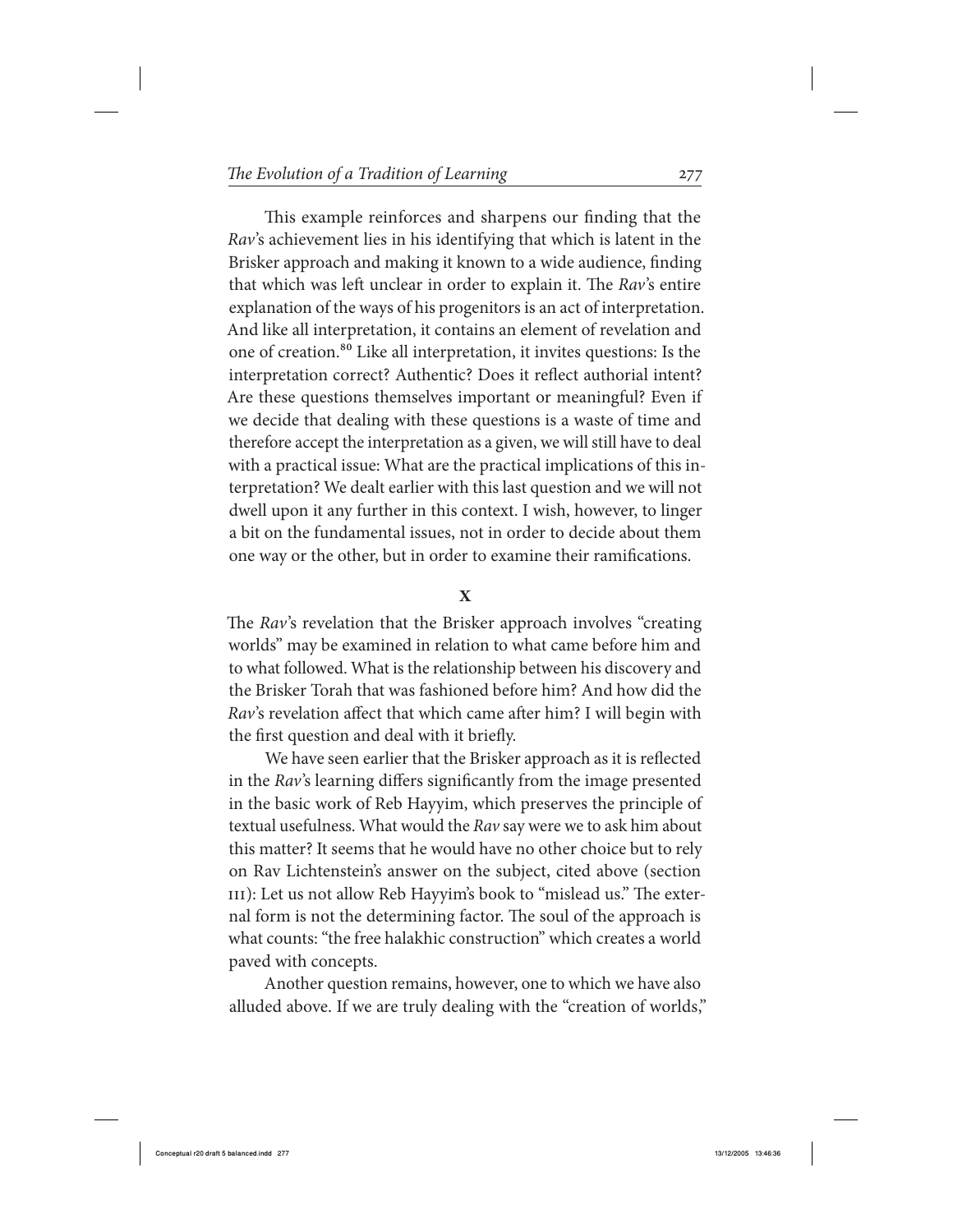why then does Reb Hayyim cling to the textual test, and with such consistency? Why did the founder of this approach cast his novel ideas in a form that appears to be restrictive and unnecessary? I have no intention of proposing an answer to this important question, one that lurks behind our entire discussion and for that I beg the reader's forgiveness. A number of answers come to mind, but I allow myself to avoid such speculation and leave the question open.

But the fact that this question exists must cast a certain shadow on the Rav's theory. This leads to a second question, one of greater interest to me: How did the Rav's discovery affect the world of *lom*dut after him?

The *Rav* merited that his halakhic thought was avidly heard by students of all levels, lamdanim, ba'alei-batim and the entire range between them. His most outstanding disciples themselves became disseminators of Torah and broadened the influence of their master's Torah. It would appear, as was stated above, that these students do not attribute to the Rav any significant methodological innovation. They fully recognize his remarkable pedagogic ability, the comparisons between halakhic thought and scientific and mathematical inquiry. In their eyes, however, this is merely a description of what existed before him. They even view the Rav's manner of learning as merely an application – certainly virtuosic – of that which already existed. From Reb Hayyim to the Rav, the method was one and the same.

This is not at all surprising. Students devoted to their teacher and his Torah adopt his perceptions without question. This is natural, expected and altogether as it should be. And the Rav, in his fundamental humility, rolled in the dust at the feet of his teachers, casting off all presumption of methodological innovation.

We must add here that the Rav's force and credibility as an interpreter developed out of his great stature and on the basis of the assumption that it was specifically into his hands that his teachers had deposited the task of continuing their tradition. This is what his father, Reb Mosheh, wrote about him:

From his earliest childhood, he exhibited awesome intellectual ability, by no means whatsoever commonplace. My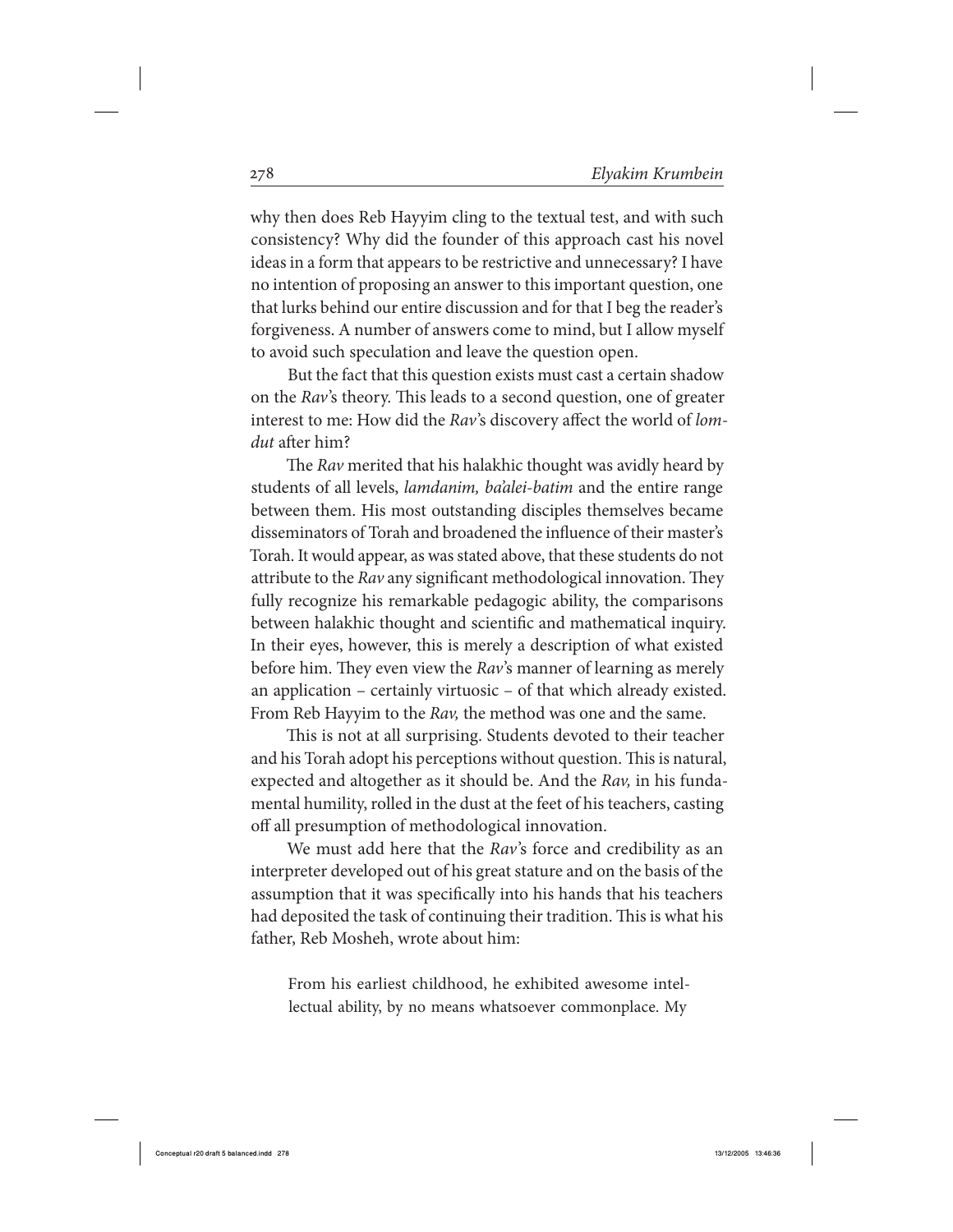father and master, teacher and spiritual guide, the righteous Torah genius, spiritual guide of Israel, of righteous and blessed memory, prophesied regarding him that he was for greatness and that he was destined to become a mighty and overarching tree. And when once my father came across a notebook containing my son's original Torah insights, his wonderment was indescribable. He declared that the insights recorded were true Torah ideas…In previous generations, it was considered a practical impossibility for Torah knowledge and general knowledge to be combined. However, in this generation, it is already possible to find Torah and general wisdom connected to each other symbiotically in certain great individuals. And this is the manner in which this phenomenon has occurred: The level of Torah knowledge attained by the greatest Torah scholar of the generation is transcendent and comparable to the Torah knowledge of the greatest of earlier generations…There is no doubt that he is presently singular in this generation in his understanding of Torah. His level of understanding is such that it is the counterweight and his opinion is decisive in all the laws of the Torah, the lighter ones and the more stringent. Many years ago, the Torah genius, the head of the Religious Court of Kovno, wrote concerning him that the Law is in accordance with his opinion in all areas of the Torah…He is the solitary figure in the generation in innovation and insight into the conceptual structure of the Torah<sup>81</sup>

Should we then be astonished that the Rav's perception was simply passed on to his students and that they apparently perceive his unique qualities as mere external matters of style?<sup>82</sup> Is it not obvious that they would be satisfied with the assertion that Reb Hayyim's hiddushim are "liable to mislead us"? I, who aspire to be counted among the students of one of the Rav's outstanding disciples, can personally attest to the pangs of conscience that accompanied my present efforts to try and view things as would an "outsider." I did this because I believed it to be essential in order to gain a better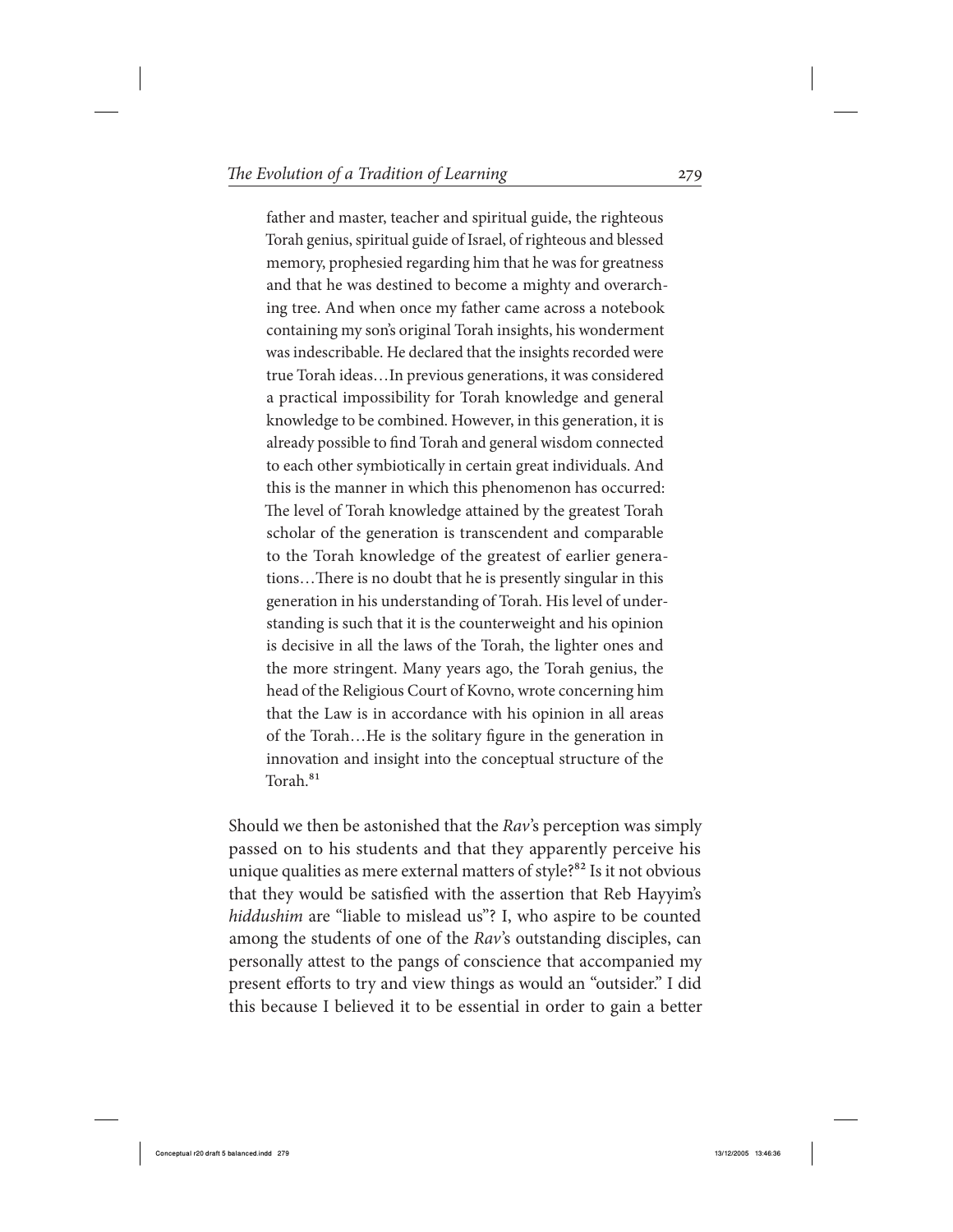understanding of the Rav's enterprise and the nature of the debt we all owe him.

On the other hand, there are many others who also fail to attribute any methodological innovation to the Rav, but for the opposite reason. I refer to those belonging to the haredi yeshiva world, if I may use the prevalent sociological term. For reasons that are not relevant to the present discussion, this world refrained from maintaining any connections with the Rav during his lifetime, despite their great interest in Brisker Torah. They perceive "Brisk" in the forms, emphases and proportions emanating from all its sources both written and oral, with the exception of the Rav's insights. Between them and the *Rav* there is a gap in both perception and *lomdut*, the possibility of bridging appearing highly doubtful.

In 2000, Rav Michel Zalman Shurkin, one of the Rav 's devoted students, published a book, Harerei Kedem,<sup>83</sup> containing, according to what is stated on the title page, "hiddushim and explanations... relating to *sugyot...* in Seder Mo'ed... that which he heard and transcribed of the hiddushei Torah of the Ga'on Rabbi Yosef Baer ha-Levi Soloveitchik, zt"l, the Gaon, Av Beit Din of Boston" – that is, the Rav. The Rav's name is rendered in its Yiddish form and with Yiddish spelling, for reasons that will be explained below. In the introduction appearing at the beginning of the volume, the author explains the purpose of his book by way of the following story: During the period that the author was a student in the Brooklyn yeshiva, Beis ha-Talmud, he happened one Shabbat to hear one of the Rav's hiddushim regarding a tree planted outside of Jerusalem, the boughs of which extend into the city, or vice versa. The question arises as to the law governing the tree with respect to the eating of ma'aser sheni (Makkot 12a). The sugya deals with the parallel situation in the case of an ir miklat, whether such a tree is regarded as situated inside or outside the city. The Rav raised a question from a passage in Shabbat 4b, which implies that regarding a tree planted in reshut ha-yahid, the boughs of which extend into *reshut ha-rabbim*, the boughs are not considered reshut ha-yahid. The discussion there is limited to the question whether the bough is regarded as if it had four *tefahim*, the minimal measure of halakhic significance.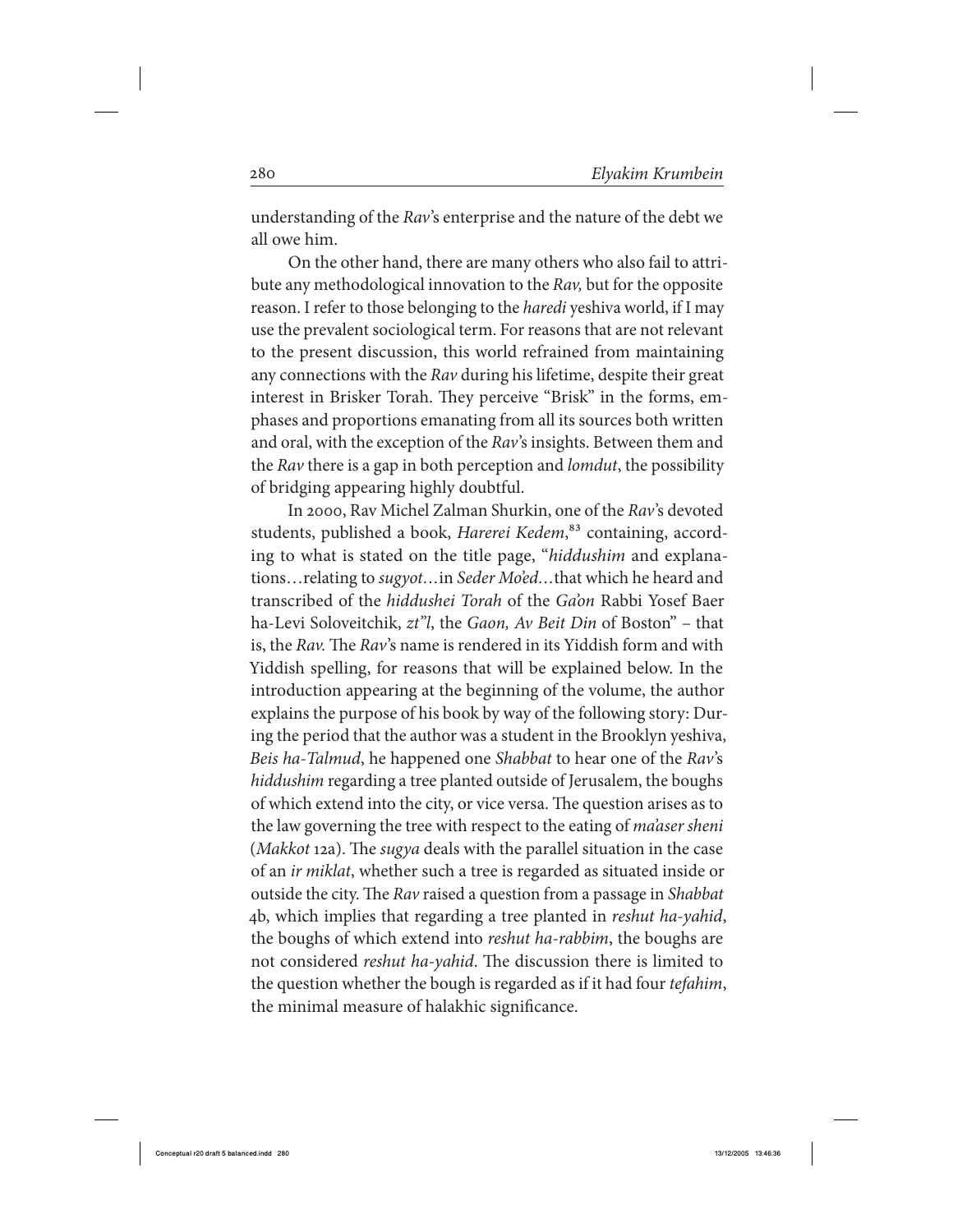The Ga'on ha-Rav Yosef Baer zt"l explained that the law regarding Jerusalem and an ir miklat is different than that regarding reshut ha-yahid on Shabbat. For regarding Jerusalem and an *ir miklat* there is a *halot shem* of a place. Even though partitions are required, that is only to render it a place. Therefore we apply the principle of casting the bough after the trunk. This is not the case regarding a reshut ha-yahid where there is no halot shem of a place. The law depends entirely on whether the object rests between the partitions. Therefore the principle of casting the bough after the trunk is not effective in rendering an article resting outside the partitions as if it were inside the partitions. I very much enjoyed the substance of these words. And when I returned to the yeshiva on Sunday, I shared them with the Ga'on Rav Shmuel Charkover zt"l, who also enjoyed this hiddush very much. Rav Charkover then added [in Yiddish; E.K.]: "O, that someone would rise up and hear Rav Yosef Baer's hiddushim and bring them before the yeshiva world." Perhaps, this book will fulfill in part the wishes of that righteous man. (Devarim Ahadim, beginning of Harerei Kedem).

We see then that it was the author's intention to be the "infiltrator," so to speak, who would "spy" on the Rav and expose his hiddushim to the haredi yeshiva world (this also explains the "haredi" garb given to the Rav's name and position). Disseminating the Rav's Torah is a desirable project in its own right,<sup>84</sup> but it would appear that the chances of successfully penetrating the haredi world are limited, as is made clear in the anecdote cited above. The haredi world is capable of and perhaps even interested in adopting the Rav's hiddushim, but only when they appear in formats with which it is familiar. The pleasure that is emphasized in the story results from a distinction that successfully resolves a textual problem – the apparent contradiction between two *sugyot* which seem to be dealing with the same issue. Let us also remember that Harerei Kedem was published about fifteen years after Shi'urim le-Zekher Abba Mari, the work in which the Rav's creative prowess is revealed at its finest. Our author, how-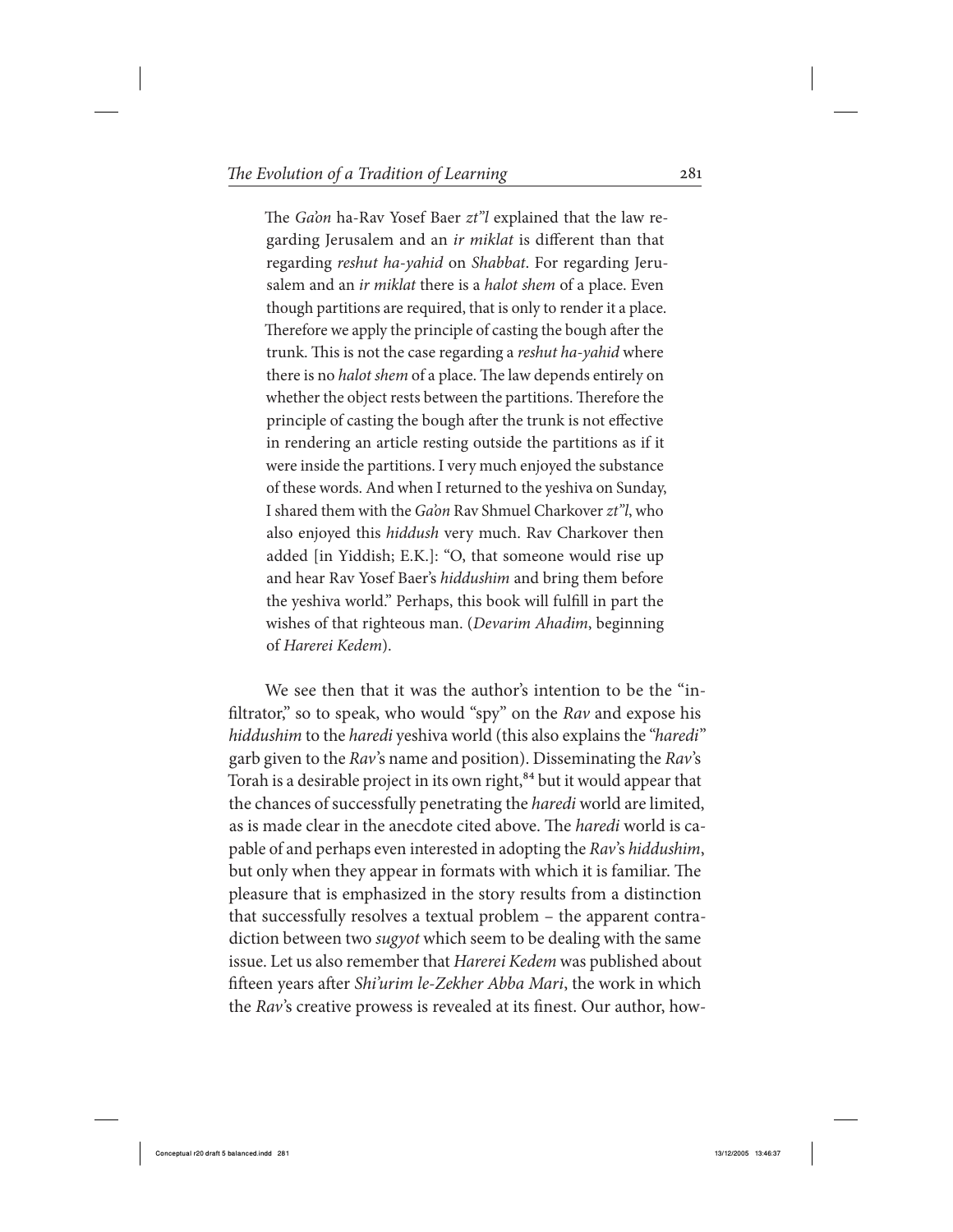ever, ignores these volumes, for he sees his book as a breakthrough. This seems to imply that to the best of his knowledge (and I believe it is well-founded), not only did Shi'urim le-Zekher Abba Mari fail to take the "yeshiva world" by storm but they were not even known there. Why not? And why didn't Rav Shurkin, interested as he was in spreading his teacher's Torah, refer those volumes to the lamdanim to whom he thought Harerei Kedem would appeal?<sup>85</sup>

The world which failed to recognize the Rav during his lifetime and even ostracized him, does not now have the tools to absorb the full significance and grandeur of his Torah.<sup>86</sup> It is easy to imagine that in that public's eyes, the Shi'urim le-Zekher Abba Mari constitute a strange combination of Brisker ideas in the midst of tiresome discussions based on problems that one could easily "live with," non-compelling proofs, scattered and undisciplined discussions, which proceed from one step to the next according to unknown principles and ignore the accepted signposts that usually direct the halakhic give-and-take. True, there is a common language of learning between the Rav and the "yeshiva world," but the over-arching dimension is missing from this dialogue. Harerei Kedem contains insights of the Rav that, judging by their external form, could have been proposed and received in any *beit midrash*. However, it camouflages the grand perception upon which they are based, a perception that is unknown to the book's targeted audience.<sup>87</sup>

In the final analysis, it is difficult to see how the Rav's Torah may be "sent abroad" in its full strength, as displayed prominently in his great shi'urim. In my humble opinion, it will remain the heritage of his students, for better or worse.<sup>88</sup>

Returning to the Rav's students, let us conclude with the following: When the Rav made his discovery regarding his ancestral tradition, he paved the way for Rav Lichtenstein to build upon this foundation and prove its fertility with new learning habits. The paradoxical combination found in Shi'urei ha-Rav Aharon Lichtenstein – novelty and uniqueness merged with devotion to an old tradition of learning – cannot be conceived, nor can it make any sense, without recognizing its source in the Rav. It is precisely through an examination of the independent path taken by the disciple that we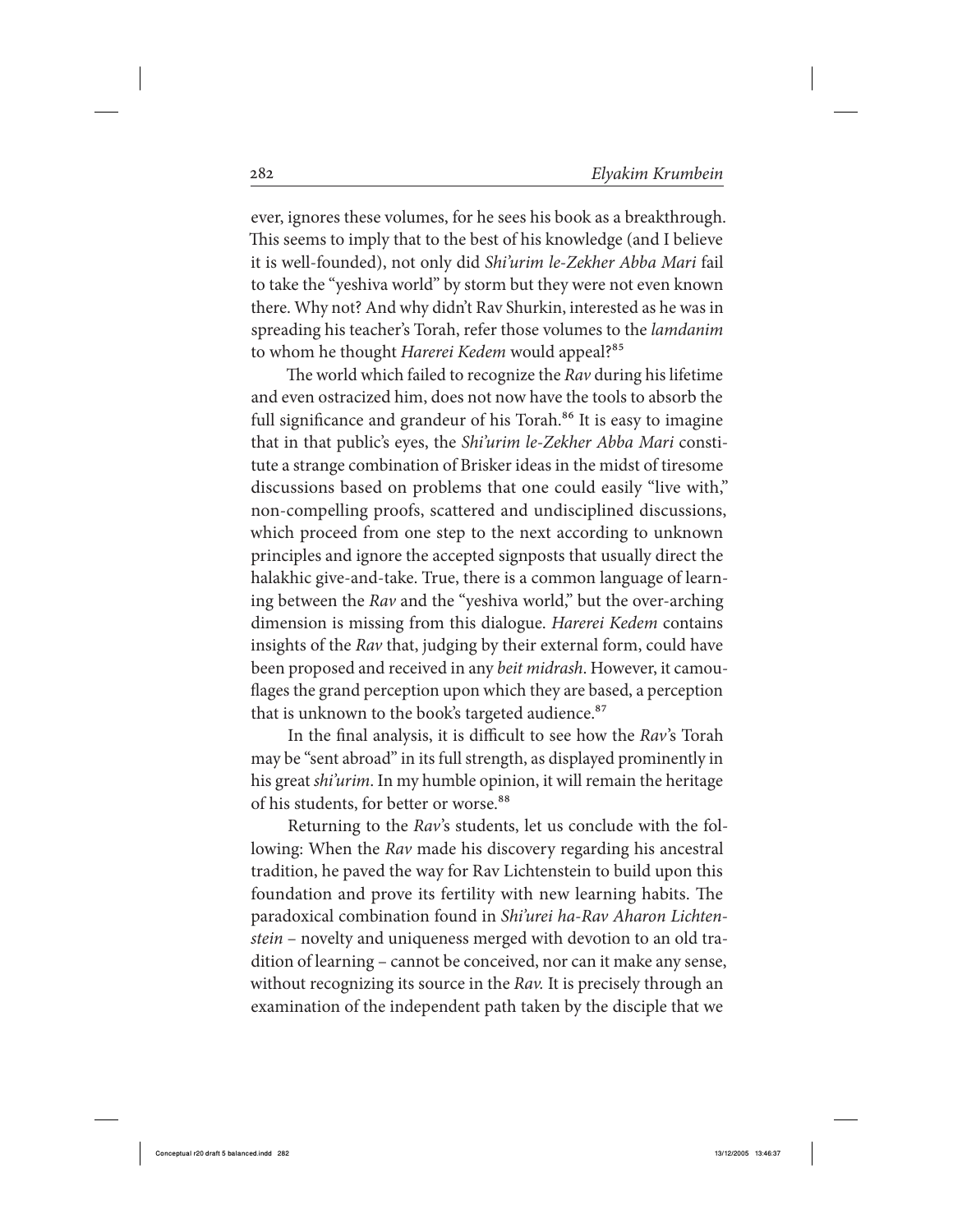will come to an appreciation of the vitality and truth of his master's Torah.

# **Notes**

- 1. Shi'urei ha-Rav Aharon Lichtenstein Taharot (Alon Shevut, 1997), henceforth referred to as Taharot; Zevahim (1999); Dina de-Garmi (2000).
- 2. See the brief comments of the editors in the introductions to Taharot  $(7)$ , Zevahim (7), and Dina deGarmi (5).
- 3. See my two articles: " 'Peritzat Derekh' bi-Tehumei Kodashim ve-Taharot," Ma'alin ba-Kodesh I (1999), 171–178; "Al 'Shi'urei ha-Rav Aharon Lichtenstein – Dina de-Garmi,'" Alon Shevut 158 (2001), 115–129, reprinted in English in Alei Etzion 12 (Summer 5763).
- 4. The great influence of that school spread via the disciples of Reb Hayyim Brisker, reaching other circles of Torah study in Eastern Europe outside of Lithuania, though in somewhat less unequivocal form. Even in the Lithuanian world influenced by Reb Hayyim, there were various gradations, owing to the individual approaches and styles of the learners themselves and also to the persistence of the existing methods of study, against which the Briskers never mounted a frontal campaign. Despite the broad range of this influence, however, this article will to a great extent relate to the Brisker tradition as a "dynastic" phenomenon, meticulously passed down from father to son and preserved by a relatively narrow circle of Torah scholars who were imbued with a profound sense of mission. This approach is justified by the fact that for three or four generations, the family viewed itself and so was it also viewed by the Torah-studying community at large, as the representatives and guardians of the new method. This was all by virtue of their talents, their sense of responsibility, and their devotion to the cause. This perception is particularly prominent in the writings of Rabbi Yosef Dov Soloveitchik, from which we will cite below. There is also a clear stylistic affinity between the works of the various family members, one that is not shared even by those counted among Reb Hayyim's most outstanding students, like Rav Baruch Baer Leibowitz (Birkat Shemu'el) or Rav Shlomo Poliachek (Hiddushei ha-Illui mi-Maitchet, Jerualem: 1974). Another quality that distinguishes the nucleus, centering around the family and those closest to it, is their qualified attitude (sometimes verging on disrespect) toward various Lithuanian Torah personalities, like Rav Shimon Shkop and the heads of the Telz yeshiva, whom they viewed as having strayed from the path of sound reasoning and healthy halakhic intuition. A story is told of a certain student of Rav Shimon Shkop who went to study with Reb Hayyim Brisker's son, Reb Velvel. When Reb Velvel later met Rav Shimon, he said to him, "I uprooted your sevarot from him." (This story was reported to me in the name of the Jerusalem dayyan, Rav Shlomo Fischer, shlit"a, by his son-in-law, Rav Baruch Kehat.) However, the wider circles of learners influenced by the Brisker derekh did not absorb this sensitivity, and Rav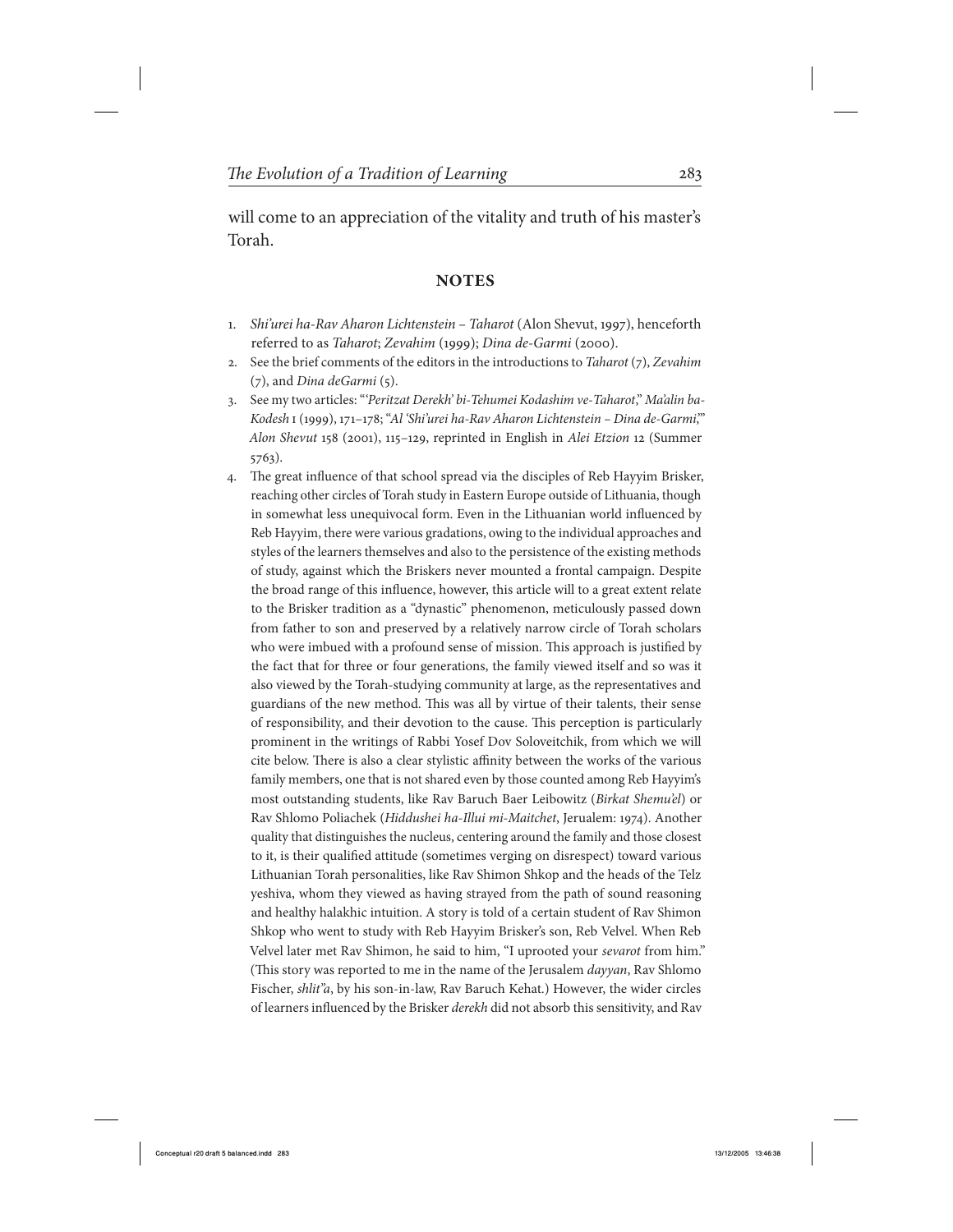Shkop's insights occupy a respectable place in the anthologies of halakhic works with a Lithuanian orientation. See, for example, M.D. Kohen, Edut u-Shetarot (Jerusalem: 1983), index, 409, 418 (Hiddushei Rav Shim'on Shkop, Sha'arei Yosher); Y.Y. Aharonson, Ya'ir Netivim (Bnei Brak, Isreal: 1995).

- 5. Supra, note 3.
- 6. Rav Aharon Lichtenstein, "Kakh Hi Darkah Shel Torat ha-Rav le-Derekh Limudo Shel ha-Grid Soloveitchik," Alon Shevut Bogrim 2 (1994), 105 [henceforth: "Darkah Shel Torat ha-Rav"].
- 7. Dina de-Garmi, 47 (emphasis in the original).
- 8. Taharot, 7. See also Dina de-Garmi, 5, where Rav Lichtenstein's students write (in bold): "The shi'urim analyze the principles of dinei garmi in a fundamental manner and present these halakhot in an orderly and well-arranged form."
- 9. Rav S.Y. Zevin, Ishim ve-Shitot (Tel Aviv: 1967), 46.
- 10. "Darkah Shel Torat ha-Rav," 107.
- 11. Rav Mosheh Lichtenstein (Rav Aharon's son) defines the turn taken by the Briskers as follows: "The core of the method consists in shifting the center of interest from the intent and goal of the halakhic ruling to its actual manifestation in practical terms (nafka minah)...The student places his interest in the fruit of the tree rather than its roots." See M. Lichtenstein, "For My Grandfather Has Left Me …," Tradition 30:4 (1996), 64. Elsewhere, he writes in the same spirit: "The loss of the 'why' is the price paid by the Briskers for restricting their focus exclusively to the 'what.'" He then draws a parallel between this innovation and the scientific revolution in modern times: "Here, as there, a shift was effected from the 'why' to the 'what.'…No longer is it the task of the learner to ascertain why a certain Halakhah is as it is, any more than it is the role of the scientist to determine why nature behaves as it does…With the introduction of the Brisker approach, practical implications (nafka minot) became the standard by which opinions (sevarot) could be examined" ("'What Hath Brisk Wrought': The Brisker Derekh Revisited," The Torah u-Madda Journal 9 (2000): 3–4 [reprinted in this volume]). Compare this with what he says in "For My Grandfather Has Left Me," 64–65. It seems, however, that this picture is not entirely balanced, and that Rav Aharon Lichtenstein's description (brought in the text) is closer to the mark. Compare this with the famous story told about Reb Hayyim, who when he was asked about a certain hakirah, "What is the nafka minah?" answered, "The nafka minah is how to understand the Gemara" (cited by Rav Lichtenstein, "Darkah Shel Torat ha-Rav," 106). See also our discussion of the phenomenon of "primary questions" with respect to the Rav (below, section VI).
- 12. Mah Dodeikh mi-Dod, 220. The Rav explains the matter there at length, offering examples. We shall return to what he says there below.
- 13. Rav Lichtenstein's lecture, originally delivered in Hebrew, was translated and recently published as "The Conceptual Approach to Torah Learning: The Method and Its Prospects," in his Leaves of Faith: The World of Jewish Learning (Hoboken, nj: Ktav, 2003), 26–27 [reprinted in this volume][henceforth: "The Conceptual Approach"]. See also "Darkah Shel Torat ha-Rav," 108. It may be noted that the posi-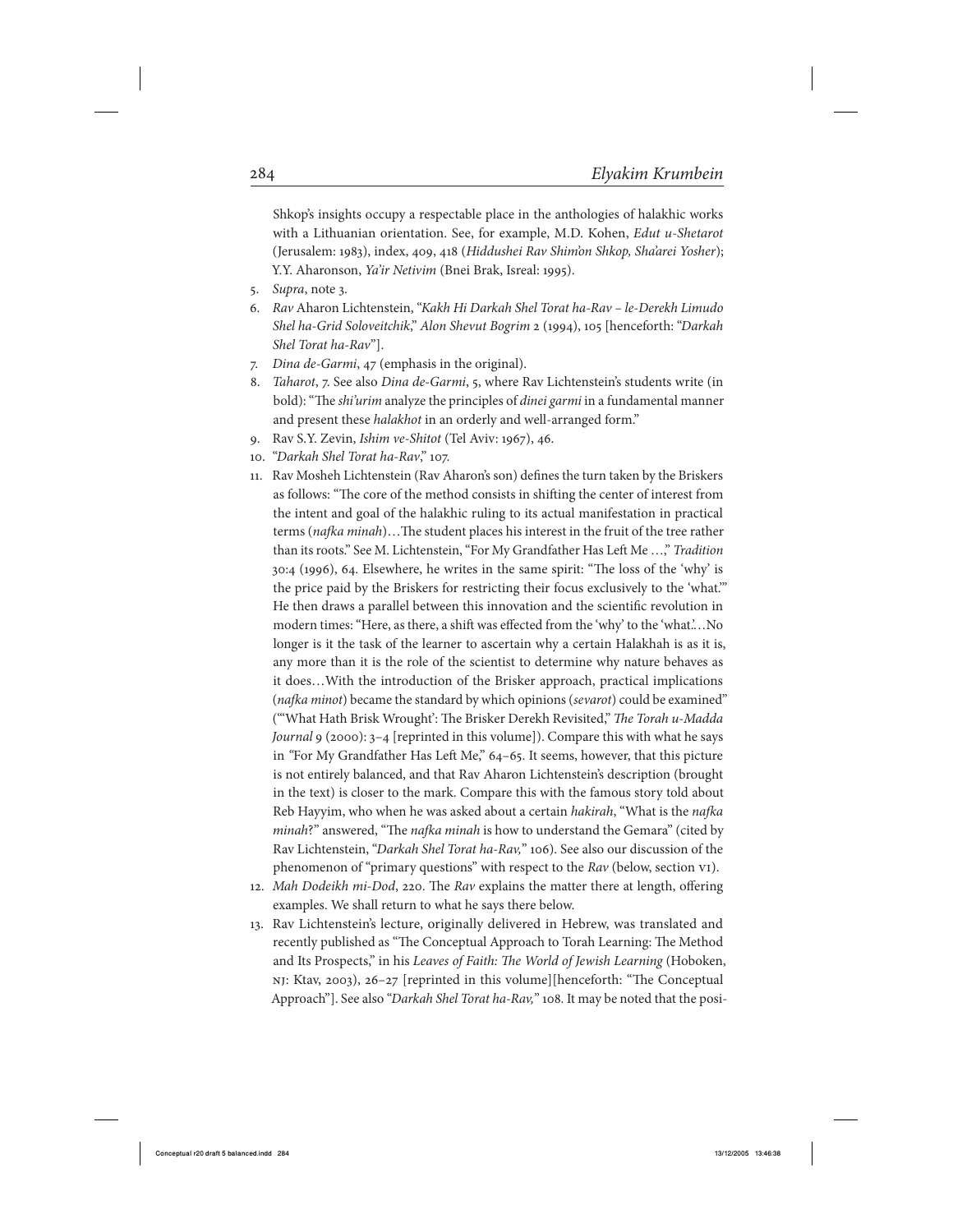tion of several kabbalists contrasts with the "conceptual approach" described here. They maintain that raising objections and offering resolutions constitute the center of Torah study, for esoteric reasons. See Rabbi Hayyim Vital, Sha'ar ha-Mitzvot (Jerusalem: 1974), 33a, ("gam be-inyan esek ha-halakhah) in the name of the Ari; and at greater length, Rabbi Avraham Azulai, Hesed le-Avraham (Jerusalem: 1991), ma'ayan 2, nahar 28.

- 14. "The Conceptual Approach," 27–28.
- 15. Zevahim 2b, s.v. itanu.
- 16. Avodah Zarah 27a, s.v. ve-khi.
- 17. Yehoshua Dov Feldstein, Hiddushim u-Be'urim be-Masekhet Zevahim Shel ha-Rav Barukh Dov Povraski (Bnei Brak, Israel: 1989), 35:36. I have not found Reb Velvel's hiddush in his published novellae to Zevahim (Jerusalem: 1972). No explanation is attributed to Reb Velvel as to why the *lishmah* in *kodshim* should not be understood as bestowing a halakhic status on an object. The reason would appear to be that the sanctity of the sacrifice already exists by virtue of the act of consecration. As for Reb Velvel's distinction, it should be noted that Reb Hayyim proposed that the speech requirement regarding lishmah depends upon a different standard. See Hiddushei Rabbeinu Hayyim ha-Levi, Hilkhot Tefilin 1:15, s.v. ha-omnam. Reb Hayyim explains there why the Divine names in a Torah scroll become sanctified even without speech, even though we are undoubtedly dealing with the creation of a halakhic status in an object. Reb Hayyim, however, is discussing the position of the Tur, who appears to disagree with the Tosafot discussed by Reb Velvel.
- 18. Our investigation will focus on Hiddushei Rabbeinu Hayyim ha-Levi. In general, I believe that our conclusions are equally valid with respect to Hiddushei Maran Riz ha-Levi, though certain differences do exist, to which we shall relate in brief below.
- 19. "Darkah Shel Torat ha-Rav," 108.
- 20. "The Conceptual Approach," 34–35.
- 21. M.E. Wachtfogel, The Brisker Derekh A Practical Guide (New York: 1993).
- 22. Ibid, from the summary, 15.
- 23. Ibid, 16 ff.
- 24. Published by Yad Meir, Yeshivat Ateret Yisrael (Jerusalem: 1995).
- 25. Rav Simcha Zissel Broide, Sam Derekh Shi'urim be-Masekhet Bava Kama (Jerusalem, 1995), 6. According to what is stated in the book's introduction, the didactic element expresses itself in the order and arrangement of the *shi'urim*, which are meant to emphasize the author's processes of thought and analysis.
- 26. It seems reasonable that this phenomenon is part of an intended literary point of view regarding the manner in which Torah hiddushim should be written. Reb Hayyim's sons write in the introduction to Hiddushei Rabbeinu Hayyim ha-Levi: "Just as our father's approach was marvelous with regard to his method of study and innovation…so in the very same measure did he conduct himself with regard to writing his novel insights and putting them down on paper. For to him this too was a chapter of learning, so that he delved into it as he did with regard to the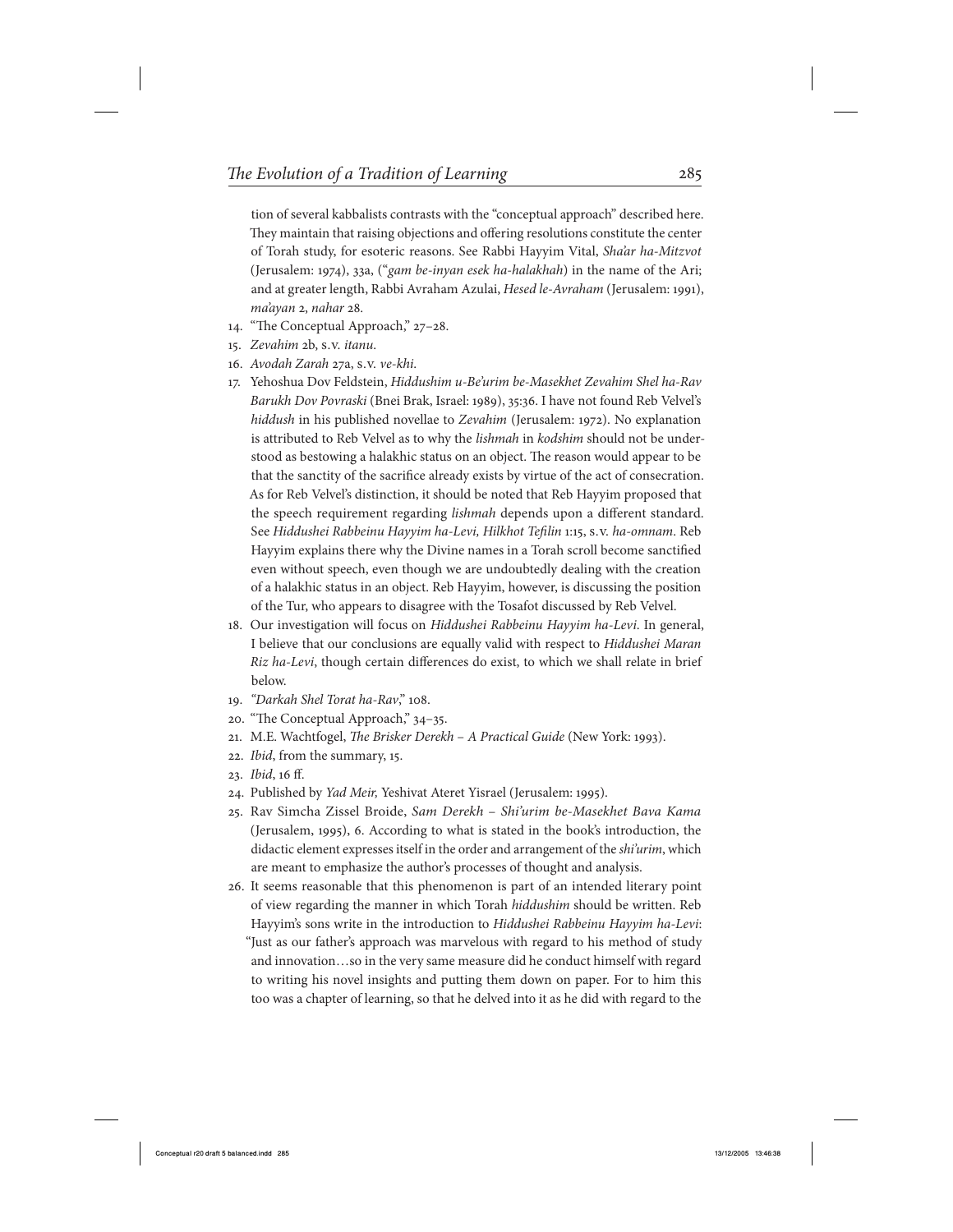learning itself. Using the scales of his great and profound understanding, he literally weighed each and every word, refining them seven times over, so that they be to the point, precise, and concise as a hair…In his great humility, he taught everything in a concise manner and with few words, so that he often included great and venerable insights into one or two words…For this book is unlike others which may be acquired through superficial reading and study. Rather, it is a book which must be studied, which can only be acquired through exertion and great toil, as is the way of the Torah. Happy is he who understands the book's truth and profundity even if only after exertion and careful study." It seems that many learners will affirm that this is true.

27. This description corresponds to the words of Rabbi Professor Isidore Twersky, zt"l, cited by Rav Mosheh Lichtenstein ("What Hath Brisk Wrought," above, note 11), but not to the surprising position of Rav Mosheh Lichtenstein himself (see the aforementioned article, pp. 2–4, and especially note 3). Rav Mosheh Lichtenstein greatly downplays the part of interpreting the nitty-gritty of the sugyot in Reb Hayyim's hiddushim. He argues that "the Brisker approach shifted the learner's interest from the Talmudic discussion itself (shakla ve-tarya) to the practical implications thereof (nafka minot)…The raw material for conceptualization is neither the theoretical discussion nor the twists and turns of the sugya as it winds its way downstream, but rather the halakhic dicta which emerge from it…" (2). "Reconstruction of Rambam's interpretation of a particular sugya is not a hallmark of Hiddushei Rabbeinu Hayyim ha-Levi. The conceptualization of Rambam's ruling is.... Therefore, he axiomatically accepts both sides of a dispute as legitimate if the debate is among recognized authorities and does not concern himself with the merits of the respective interpretations" (14 note 3). In my opinion, anyone who examines Reb Hayyim's work will see on almost every page how he uses the "twists and turns" of the *sugyot* as the raw material of his discussions and how he attaches great importance to the success of the Rambam and other Rishonim in reconciling the sources. For the reader's benefit, we note the examples offered by Hilkhot Tefilin 1:11, s.v. u-be-ikar, and Hilkhot Terumot 1:10, s.v. ve-hineh kasheh.

There is no reason to go on about this matter; the reader may open the book and judge for himself. Briefly touching upon several points mentioned by Rav Mosheh Lichtenstein, however, may contribute to our understanding of the topic: 1) The author contrasts the *Sha'agat Aryeh* with Reb Hayyim, noting that the former, driven by his normative interest, systematically examines how the positions of the Rishonim fit in with the Gemara, which is the not the case with Reb Hayyim. With all their differences, however, it seems to me that they completely agree that the reliability of any particular position is conditional upon its compatibility with the sources and that such compatibility is not self-evident, but must be meticulously examined. Moreover, both of them engaged in such inspection at great length. The main difference between them regarding this issue lies in the fact that the Sha'agat Aryeh is prepared to "rank" the various opinions as to their compatibility with the sugyot. He is almost in need of such ranking in order to arrive at the desired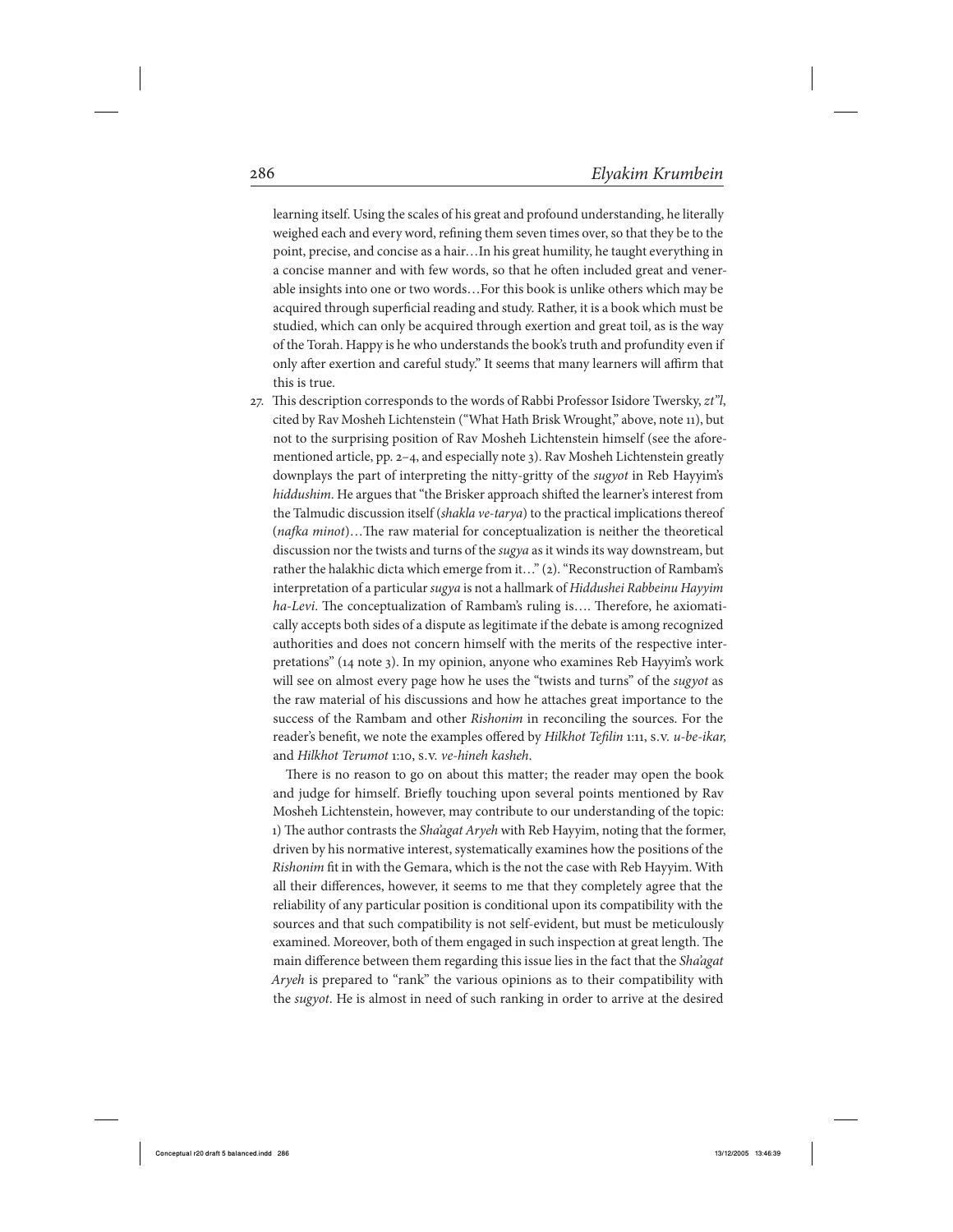halakhic decision. In contrast, Reb Hayyim is guided by the principle that all the positions must fit in perfectly with the sources, leaving no difficulties. There is also a quantitative difference between the Sha'agat Aryeh and Reb Hayyim: The former must conduct a systematic and comprehensive inspection in order to reach a decision, whereas the latter can be selective and choose the difficulties with which he wishes to deal.

2) The author also mentions that Reb Hayyim does not relate to the striking difficulty with the Rambam's position regarding bi'at kulkhem, even though he was greatly occupied with the Rambam's view on the matter. However, in light of the countless cases in which Reb Hayyim reconciled difficulties rising from the Gemara against the Rambam's position, it is difficult to prove anything from this instance in which he failed to do so. As I have already mentioned, Hiddushei Rabbeinu Hayyim ha-Levi is not a systematic work along the lines of a work like the Lehem Mishneh, which goes through the Rambam in order, reconciling every difficulty. Reb Hayyim determines his agenda from the outset, and sticks to it. He may ignore a relevant *sugya*, or the existence of the Ra'avad's stricture to the very halakhah with which he is dealing (Hilklhot Gerushin 8:13), or even the second half of the Rambam's own ruling (Hilkhot Ishut 7:16). Moreover, he generally does not raise questions to which he does not have persuasive answers.

The bottom line is that I find it very difficult to accept the position described here, but nevertheless, I do not treat it lightly at all. The fact that this is the way the Brisker tradition is perceived – in the face of all the facts to the contrary – by a Torah scholar deeply rooted in it, is instructive and demands our attention. We shall return to this point below.

- 28. Hiddushei Maran Riz ha-Levi, 162, s.v. hineh ra'iti.
- 29. In my opinion, this is what Reb Velvel means to say. Rav Mosheh Lichtenstein ("What Hath Brisk Wrought," above, note 11, pp. 3–4), however, understands the matter differently. He maintains that Reb Velvel disapproved of the type of explanation proposed by his correspondent, because it relates to the "why" and not the "what." For a fuller discussion, see above, note 11. It may be noted that Reb Velvel's position as stated here may be used to criticize himself and, for that matter, the entire mode of Brisker learning. Brisker questions may be resolved without all the conceptual baggage; why then is all that baggage needed? For example, Reb Hayyim's proof (Hilkhot Tefilah 4:1) that there are two types of kavanah in prayer is based on a contradiction in the Rambam, which can be resolved by assuming that an introductory statement is followed by a specific application (regarding this example and the entire matter, see: S. Carmy, "Polyphonic Diversity and Military Music," Tradition 34:4 (2000): 10 [reprinted in this volume]). It seems that such an argument lies behind some of the Hazon Ish's strictures on Hiddushei Rabbeinu Hayyim ha-Levi. See for example: Gilyonot ha-Hazon Ish le-Hiddushei ha-Grah (published together with Hiddushei Rabbeinu Hayyim ha-Levi, in an edition that does not mention the place or year of publication), Hilkhot Tum'at Met 7:4, s.v. hu mishum ha-hilkheta. (Regarding the Hazon Ish's approach as compared to that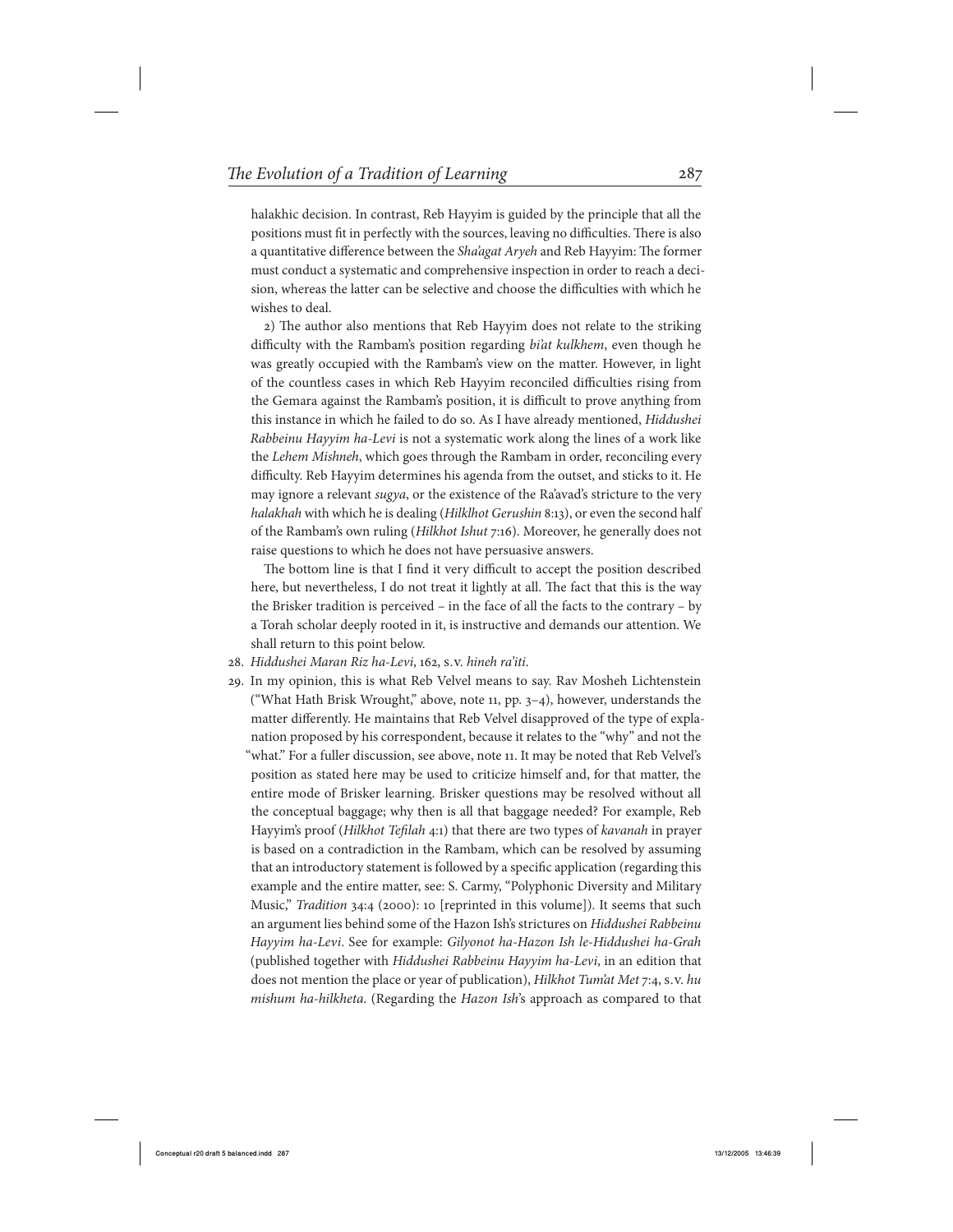prevailing in the yeshivot, see Rav Zevin [supra, note 9], 315 ff; and the Hazon Ish's letter printed at the end of Rav E. M. Shakh's Avi Ezri – Be'urim be-Inyanim Shonim Lefi Seder ha-Rambam (Bnei Brak: 1976). Obviously, however, Reb Velvel's position, that when there is a clear textual difficulty, a new explanation may be proposed in accordance with the principles of Brisk, remains tenable.

- 30. Pages 91–93. The passage under discussion is found in Zevahim 4a 5b.
- 31. This is the same theoretical question that Rav Lichtenstein raised earlier in a different context. See supra, section ii.
- 32. See supra, note 28. I believe that in a case like this, absence is proof. Rev Velvel's shi'urim follow the order of the tractate and it seems that he dwelt only on those points that he felt were deserving of his attention. In this way, he is different than Reb Hayyim. See Rav Zevin (above, note 9), 78 ff, and especially 80–81, regarding the difference between shi'ur and limud.
- 33. "The Conceptual Approach," 31.
- 34. This is confirmed by an examination of, (no author) Mafte'ah Batei ha-Leviyyim (Bnei Brak, Israel: 1986), an index of Brisker literature.
- 35. Rav Hayyim ha-Levi Soloveitchik, Shi'urei Rabbeinu Hayyim ha-Levi al Masekhtot Bava Kama, Bava Metzi'a, Bava Batra – Shenat 5641, (Jerusalem and New York: 1998).
- 36. See Hiddushei ha-Grah al ha-Shas mi-Maran ha-Grah ha-Levi zt"l 359 Inyanim Lefi Seder ha-Shas, ed. Y. Cohen (Otzar Hasefarim, Jerusalem: 1969). As was stated, we shall return below to these exceptions. Here is the place to mention the book, Mi-Ginzei ha-Grah – Hiddushim u-Be'urim (Johannesburg: 1989). The book contains the notes of Rav Yisrael Soloveitchik, zt"l, Reb Hayyim's nephew, which "he copied from Reb Hayyim's notebooks, which were known by the designation 'tagbuch' (diary). We assume that he also recorded teachings that he had heard orally" (from the publisher's introduction). The book contains a number of short passages which give the impression that they were recorded by Reb Hayyim as points for future study and contemplation. It is reasonable to assume that such passages may indicate something about Reb Hayyim's working methods and about the "seeds" that gave rise to his book and set it in motion. One might have expected that these kernels would appear in the form of theoretical hakirot. And, indeed, according to the superficial examination that I conducted (and it is not always clear what should be included in such an examination), there are passages that constitute "*hakirot*" (nos. 47, 57). For the most part, however, they are simply "kushiyot" (e.g., nos. 16, 46, 64, 74, 76, 80).
- 37. "Darkah Shel Torat ha-Rav," 105–106. Later (115–117), Rav Lichtenstein deals with three matters – relatively marginal in his eyes – which distinguish the  $Rav$ 's Torah: his occupation with areas of the Torah which, relatively speaking, had previously been neglected, such as prayer and blessings; his readiness to interrupt his advance across a masekhet in order to discuss a "topic"; and his awareness of the fructifying force of various fields of secular knowledge in relation to Torah study. Rav Lichtenstein repeated the essential points in an article included in M.D. Genack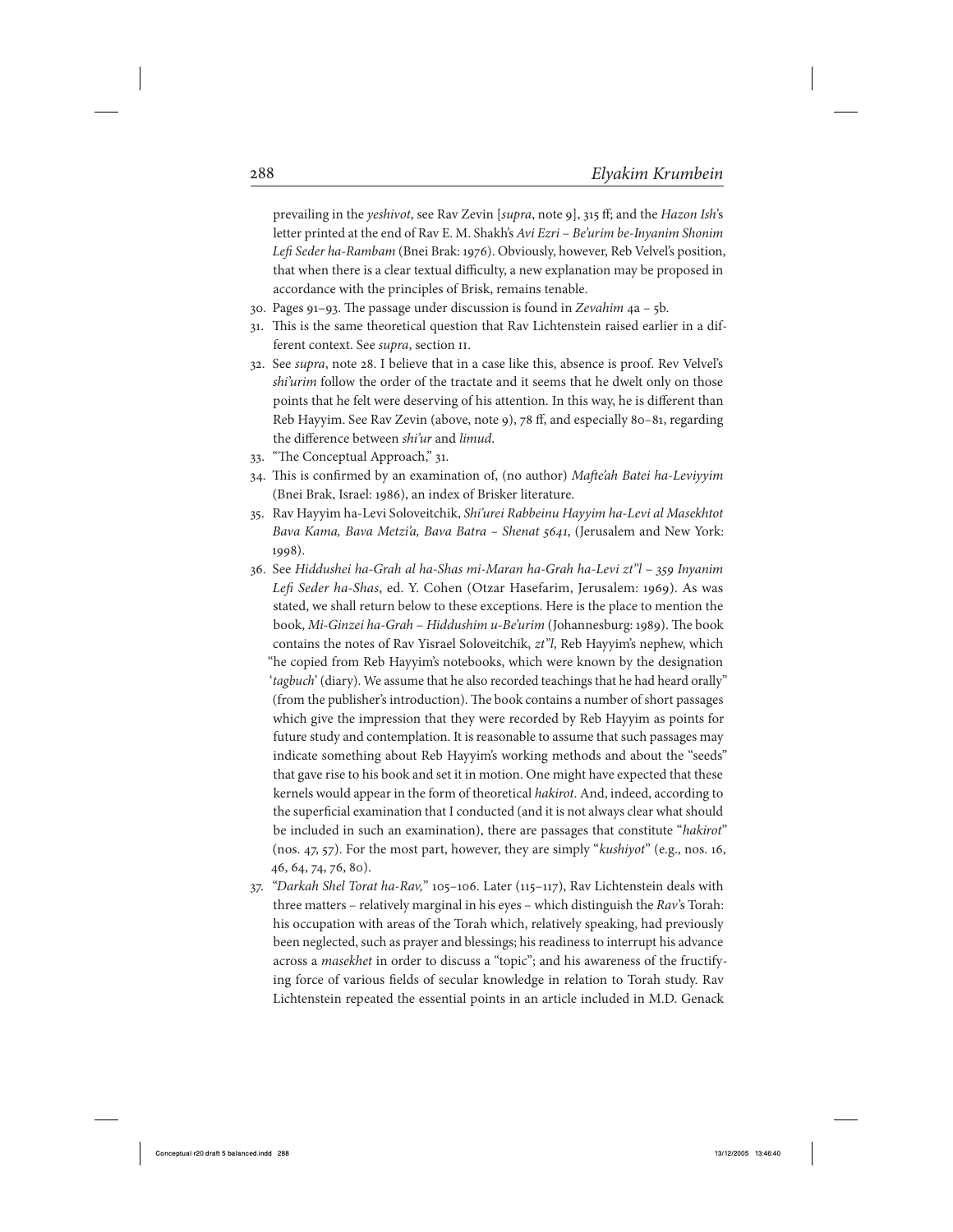ed., Rabbi Joseph B. Soloveitchik – Man of Halakhah, Man of Faith (Hoboken, N.J: Ktav 1998), 48.

- 38. In his article, "The Rov," included in Rabbi Joseph B. Soloveitchik (see previous note), particularly, 16–23. In this regard, see also the recent article of Rav Yesha'ya Steinberger in the supplement to Hatzofeh, 18 - 25 Tishrei 5762 (2001). He too maintains that the Rav's lomdut is absolutely classical, an assumption which according to him teaches us about the relatively marginal place accorded to secular studies in the Rav's outlook. I shall argue that this assumption requires reexamination. It is not my intention, however, to relate directly to the implications of such an examination regarding the issue of general education (see in this regard what was cited in the previous note in the name of Rav Lichtenstein and also notes 79 and 86 below).
- 39. As is stated explicitly in the opening pages of the volumes. The exception is Kuntrus be-Inyan Avodat Yom ha-Kippurim (Jerusalem, 1986), which was also published with the Rav's consent and edited by Rav Lichtenstein. Our examination of the Rav's Torah must perforce be based on a sampling; Shi'urim le-Zekher Abba Mari appears to be the right choice for our purposes. There is no doubt that the Rav felt a special connection to these shi'urim, and that his audience of students valued them, then and still today, accordingly. See the comment made in passing by Rav Twersky (Rabbi Joseph B. Soloveitchik, 23): "the topics of his celebrated Yahrtzeit Shi'urim." It is clear to all that an extraordinary concentration of analytic and creative powers was invested in them. For our purposes, they seem to be preferable to the Rav's halakhic articles collected in Kovetz Hiddushei Torah (Jerusalem, 1983), most of which were written prior to the period in which the Yahrtzeit Shi'urim were delivered (these shi'urim were delivered only after 1941, the year of Reb Mosheh's passing). Rav Twersky (ibid.) distinguished between the Rav's creative periods with respect to his areas of interest, implying that he was also aware of methodological differences: "The Rov's early hiddushei Torah deal with themes of zera'im and kodashim; they were markedly original and completely classical in theme and format. He has appropriated Reb Hayyim's approach and individualized it…" (23). Hiddushei Torah written by the Rav himself were also collected in Hiddushei ha-Gram ve-ha-Grid, as well as in Iggerot ha-Grid ha-Levi. These two volumes also belong to the period preceding that of Shi'urim le-Zekher Abba Mari. An objection may be raised against my approach here that the uniqueness of this collection of *shi'urim*, which constitute some of the finest of the Rav's work, is liable to form a distorted picture of the Rav's lomdut in general. In my opinion, however, this criticism is in the main unjustified, as I will state below at the end of section viii.
- 40. Shi'urim le-Zekher Abba Mari, vol. 1, 260–265.
- 41. Mah Dodeikh mi-Dod, 230–231.
- 42. Ibid, 231.
- 43. More than once I heard the Rav comment to his students while struggling with some complex matter: "This kashya you won't find anywhere." The Rav's remark was not accompanied by an explanation and those present did not seem to require any.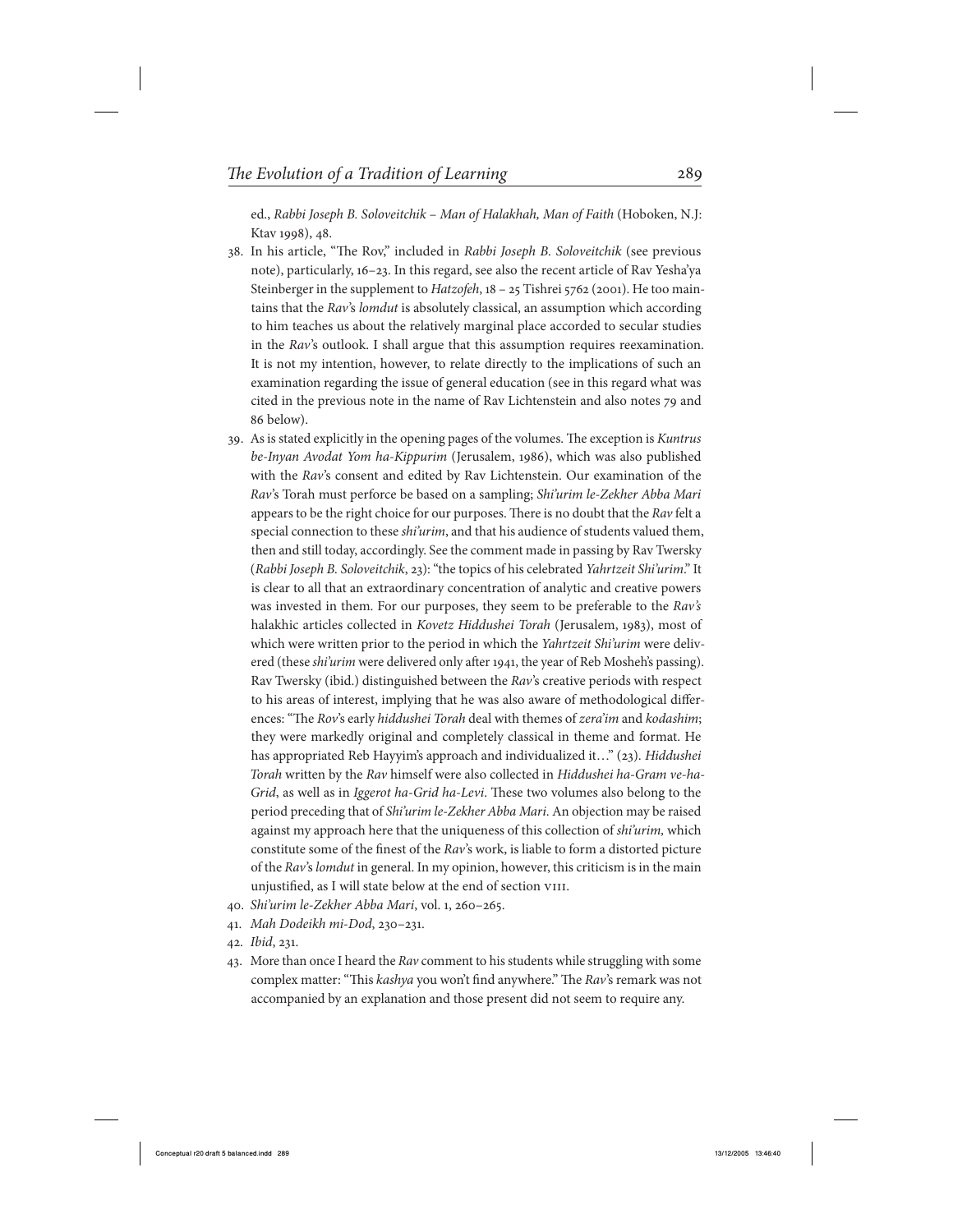- 44. Shi'urim le-Zekher Abba Mari, vol. 2, 124.
- 45. This ironic formulation as well I heard from the  $Rav$  on more than one occasion. An early expression of this thought is found at the beginning of Iggerot ha-Grid ha-Levi, 2 no.1. Regarding the law of avizraihu found in Sanhedrin 75a, the Rav writes: "...In truth, for a long time I have not understood the entire matter of *avizraihu*. For regarding the law of kiddush hashem, mention is made of the prohibitions of idolatry, incest, and murder. As for the *avizraihu* under discussion, either way is difficult: If they constitute a heftza of the sins of idolatry, incest and the like, then it is not *avizraihu*; and if it is not a *heftza* of a sin of idolatry, then what is the law of avizraihu…"
- 46. Shi'urim le-Zekher Abba Mari, vol. 1, 71.
- 47. Ibid, 132–133.
- 48. It is important to compare the phenomenon with Rav Lichtenstein's classification (supra, beginning of section II, and note 13). According to Rav Lichtenstein, "primary questions," as opposed to "secondary questions," are not really "difficulties." These questions of the Rav are "primary," but nevertheless they are definitely "difficulties."
- 49. I would be overstating my case if I were to argue that the aharonim never raised such questions. See, for example, the famous explanation given by the Penei Yehoshu'a, Kiddushin 65b, s.v. Gemara, regarding the requirement of witnesses to establish kiddushin, a law that, according to the author's best knowledge, was never previously explained, neither in the Gemara nor by the Rishonim (Rashba, Kiddushin, ad loc., s.v. amar leh Rav Ashi, brings a proof-text, but offers no explanation. The Penei Yehoshu'a's hiddush is already found in the Ramban's novellae [Kiddushin, ad loc., s.v. *ha de-amrinan*], but that work had not yet been published in his day). See also the explanation offered in Netivot ha-Mishpat, Hoshen Mishpat, 195 no.18, regarding the difference between the rules of nuisance and the laws of tort. But the scope of the phenomenon in the case of the Rav is far broader than anything that preceded him.
- 50. Supra, section iv.
- 51. Supra, note 7.
- 52. That is to say, in order for all the diners to discharge their obligation with the blessing recited before the meal by one person on behalf of the entire group, joint "appointment" expressed through the bodily position of reclining is required. This law proves that the diners are defined as comprising a single unit.
- 53. Supra, note 28.
- 54. Shi'urim le-Zekher Abba Mari, vol. 2, 134.
- 55. 5:25, ed. Lieberman, 29.
- 56. See also Shi'urim le-Zekher Abba Mari, vol. 2, 197, in the Rav's introduction to a discussion regarding an objection raised against the Rambam that was already resolved by the Kesef Mishneh: "But there remain something to be done here, the matter still requiring clarification." See also 165–166.
- 57. Shi'urim le-Zekher Abba Mari, vol. 1, 240–241.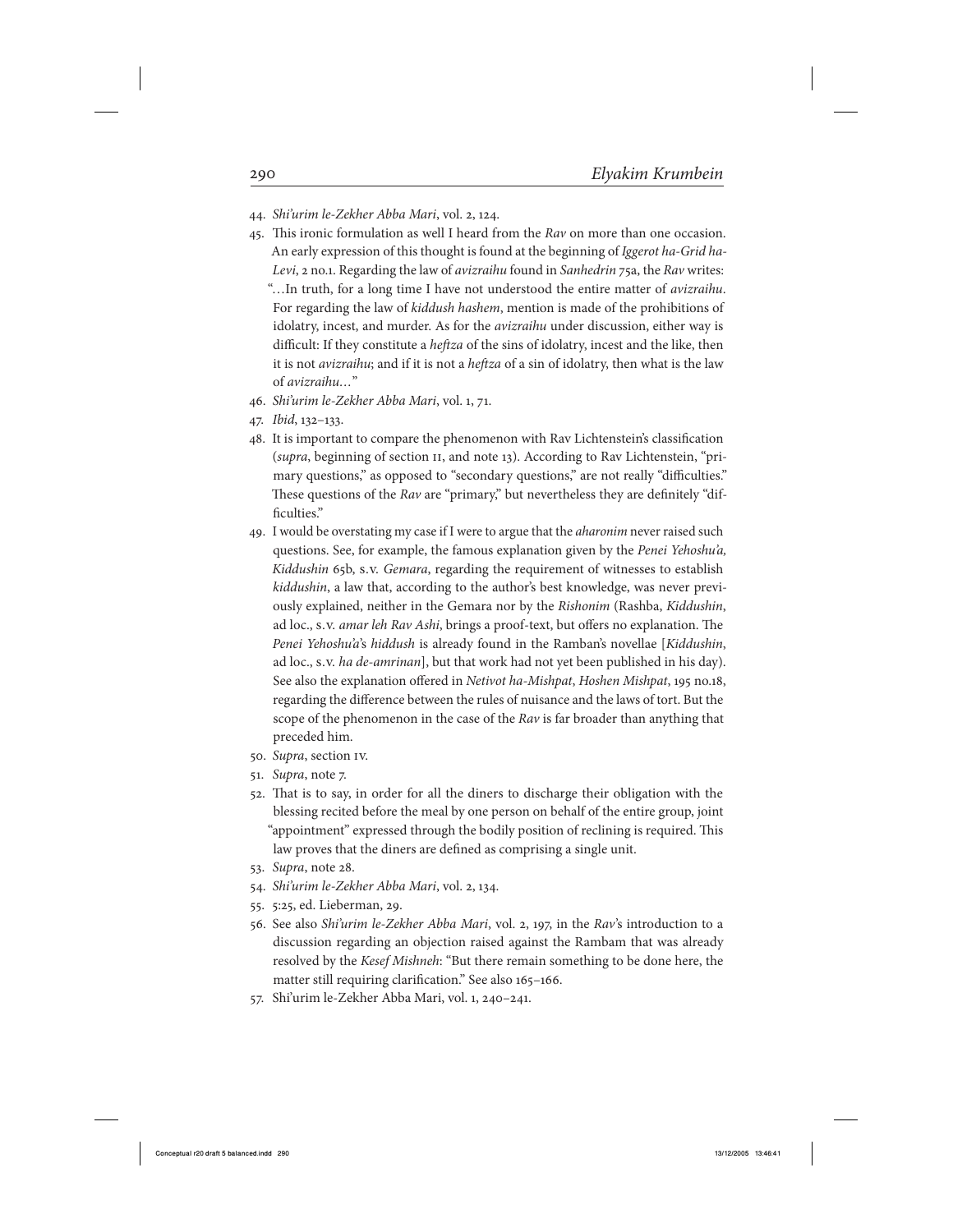- 58. "Darkah Shel Torat ha-Rav," 112: "We find ourselves before a phenomenon wellknown to anyone who sat many years in the Rav's shi'urim...He had the ability to take hold of a written text, and 'subordinate' the written word to its 'proper meaning.' This point of view is problematic from the perspective of the need to cling to the Torah as it is. If, however, we are interested in a description of the way things are in the world of Brisker Torah, this certainly exists…" It is my impression, however, that this phenomenon is more evident in the work of the Rav than in that of Reb Hayyim. For an example of problematic interpretation found in Hiddushei Rabbeinu Hayyim ha-Levi, see Hilkhot Gerushin 8:13, s.v. ve-hineh (end). Reb Hayyim proposes that the Rambam used the formulation "as we have explained" with regard to something which he was to write later. This, however, is an exceptional case.
- 59. See supra, end of section V. For additional examples in Shi'urei ha-Rav Aharon Lichtenstein, see "Pritzat Derekh" (supra, note 3), 175; "Al 'Shi'urei ha-Rav Aharon Lichtenstein'" (supra, note 3), 119, 122 (regarding davar ha-gorem le-mamon).
- 60. We refer primarily to what is found in Hiddushei ha-Grah al ha-Shas; see below, note 76.
- 61. Shi'urim le-Zekher Abba Mari, vol. 2, 88ff.
- 62. Ibid, 91.
- 63. This matter requires further study, for it would appear that the requirement of reciting a blessing in its entirety is not limited to the case of group zimmun. Even an individual who errs in his prayer must go back to the beginning of the blessing; see Berakhot 34a, and Tosafot, s.v. emtza'iyot.
- 64. 1) In order to sharpen our point regarding the "entire picture," let us compare the Rav's Torah with the *hiddushim* of one of the leading Torah scholars of the last generation, ha-Rav Aharon Kotler zt"l. His shi'urim were published in Mishnat Rabbi Aharon (i, Hiddushim u-Be'urim al ha-Rambam Hilkhot Shekhenim, Lakewood and Jerusalem, 1997), and they stand out in their extraordinary breadth. All of his concerted efforts, however, are directed at understanding the relationships between the various sugyot, the different readings and the positions of the Rishonim, for the purpose of establishing harmony and agreement (in a style reminiscent of Rabbi Akiva Eiger's Derush ve-Hiddush; see the description of Rav Kotler's derekh in learning in the introduction to the volume authored by his son). If we try to extract the matters of principle from the textual discussion, we are left with very little. In sharp contrast, Gerald Blidstein has demonstrated how to reconstruct the Rav's thinking regarding the laws of mourning, when the discussion of the sources is of secondary importance. See G. Blidstein, "On the Halakhic Thought of Rabbi Joseph B. Soloveitchik: the Norms and Nature of Mourning," in Rabbi Joseph B. Soloveitchik, 139ff. In his summary, he writes (151): "What I think has been made clear, though, is that Rabbi Soloveitchik mounts questions which penetrate to the heart of the topic discussed and molds the myriad particulars of halakhic discussion into a broad, synthetic structure." See also 154–155, where he describes the "normative coherence" that is achieved thereby: "Rules and the supporting discussion are integrated with other rules; consistency is achieved; broad over-arching patterns of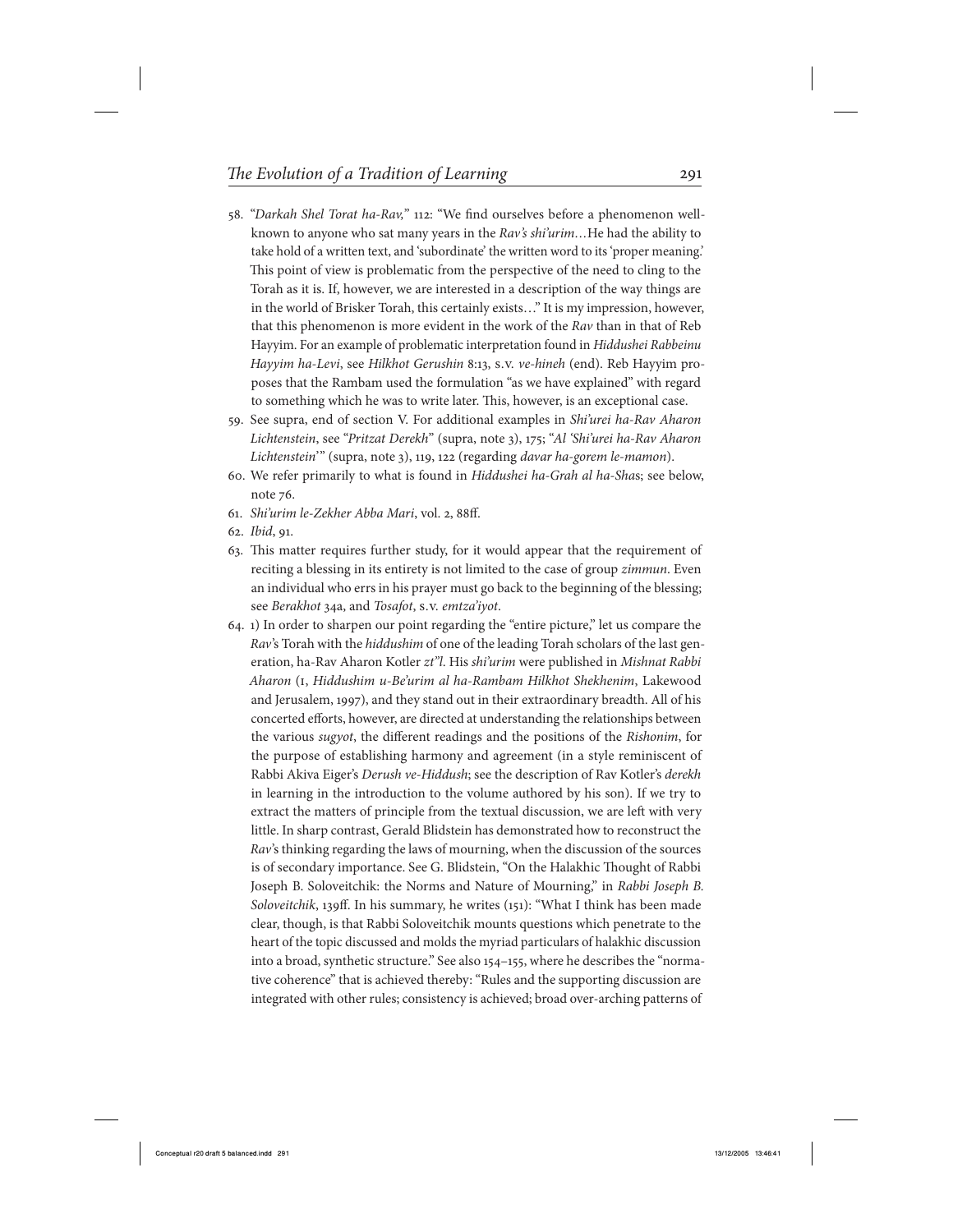meaning emerge; straggling trees are shaped into a clearly discernible forest; and phenomena become a cosmos. Each individual detail gains depth, coherence, and conviction; each is rooted in a significant generalization."

2) This quality seems to be connected to another phenomenon that is characteristic of the Rav, different treatments of the same sugya on different occasions. For example, in Shi'urim le-Zekher Abba Mari, vol. 2, there are two different explanations of the prohibition of eating before kiddush (112 and 129). If our goal is to arrive at irrefutable conclusions through direct proofs from the sources, there is little room for maneuvering. This is the message rising, for example, from the work of Rav Ezrachi (above, section 4, text to note 24). Anyone who examines a particular sugya, employing proper methods of analysis, should arrive at the same conclusion. If, however, the explanation is based on the integration of many details into one entire picture, there can be more than one way of constructing that picture. Regarding this aspect of the Rav's shi'urim, Rabbi Carmy writes (above, note 29, pp. 21–23): "…His distaste for routine repetition, so that reliance on what he had worked out last week, or last year, struck him almost as a form of dishonesty…"

- 65. Examples of the two types of reaction: Hiddushei Rabbeinu Hayyim ha-Levi, Hilkhot Korban Pesah 5:7, s.v. ela; Hilkhot Mekhirah 23:3, s.v. ela.
- 66. Shi'urim le-Zekher Abba Mari, vol. 1, 64ff.
- 67. This quality is particularly developed in Polish-Hassidic lomdut. For a methodological explanation, see: Rav Shabtai Avraham ha-kohen Rappoport, "Hiddush Torah, Mahu?", Kovetz Siftei Kohen (no place of publication, Nisan 5760), 14, where he uses the "Avnei Nezer" as his model. With the Rav, however, the phenomenon does not assume such proportions.
- 68. Shi'urim le-Zekher Abba Mari, vol. 1, 72 73.
- 69. The Rav explains there why this principle does not apply in the case of "harei alai." In truth, further along in the shi'ur (p. 79), the initial explanation of "harei alai" is found to be invalid, at which point a new principle is proposed, according to which "harei alai" and "hareini" constitute two different types of fast. This stage is another example of the phenomenon under discussion.
- 70. Anyone wishing to understand these differences in greater detail may assist himself with what I wrote about Rav Lichtenstein's shi'urim elsewhere (see supra, note 3) and draw the comparisons. In any case, I will summarize a number of general points for comparison, in addition to what is mentioned in the body of this article. As stated above, both the Rav and Rav Lichtenstein share an approach that is directly interested in the "primary" principles. The Rav, however, makes great use of objections, whereas they are hard to find in the works of Rav Lichtenstein. He does not raise objections, but rather asks, what are the basic directions of understanding a particular law (see also supra, note 48). A second difference: the goal of constructing an "entire topic," while central in Shi'urim le-Zekher Abba Mari, stands out less in the Rav's regular shi'urim. This objective, however, occupies Rav Lichtenstein's attention in a fixed manner and with great emphasis. I sense that this difference exists, though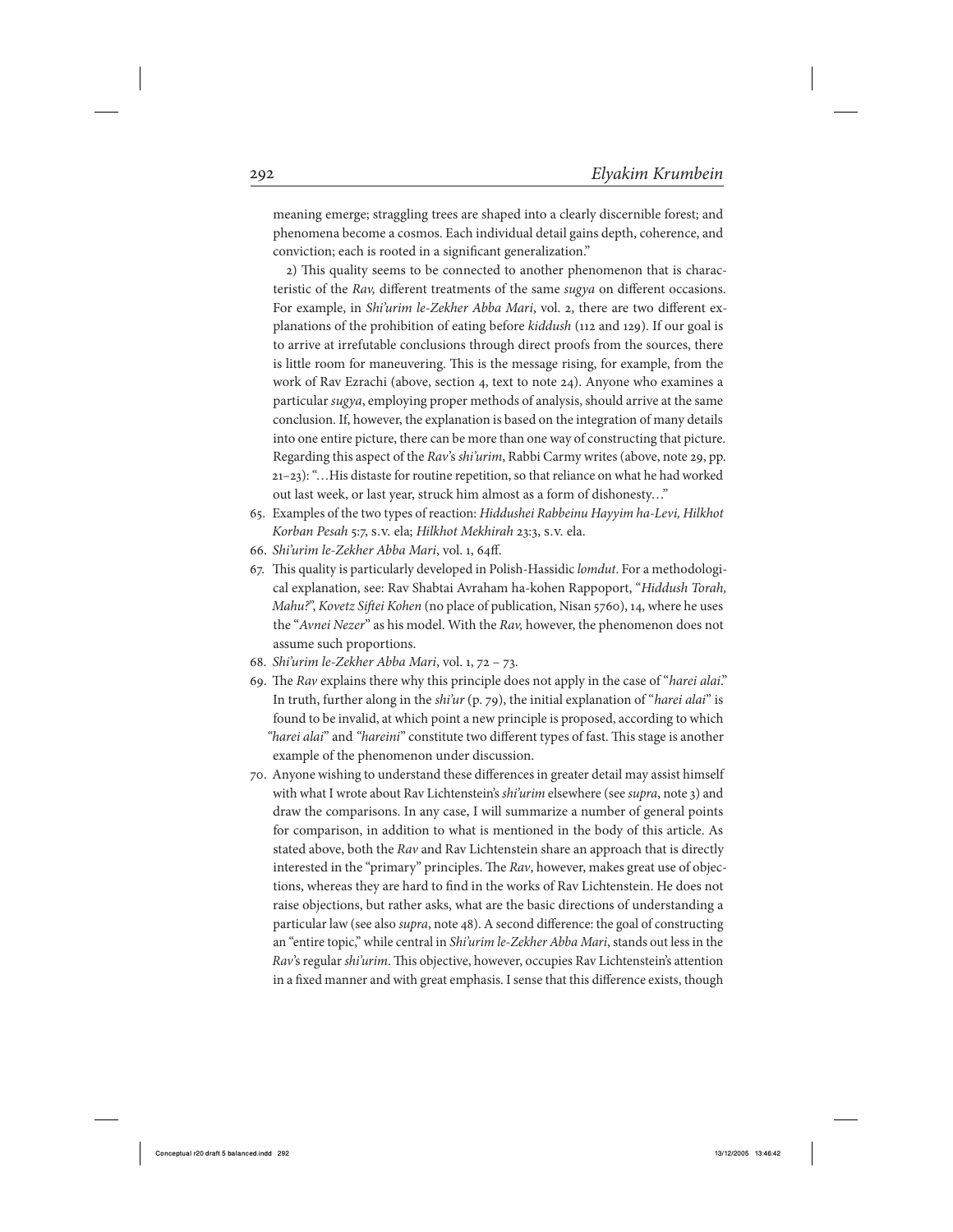it should be noted that, according to Rav Lichtenstein, the Rav also dealt with "topics" to an impressive degree: "It is necessary to emphasize the Rav's readiness, both in the course of his personal learning and while engaged in the dissemination of Torah, to present a particular issue as a "topic" of learning. In the tradition of the Torah of the school of Brisk, this was not done in a formal manner…This tendency, however, exists in the Rav's Torah, and it is possible that it characterizes a slightly more academic approach to the world of learning..." ("Darkah Shel Torat ha-Rav," 115–116). This testimony to the unique aspects of the  $Rav's$  Torah in comparison to the tradition of his fathers' complements the description proposed here.

- 71. I think that the  $Rav$ 's students would agree with this claim. In the notes above (and below as well), support was occasionally brought from sources other than Shi'urim le-Zekher Abba Mari. The main difference between the two types of shi'urim relates to the diligence with which he would construct "entire topics," as was mentioned in the previous note.
- 72. Hiddushei Rabbeinu Hayyim ha-Levi, Hilkhot Ma'akhalot Asurot 10:15.
- 73. Ibid, Hilkhot Metam'ei Mishkav u-Moshav, 8:4, s.v. ve-nir'eh de-ha-Rambam ve-ha-Ra'avad.
- 74. Ibid, Hilkhot Tum'at Met 19:11. Reb Hayyim's explanation of the dispute does not reach the level of "primacy" that we have identified in Shi'urim le-Zekher Abba Mari – basic undisputed halakhic phenomena, which the Rav claims have not been understood and therefore require explanation – but it is step in that direction. It should be noted that according to Wachtfogel (supra, note 21, 16), "the questions which a lamdan may ask" include the question of what is the explanation of a particular controversy. The answer to such a question requires that "a Brisker hakirah" be employed. However, only the first two of Wachtfogel's examples relate to the use of such a hakirah as an independent endeavor. The many examples that follow all show how a *hakirah* can resolve a real "difficulty." It would appear that "explaining a controversy" as an act of learning, is needed primarily for the purpose of resolving problems and difficulties.
- 75. Hiddushei Rabbeinu Hayyim ha-Levi, Hilkhot Issurei Bi'ah 13:11, s.v. ve-nir'eh.
- 76. Supra, note 36. See, for example, 259, regarding rubo ke-kulo. See also Ishim ve-Shitot (supra, note 9), 60, where note is taken of the stylistic difference between Reb Hayyim's written and oral teachings.
- 77. "Darkah Shel Torat ha-Rav," 115.
- 78. See Hiddushei Rabbeinu Hayyim ha-Levi, Hilkhot Tefilah.
- 79. "Darkah Shel Torat ha-Rav," 116: "In contrast to the accepted point of view that sees the dualism of duties of the limbs on the one hand and duties of the heart on the other, the Rav spoke of mitzvot, whose act is one of the limbs, but whose fulfillment is in the heart. As is well known, the Rav applied this perception in many areas and we have here what is undoubtedly one of his most striking hiddushim. (It is certainly legitimate to raise a question regarding the degree to which the Rav's relating to the connection between man's inner and outer worlds is perhaps bound to the parallels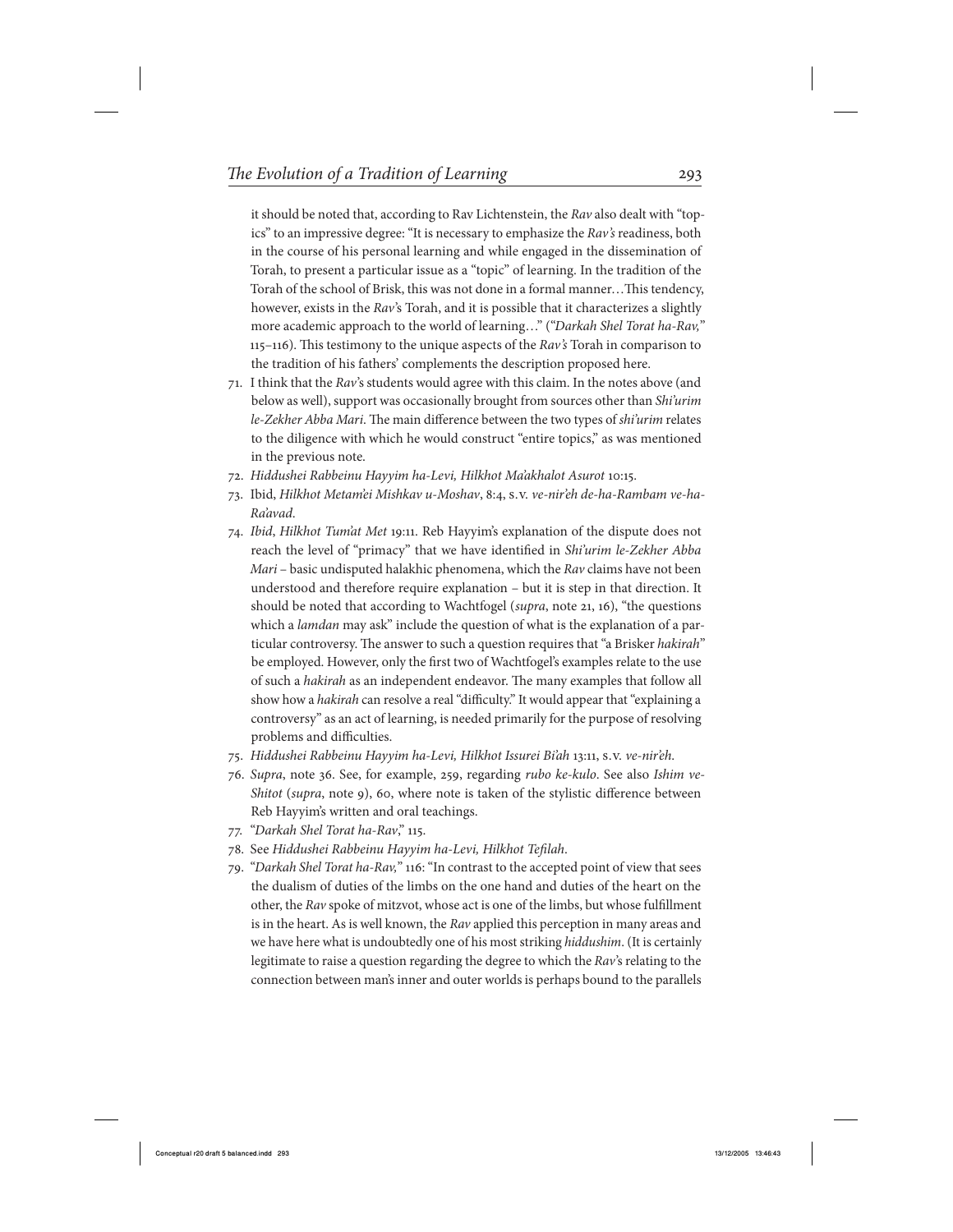found in Kantian philosophy or in the world of Protestant theology, issues which were of great interest to the Rav during the thirties)." It may be added that based on what was said above, it stands to reason that the Rav's breakthrough precisely in this area was not based merely on the fact that he found one more area in which to distinguish himself, nor only on his background in general philosophy. Rather, precisely because this area of Halakhah, more than any other, is characterized as being "self-understood," the Rav viewed it as one that is not understood in the least. In my opinion, only the Rav could have implemented the Brisker revolution in this area. Regarding the significance of the Rav's philosophical background for understanding his approach to Halakhah, see also: A. Rosenack, "Mi-Brisk le-Marburg u-be-Hazarah," Akdamut ix (2000), 34–39. It remains questionable whether it is legitimate to go as far in this direction as did Rosenack, particularly in light of the Rav's clear position regarding Halakhah's independence and severance from external modes of thought. Regarding this last issue, see A.R. Besdin, Reflections of the Rav (Jerusalem, 1979), 146–147; and Rosenack's article, 15.

- 80. This paradoxical pairing lies at the foundation of the  $Rav$ 's thought. On the one hand, we have seen the degree to which he glorifies his grandfather's innovative thinking. Nevertheless, he is far from viewing it as "reform." "Two main acts epitomize the essence of this Judaism: First, the act of pure halakhic thinking (*midrash*); and second, the act of halakhic realization…As for the first, its place is in an ideal world…of pure Torah rolled up entirely in precise thinking…that same Halakhah was studied by Rabbi Akiva, Rabbi Yehoshua ben Hananyah, and Shmuel ha-Katan, by Abaye and Rava, by Rashi and the Rambam, by Rabbi Yosef Karo and the Rema, by the Vilna Gaon, the Ketzot, and the Netivot, by Reb Hayyim Brisker and his sons, my father and my uncle, Reb Velvel zt"l (Mah Dodeikh mi-Dod, 229). Compare this with the words of Rav Broide (supra, section IV), who describes lomdut as a phenomenon embodying continuity.
- 81. See Michael A. Bierman, ed., Memories of a Giant Eulogies in Memory of Rabbi Dr. Joseph B. Soloveitchik zt"l (Jerusalem and New York: 2003), 358–359. [Sefer Yovel li-Khevod Moreinu ha-Gaon Rabbi Yosef Dov ha-Levi Soloveitchik, shelit"a, I (Jerusalem and New York, 1984), letter at the end of the volume (no page given).
- 82. We are better able now to understand the sources of Rav Mosheh Lichtenstein's point of view, discussed above (note 27). There I argued that it is very difficult to justify his claims on the basis of an examination of Hiddushei Rabbeinu Hayyim ha-Levi. If we examine what he says, however, we see that he also relies on his personal experience hearing the Rav's shi'urim. He writes that the Rav spent almost all of his energy attempting to clarify the Rambam's position itself, whereas reconciling that position with the Talmudic passage assumed secondary importance and in practice he did not invest great effort in it. Indeed, this is correct with regard to the Rav. Judging on the basis of Reb Hayyim's published work, however, it is clear that his grandfather did not act in similar manner. Viewing the Brisker tradition through the eyes of the Rav is common to anyone who was brought up on his Torah. Here it would appear that this way of looking at things led to a perception of Reb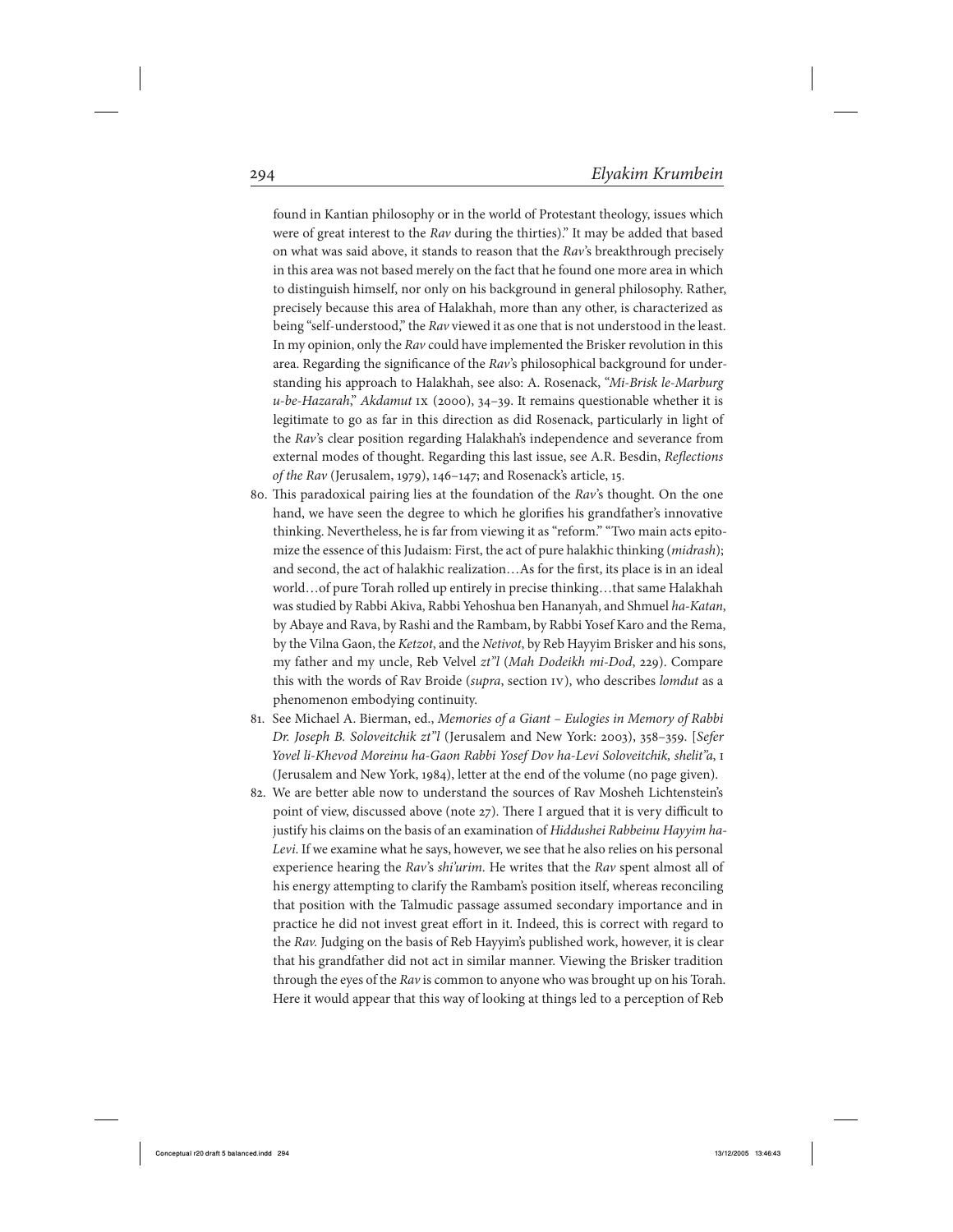Hayyim's work that does not follow from the book itself. In this context, attention should be paid to another point noted by Rav Mosheh Lichtenstein: According to him, the Brisker method must be supplemented by a "return to the text," that is, examining the significance of the proposed sevarot in the framework of the steps in the Talmudic discussion. See his aforementioned article, p. 13. A similar (though not identical) idea was suggested by another disciple of the Rav; See S. Carmy's article (above, note 29), p. 24: "From our present tendency to concentrate primarily on the Rishonim, we may be impelled to study more carefully the structure of the Talmudic sugyot, the manner in which various Talmudic sources interpret the tannaitic sources before them and similar problems." See also, ibid., pp. 9–12, regarding establishing a textual basis for sevarot. Rabbi Carmy's inclination may be, in part, the product of the atmosphere that has become prevalent in our times, not necessarily in the beit midrash. Nevertheless, it would appear to me that the Rav's Torah, by virtue of its conceptual elementariness, is liable to be perceived as being too far detached from the sources themselves. One who is sensitive to this danger is likely to stir himself to undertake a more serious investigation of the data found in the sources, and thus to create a derekh in learning that is more balanced in his eyes.

- 83. Rav M.Z. Shurkin, Harerei Kedem (Jerusalem, 2000).
- 84. Though one must consider the moral problem raised by the publication of the Rav's Torah at the cost of distorting his public image ("Gaon, Av Beit Din of Boston"). Rav Shlomo Ze'ev Pick noted this issue in the supplement to Hatzofeh, 2 Adar II, 5760 (2000), 11.
- 85. There was no concern of "political" problems, as the publisher, Makhon Yerushalayim, is accepted in all circles.
- 86. Two points are made in Carmy's article (above, note 29), which if accepted, may shed light on the gap that exists between the Rav and the "yeshiva world." I will summarize them in brief, even at the cost of precision. The first point  $(21-23)$  is the distinction between two approaches to *lomdut* – one that values complexity and "polyphonic diversity" and one that constantly expects that learning will lead to a single, absolute and unambiguous truth. These points of view are related to general approaches to life, and are not restricted to the question of lomdut (22–23). This distinction is relevant in great measure to our discussion: While Hiddushei Rabbeinu Hayyim ha-Levi are indeed complex, it would appear that the way the work sticks fast to its primary goal is a quality that may be appealing to the singlefaceted lamdan. The capacity to find interest and satisfaction in the Rav's shi'urim is conditional on a marked propensity for complexity. The second point (22–23 note 8) – the author considers the type of personal background that is likely to lead to self-consciousness relating to lomdut: "It may be that methodological selfconsciousness, in this area, is correlated with a liberal arts education. Certainly it seems that the articulation of these insights is facilitated by educational breadth. Yet I am reluctant to deny self-understanding to *lamdanim* innocent of a thorough secular education." Continuing this line of thought, I find it inconceivable that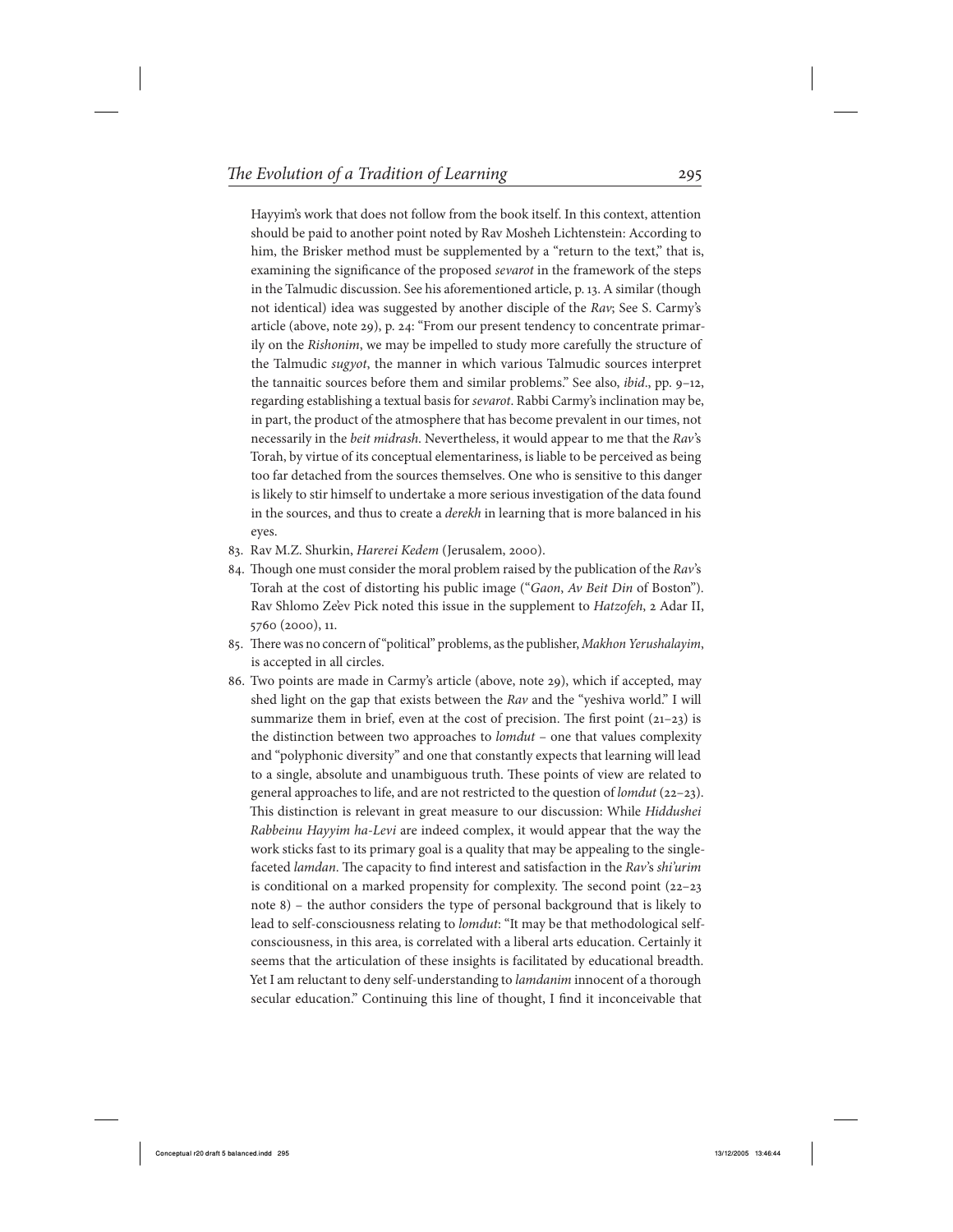the great masters of Lithuanian lomdut were unaware of the significance of their achievements. Nobody before the Rav, however, expressed his awareness in such a clear and comprehensive manner and this phenomenon may be explained in the spirit of Carmy's words. The result, however, is that it was only the *lomdut* itself and not its accompanying baggage, that penetrated that community which remained unconnected to the Rav.

- 87. See, for example, Harerei Kedem (supra, note 83), no.73, 74, 78 (b), and compare with the parallel discussions in Kuntrus be-Inyan Avodat Yom ha-Kippurim (supra, note 39), 33, 41, 46 (respectively). There is no doubt that the "primal" style that dominates the Kuntrus, a style marked by its flowing and coherent presentation, reflects the manner in which the Rav delivered the *shi'urim* in 1964 (see the Rav's introduction, 6). One can see how the shi'urim were edited in order to fit them in with what is expected in the "yeshiva world," where the format of "this matter requires further study" is the rule. Rav Shurkin executed this task with great dexterity, but did not succeed in all cases. For example, section no.3 in Harerei Kedem deals with the obligation to appoint a prayer leader, about whom "no evil word spread in his youth." The Rav struggles with the essential difficulty: How can it be that a repentant sinner is disqualified from serving as a prayer leader? As a result, he proposes a new explanation of the Gemara, one that is not found in the Rishonim. Harerei Kedem, however, in this case as well, falls in line with the accepted convention that one may only propose such an explanation in order to resolve a textual difficulty. Thus, the "problematic" point here is that the Rambam wrote "in his youth," and not "even in his youth," as we find in the Shulhan Arukh (following Rashi). There being no genuine difficulty, the editor formulates the question in a minor mode: "It is slightly difficult why the Rambam did not write 'even in his youth', as did Rashi and the Shulhan Arukh." In truth, however, this question is also baseless, for the Rambam merely cites the wording of the Gemara. This notwithstanding, it should be noted that one of the Rav's hiddushim cited above, appears in Hiddushei ha-Gram ve-ha-Grid in a style very similar to Harerei Kedem, no.73 (the author may have made use of this source). See Hiddushei ha-Gram ve-ha-Grid, 50. This seems to reflect the difference in the Rav's earlier and later styles, as we mentioned above (notes 38, 39) in the name of Prof. Twersky. We have not dealt here at length with a comparison of the Rav's earlier and later Torah.
- 88. It seems to me that in addition to methodological matters, the mental distance between the Rav and the "yeshiva world" expresses itself in the sevarot themselves. The Rav deals with the Rambam's position that the writing of a Torah scroll does not require *lishmah*, as opposed to the tanning of the hide, which does (Shi'urim le-Zekher Abba Mari, vol. 1, 254–259). He explains that a Torah scroll is sanctified, not by a formal act of writing, but by the personal and unique handwriting of a scribe. The Rav borrows this concept from the laws relating to the witnesses' signature on a get, about which it is stated that the witnesses cannot sign their names by filling in grooves made in the document, because the handwriting itself must be their own personal creation. Thus, writing is different from tanning, "because lishmah